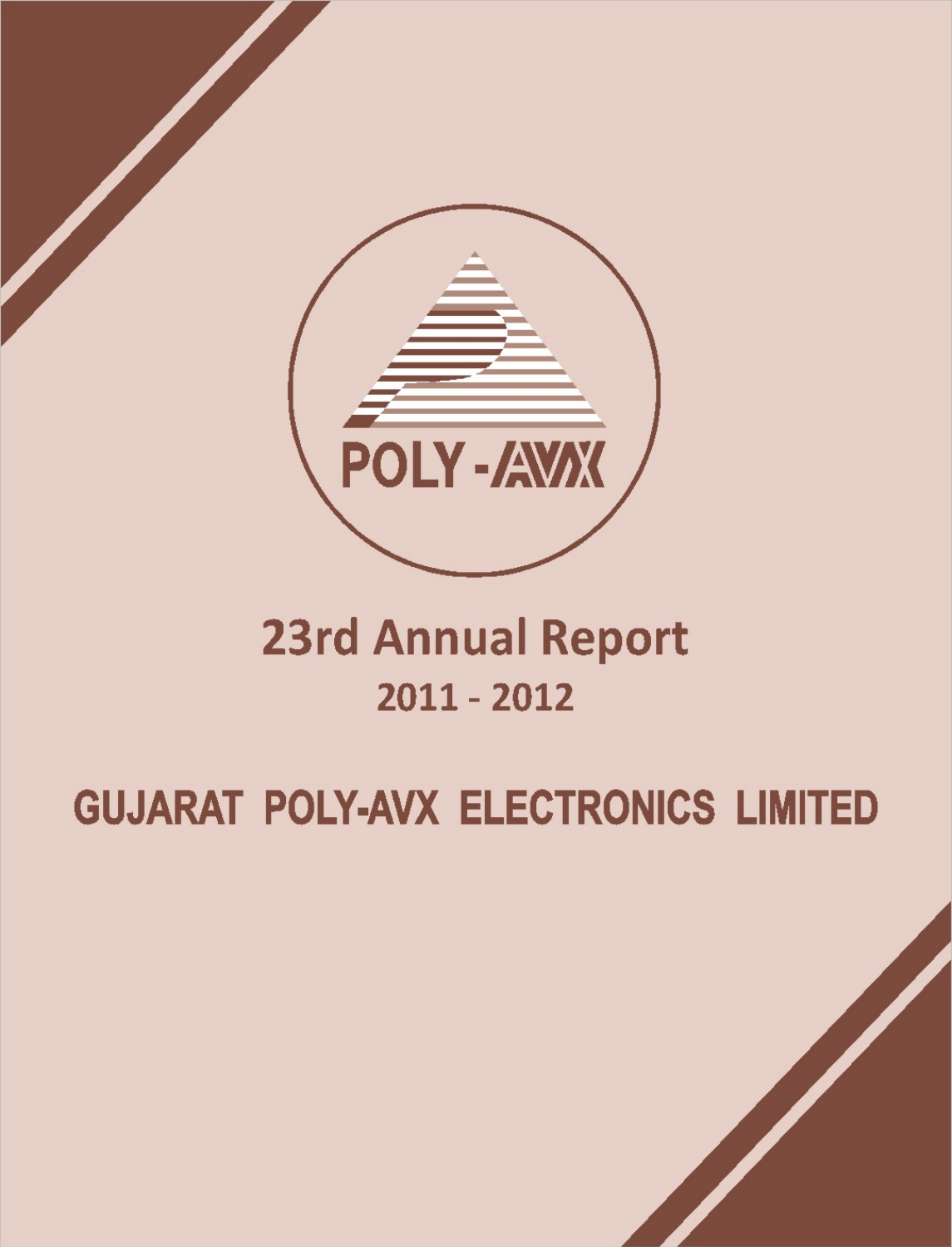

## TWENTY THIRD ANNUAL REPORT 2011-2012

## ANNUAL GENERAL MEETING

On Friday, the 3rd August, 2012 at B-17/18, Gandhinagar Electronic Estate, Gandhinagar, Gujarat at 1.00 p.m.

As a measure of economy, copies of the Annual Report will not be distributed at the Annual General Meeting. Shareholders are requested to kindly bring their copies to the meeting.

## Contents

|                                                  | Pages |
|--------------------------------------------------|-------|
| Notice                                           | 1     |
| Directors' Report                                | 3     |
| <b>Management Discussion and Analysis Report</b> | 5     |
| Corporate Governance Report                      | 6     |
| Auditors' Report                                 | 10    |
| Annexure to the Auditors' Report                 | 11    |
| <b>Balance Sheet</b>                             | 12    |
| <b>Profit and Loss Account</b>                   | 13    |
| <b>Cash Flow Statement</b>                       | 14    |
| <b>Notes to Financial Statements</b>             | 15    |
| <b>Significant Accounting Policies</b>           | 21    |
| Attendance Slip & Proxy                          | 27    |
|                                                  |       |

## **BOARD OF DIRECTORS**

Mr. T. R. Kilachand (Chairman) Mr. P. T. Kilachand Mr. A. H. Mehta (Executive Director-Finance & Legal) Mr. Chandrakant Khushaldas Brig. K. Balasubramaniam Mr. A.B.Shah (GIIC Nominee) Mr. R. K. Jani (GIIC Nominee)

## **COMPANY SECRETARY**

Mr. J. M. Shah

## **BANKERS**

**Bank of Baroda** 

#### **AUDITORS**

Messrs. C. C. Chokshi & Co.

(Chartered Accountants)

SOLICITORS AND LEGAL ADVISERS Crawford Bayley & Co.

## **REGISTERED OFFICE AND WORKS**

B-17/18, Gandhinagar Electronic Estate, Gandhinagar 382024, Gujarat.

## **CORPORATE OFFICE**

7, Jamshedji Tata Road, Churchgate Reclamation, Mumbai 400 020.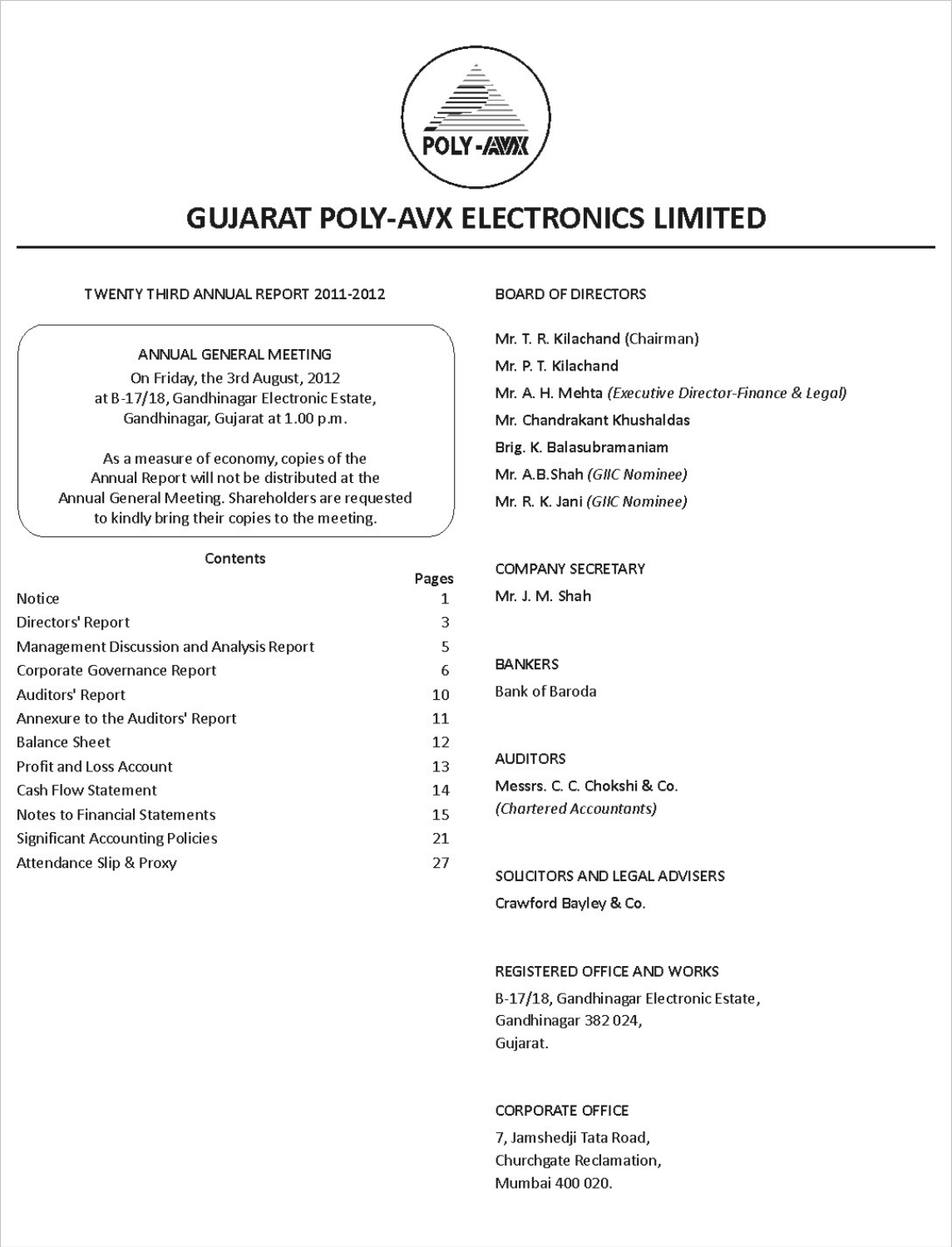## **N O T I C E**

Notice is hereby given that the Twenty Third Annual General Meeting of the Members of GUJARAT POLY-AVX ELECTRONICS LIMITED will be held at B-17/18, Gandhinagar Electronic Estate, Gandhinagar, Gujarat on Friday, the 3rd August, 2012 at 1.00 p.m. to transact the following business:

- 1. To receive, consider and adopt the audited Balance Sheet as at March 31, 2012, the Statement of Profit and Loss for the year ended on that date and the reports of the Board of Directors and Auditors thereon.
- 2. To appoint a Director in place of Mr.Chandrakant Khushaldas who retires by rotation, but being eligible, offers himself for re-appointment.
- 3. To appoint a Director in place of Mr. R.K.Jani who retires by rotation, but being eligible, offers himself for re-appointment.
- 4. To consider and, if thought fit, to pass with or without modification/s, the following resolution as an Ordinary Resolution for appointing Auditors for the current year.

**"RESOLVED THAT** pursuant to the provisions of Section 224 and other applicable provisions, if any, of the Companies Act, 1956, Messrs. C.C.Chokshi & Company, Chartered Accountants, Ahmedabad (Registration No.101876W) be and are hereby appointed as Auditors of the Company from the conclusion of this meeting until the conclusion of the next Annual General Meeting of the Company.

Further Resolved that the Board of Directors be and is hereby authorised to fix the remuneration of the Auditors and reimbursement of travelling and all other out of pocket expenses incurred in connection with the audit.

> By Order of the Board of Directors  **J. M. SHAH** Company Secretary

#### **Registered Office:**

Plot No.B-17/18 Gandhinagar Electronic Estate Gandhinagar 382 024 Gujarat. Dated : 30th May, 2012.

## **NOTES :**

- (a) A MEMBER ENTITLED TO ATTEND AND VOTE AT THE MEETING IS ENTITLED TO APPOINT PROXY/PROXIES TO ATTEND AND VOTE INSTEAD OF HIMSELF. A PROXY NEED NOT BE A MEMBER. The Proxies to be effective, should be deposited at the Registered Office of the Company not later than 48 hours before the commencement of the meeting.
- (b) The Register of Members and the Share Transfer Books of the Company will remain closed from Tuesday, 19th June, 2012 to Tuesday, 26th June, 2012 (both days inclusive).
- (c) Members holding shares in the dematerialized mode are requested to intimate changes in their address, if any, to their Depository Participants and Members holding shares in physical

form are requested to intimate the change of address, if any, immediately to the Registrar & Share Transfer Agents at Sharepro Services (India) Pvt. Ltd., 13AB, Samhita Warehousing Complex, 2nd Floor, Sakinaka Telephone Exchange Lane, Off Andheri Kurla Road, Sakinaka, Andheri (E), Mumbai 400 072.

| Telephone | $: 022 - 67720300 / 022 - 67720400$ |
|-----------|-------------------------------------|
| Fax       | $: 022 - 28591568$                  |
| Email     | : sharepro@shareproservices.com     |

- (d) The Company has implemented the "Green Initiative" circulars issued by Ministry of Corporate Affairs (MCA) vide their Circular Nos. 17/2011 and 18/2011 dated April 21, 2011 and April 29, 2011 respectively and effected electronic delivery of Notice of Annual General Meeting and Annual Report for the year ended March 31, 2011 to those shareholders whose email ids were registered with the respective Depository Participants and downloaded from the depositories viz National Securities Depository Limited (NSDL) / Central Depository Services (India) Limited (CDSL). Securities and Exchange Board of India (SEBI) have also in line with the MCA circulars and as provided in Clause 32 of the Listing Agreement executed with the Stock Exchanges, permitted listed entities to supply soft copies of full annual reports to all those shareholders who have registered their email addresses for the purpose. In terms of the Circular No. NSDL/CIR/II/10/2012 dated March 9, 2012 issued by National Securities Depository Limited, email addresses made available by the Depository for your respective Depository Participant accounts as part of the beneficiary position downloaded from the Depositories from time to time will be deemed to be your registered email address for serving notices/documents including those covered under Section 219 of the Companies Act, 1956 read with Section 53 of the Companies Act, 1956. In light of the requirements prescribed by the aforesaid circulars, for those shareholders whose Depository Participant accounts do not contain the details of their email address, printed copies of the Notice of Annual General Meeting and Annual Report for the year ended March 31, 2012 would be dispatched. The Notice of Annual General Meeting and the copies of the audited financial statements, directors' report, auditors' report etc. will also be displayed on the website www.polyavx.com of the Company and the other requirements of the aforesaid MCA circulars will be duly complied with. Members holding shares in electronic mode are therefore requested to ensure to keep their email addresses updated with the Depository Participants. Members holding shares in physical mode are also requested to update their email addresses by writing to the Registrar and Transfer Agent of the Company at the address mentioned in (c) above quoting their folio number(s).
- (e) The Company's securities are listed on the following Stock Exchange:

| <b>Name &amp; Address of the</b><br>Stock Exchange                                  | <b>Nature of Security</b>                 |
|-------------------------------------------------------------------------------------|-------------------------------------------|
| Bombay Stock Exchange Limited<br>Jeejeebhoy Towers<br>Dalal Street, Mumbai 400 023. | 85,50,000 Equity Shares<br>of Rs.10/-each |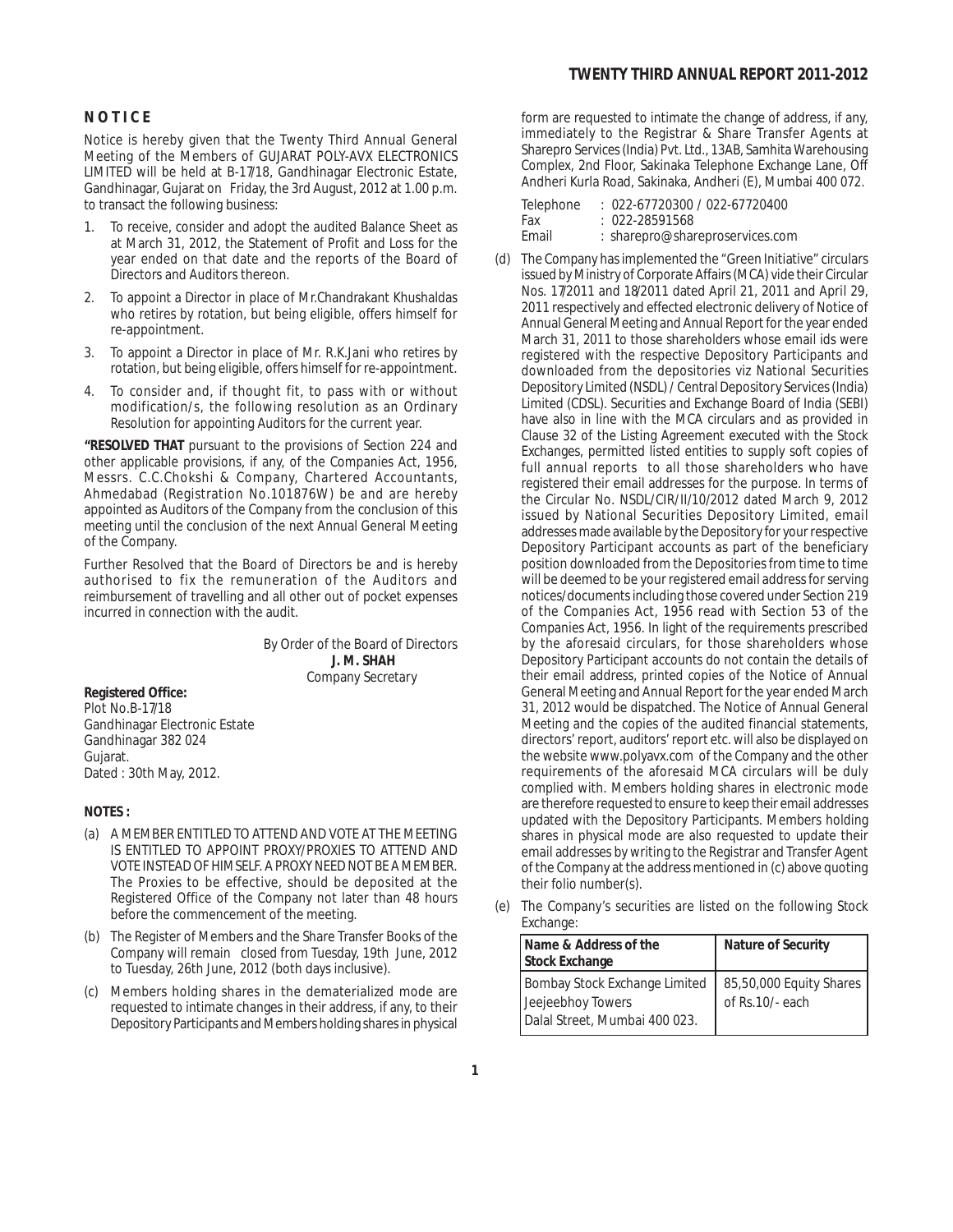

The Company has paid Annual Listing fees for 2011-12 to the above Stock Exchange.

## **(f) Members who have not yet collected the Share Certificates issued in the year 2002, are requested to collect the New Share Certificates from the Company at the earliest.**

Information as required under Clause 49(IV)(G)(i) of the Listing Agreement, in respect of Directors being re-appointed / appointed :

| Name of Director                                                                                          | Mr. Chandrakant Khushaldas                                                                                       | Mr.R. K. Jani                                                                                                                 |  |
|-----------------------------------------------------------------------------------------------------------|------------------------------------------------------------------------------------------------------------------|-------------------------------------------------------------------------------------------------------------------------------|--|
| Age                                                                                                       | 76 years                                                                                                         | 59 years                                                                                                                      |  |
| <b>Qualification</b>                                                                                      | M.Sc. (Pure Mathematics)<br>Allahabad University<br>M.Sc. (Fiscal Studies)<br>University of Bath, United Kingdom | B.Sc. (Hons.)<br>B.Sc (Tech.)                                                                                                 |  |
| Date of Appointment                                                                                       | 25.07.2003                                                                                                       | 31.10.2002                                                                                                                    |  |
| Expertise                                                                                                 | Retired Member of Central Board of Direct<br>Taxes, wide experience in Taxation and<br>Company Law.              | Entrepreneur counseling, Liaison and follow<br>up with Industrialists and Associations,<br>Technical appraisal and follow up. |  |
| Other Directorship in Public<br><b>Companies (excluding Private</b><br>Companies) as on 31st March, 2012. | 1. Baroda Extrusion Ltd.<br>2. Gajra Differential Gears Ltd.                                                     |                                                                                                                               |  |
| No. of Equity Shares held                                                                                 |                                                                                                                  |                                                                                                                               |  |

By Order of the Board of Directors

**J. M. SHAH** Company Secretary

**Registered Office:** Plot No.B-17/18 Gandhinagar Electronic Estate Gandhinagar 382 024 Gujarat. Dated : 30th May, 2012.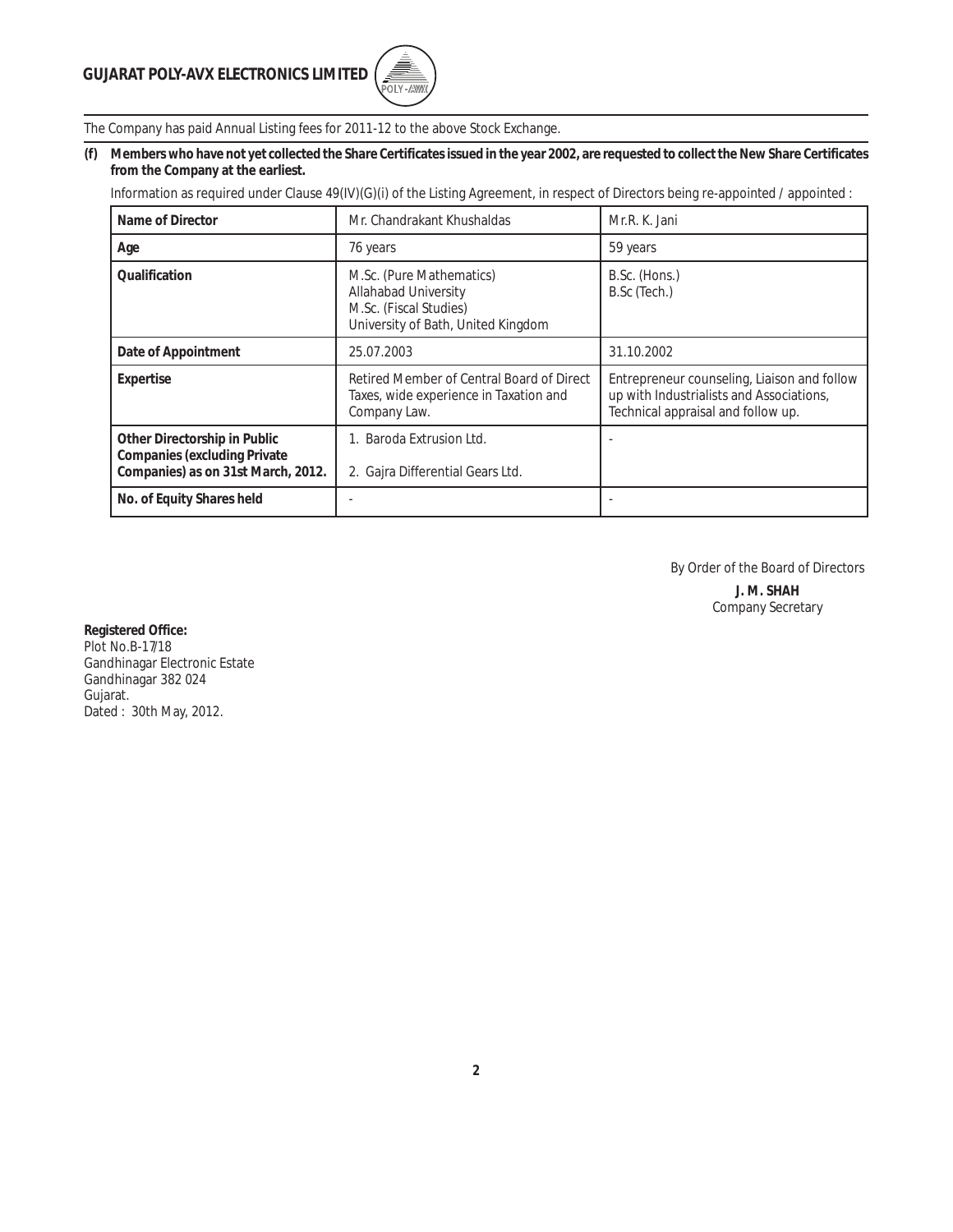## **DIRECTORS' REPORT TO THE MEMBERS**

Your Directors present the Twenty Third Annual Report together with the Audited Statement of Accounts for the year ended 31st March, 2012

## **1. PRODUCTION ACTIVITIES**

During the Financial Year 2011-12 your Company recorded a Production of 1384.28 Lac pcs in comparison to 1488.01 Lac pcs in Financial Year 2010-11, a decrease of 7 %.

## **2. SALES**

The total sales during the Financial Year 2011-12 was Rs.827.26 Lacs against sales of Rs. 912.90 Lacs in last Financial Year, a decrease of 9%. The market slow down was dominant in the 2nd & 3rd Quarters and signs of improvement have been observed in Quarter –IV. Due to change in product Mix the ASPs recorded were lower than last year. Major sales recorded were in the Instrumentation & Industrial Electronics, EMS and Automotive Segments.

#### **3. FINANCIAL RESULTS**

The Company's operations for the year has resulted into profit of Rs.48.36 Lacs (Previous year Rs. 54.91 Lacs). However, before interest, depreciation and tax there is Surplus of Rs.83.45 Lacs (Previous year Rs.165.32 Lacs). After debit of Rs.123.40 Lacs under exceptional items, there is loss of Rs.75.04 Lacs.

In view of the accumulated loss, your Directors have not been able to recommend any Dividend for the year 2011-12.

## **4. FINANCE**

The Company has fully repaid term loans with interest to Term **Lenders** 

## **5. FIXED DEPOSITS**

The Company has not received any deposits from Public during the year.

## **6. PARTICULARS OF EMPLOYEES**

Provisions of Section 217(2A) of the Companies Act, 1956 read with Companies (Particulars of Employees) Rules, 1975 are not applicable to the Company.

## **7. PROCEEDINGS BEFORE THE AAIFR / BIFR/HIGH COURT OF GUJARAT.**

In compliance with the Order of the Appellate Authority for Industrial & Financial Reconstruction (AAIFR) dated 27th March, 2002, the Company has substantially fulfilled its obligations as per the directions of AAIFR.

The Board for Industrial & Financial Reconstruction (BIFR) vide its Order dated 28.04.2009 had directed that the Company shall implement the provision of Sanctioned Scheme and redeem the non-cumulative Preference shares. The Company thereafter, as legally advised, filed an appeal before AAIFR, against the said Order. AAIFR vide its order dated 22.02.2011, upheld the order of the BIFR.

The Company thereafter filed a writ petition in the High Court of Gujarat, at Ahmedabad, which granted Stay vide its Order dated 21.06.2011 against the order of AAIFR and the petition is pending in the High Court of Gujarat.

As informed to you in the previous year, the IFCI and IDBI had revoked the One Time Settlement Scheme Sanctioned by Appellate Authority for Industrial & Financial Reconstruction (AAIFR) due to alleged breach of Terms and conditions committed by the Company in payment/redemption of Preference share capital.

The Company negotiated with IFCI for one time settlement against their all dues, costs etc. The Company paid Rs.123.40 Lacs as agreed and has received "No due Certificate" from IFCI.

#### **8. CONSERVATION OF ENERGY, TECHNOLOGY ABSORPTION AND FOREIGN EXCHANGE EARNINGS AND OUTGO ETC.**

As required by the Companies (Disclosure of Particulars in the Report of Board of Directors) Rules, 1968, the Report of Conservation of Energy, Technology Absorption and Foreign Exchange Earnings and Outgo etc. is given in Annexure-I forming part of this report.

## **9. DIRECTORS**

Mr. Chandrakant Khushaldas and Mr.R. K. Jani retire from office by rotation but being eligible, offer themselves for reappointment.

## **10. AUDIT COMMITTEE**

Your Company has set-up an Audit Committee of Directors as mandated by section 292(A) of the Companies Act, 1956 as amended. Mr.Chandrakant Khushaldas, Brig. K. Balasubramaniam and Mr.T.R.Kilachand are the members of the Audit Committee.

## **11. DIRECTORS' RESPONSIBILITY STATEMENT**

Your Directors confirm that :

- (i) in the preparation of the annual accounts, applicable accounting standards have been followed, with proper disclosure of any departures;
- (ii) the accounting policies are consistently applied and reasonable, prudent judgement and estimates are made so as to give a true and fair view of the state of affairs of the Company at the end of the financial year;
- (iii) that the Directors have taken proper and sufficient care for the maintenance of adequate accounting records in accordance with the provisions of the Companies Act, 1956 for safeguarding the assets of the Company and for preventing and detecting fraud and other irregularities.
- (iv) that the Directors have prepared the annual accounts on a going concern basis.

## **12. CORPORATE GOVERNANCE**

Pursuant to Clause 49 of the Listing Agreement a separate report on Corporate Governance and a certificate from the Auditors of the Company regarding compliance of the conditions of Corporate Governance are annexed to the Directors' Report.

## **13. AUDITORS' REMARKS**

As regards the remarks in the Auditors' Report, please refer to the Notes on Accounts which are self-explanatory.

## **14. APPOINTMENT OF AUDITORS**

You are requested to appoint Auditors. The retiring Auditors M/s.C.C.Chokshi & Co., Chartered Accountants, Ahmedabad are eligible for re-appointment.

## **15. ACKNOWLEDGEMENT**

Your Directors express their sincere thanks to the Central and State Government authorities, including Gujarat Industrial Investment Corporation Ltd., Bank and Financial Institutions and the Collaborators Kyocera-AVX Corpn of USA.

Sincere thanks are also due to the Management team, the staff and workers for their valuable contribution during this critical period of the Company.

> On behalf of the Board of Directors, **T. R. KILACHAND Chairman**

## **Registered Office:**

Plot No. B-17/18 Gandhinagar Electronic Estate Gandhinagar 382 024 GUJARAT. Dated : 30th May, 2012.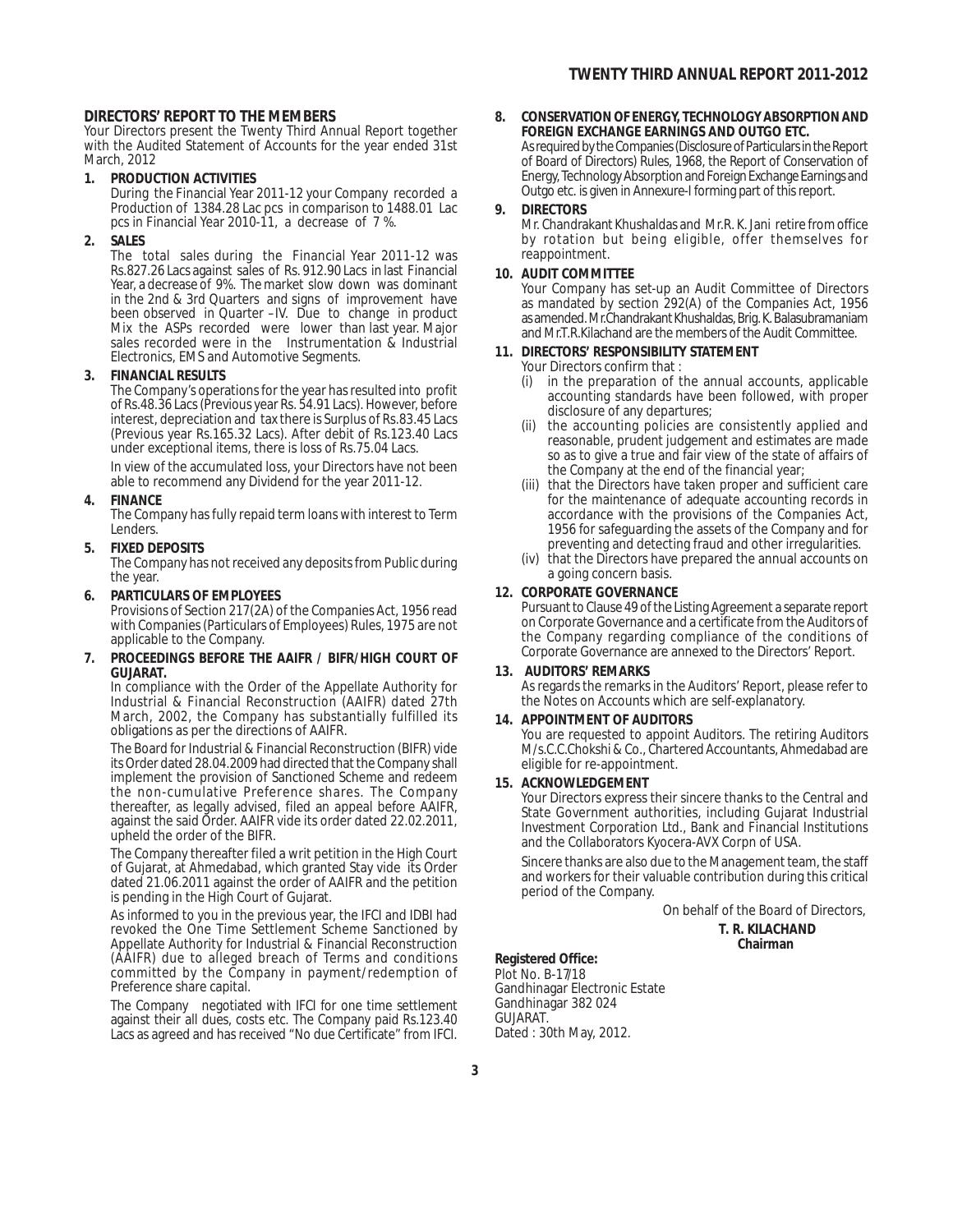

## **ANNEXURE I**

## **A. CONSERVATION OF ENERGY**

- a) Energy conservation steps taken :
	- i) Replacement of old control Instruments with more accurate instruments have increased the performance of the machines with better productivity.
	- ii) Resulting in low consumption of energy and better performance of the equipments
	- iii) Improve performance of utility equipments (chiller, compressor etc.)
- b) Additional Investments & Proposals being implemented
	- i) Effective utilization of all the installed equipments, thereby minimizing the energy consumption.
	- ii) Planned Preventive Maintenance schedule and monitoring for effective use of the Production machinery.
- c) Impact of measures at (a) & (b) above:

The above implementation have resulted in achieving better productivity and reduce energy cost.

d) Power & Fuel Consumption : Not Applicable

## **B. TECHNOLOGY ABSORPTION FORM - B**

- **1. SPECIFIC AREAS IN WHICH R & D CARRIED OUT BY THE COMPANY**
	- i) Replacing/Repairing of imported spares by local vendors.
	- ii) Development of RTS Aluminum Track to increase the productivity.
	- iii) Effective management of manufacturing processes to reduce the consumption of raw material.

## **2. BENEFITS DERIVED AS A RESULT OF ABOVE R & D**

- i) Increased in product range
- ii) Reduce the procurement of imported spares.

iii) Consistent manufacturing process

## **3. FUTURE PLAN OF ACTION**

- i) Continuous indigenization of machine tooling, jigs & fixtures and raw materials.
- ii) To develop jigs & fixtures to increase the product range.
- iii) Continue the development of products similar to our present range of products.

## **4. EXPENDITURE OF R & D**

## Negligible

## **TECHNOLOGY- ABSORPTION, ADAPTATION & INNOVATION**

- **(1)** (a ) Technology Absorption
	- Technology Absorption is complete in the areas commissioned
	- (b) Adaptation

As part of continuous quality improvement, alteration of process condition and parameters are being undertaken on a regular basis.

(c) Innovation

Systems adopted have led to improved the process

## **(2) BENEFITS**

- i) Increase in product range.
- ii) Reduction in down time and improve the processes of the equipment.

## **(3) IMPORTED TECHNOLOGY**

No additional import of Technology in the Financial Year 2011-12.

## **C. FOREIGN EXHANGE EARNINGS AND OUTGO**

- i) Total Foreign Exchange used : Rs. 3,05,37,944/-
- ii) Total Foreign Exchange earned : Rs. NIL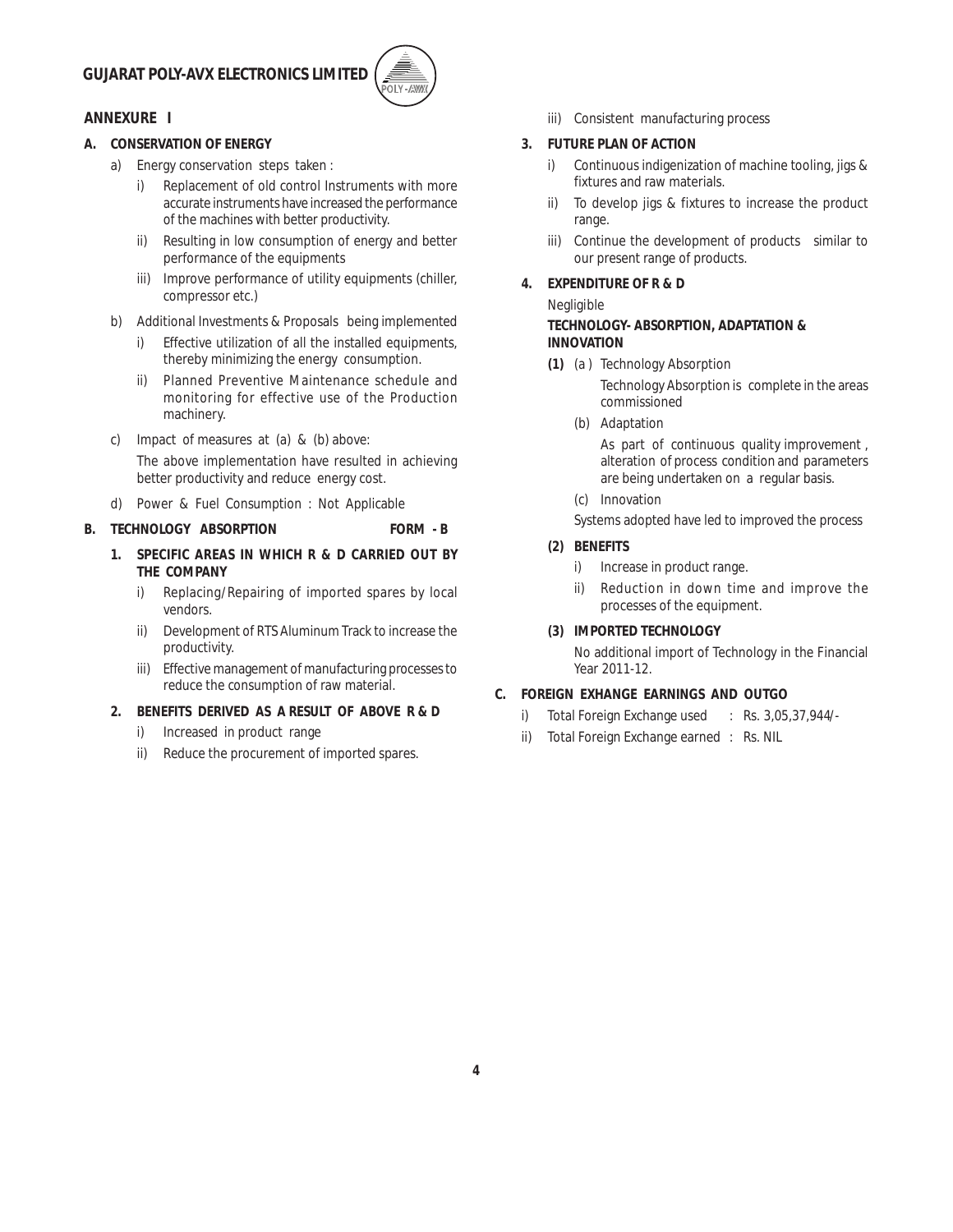## **MANAGEMENT DISCUSSION AND ANALYSIS REPORT**

#### **Overview**

Gujarat Poly-AVX Electronics Ltd (GPAEL) was established in 1989 & Commenced Commercial Production in 1993. This state of the art facility has been setup in the pollution free Electronic Estate in GANDHINAGAR, Gujarat in Collaboration with AVX Ltd., USA, a world leader in Passive Components. Your company manufactures Multilayer Ceramic Capacitors in Radial, Axial & SMD Configurations, Single Layer Ceramic Disc Capacitors both High & Low Voltage & Metal Oxide Varistors. The Complete Plant & Machinery has been imported, installed & setup with AVX Support. Over the Years GPAEL's Products have been well received in the market & is, today, one of the largest manufacturers of Ceramic Capacitors in India.

## **Industrial Structure and Development**

Electronics Components can be classified into Active & Passive Components. These Components are the building blocks of any Electronic Industry. Our Ceramic Capacitors are classified as Passive Components & find wide application due to their miniature size, wide range & low cost. They find applications primarily in the following Market segments:

- (1) Computer & Peripherals
- (2) Instrumentation and Industrial Electronics
- (3) Consumer Electronics<br>(4) Strategic Electronics
- (4) Strategic Electronics<br>(5) Telecommunications
- **Telecommunications**
- (6) Electronic Manufacturing Services (EMS)

Your Company supplies parts to the Original Equipment Manufacturers (OEM's) in the above segments. In addition to this our Components are also sold through a country-wide Dealer Network.

#### **Opportunities and Threats**

- Ceramic Capacitors as elicited above are immensely popular in the Electronic Industry & find applications in any Electronic Circuit.
- Ceramic Capacitors due to its variable Dielectric constant exhibit superior Electrical properties & have a wide Range .
- The sales are directly to OEM's & is an Industrial Product.
- The company is also Trading in other Electronic components like TANCAP's Etc.
- Ceramic Capacitors are Fiercely Competitive & is very easy to import.
- The Customs Duty on our capacitors is NIL.
- These parts are also imported in KIT form.
- The Dollar & Commodity Price volatility directly effects the margins.

## **Risks and Concerns**

- The evolution of the EMS segment has led to Global sourcing thereby making our products very competitive.
- New Technology areas continue to Import Components in KIT form.
- Voltality in currency, Metals, oil etc. have a direct impact on the Raw Material prices.

#### **Performance by Sector**

The overall market sentiment during the Financial Year 2011 – 2012 was negative. All segments across the board recorded a drop in the Sales of our products. This was particularly evident in the Instrumentation & Industrial Electronic segment wherein for the first time in many years the sales recorded a drop. Similarly the EMS segment sales were very sluggish & cautious, leading to purchase decisions being postponed to as & when required. The Telecommunication Sector too was hit by uncertain market conditions due to political fallout .

Despite negative growth there was no major change in the Product mix. Sales of Radial MLCC was a front runner followed by SMD MLCC's & High Voltage Single Layer Disc Ceramic Capacitors .

Overall the sales achieved in FY 2011-12 was Rs. 827.26 Lacs in comparison to Sales of Rs. 912.90 Lacs in FY 2010-11 a drop of 9 %. Similarly the Production during the FY 2011-12 slipped to 1384.28 Lacs pcs in Comparison to 1488.01 Lacs pcs in FY 2010-11 a decrease of 7 %.

## **Outlook**

Despite the above the Directors are hopeful of increasing the sales Turnover of the Company

The Company is Cautiously optimistic about the growth prospects for the current Financial Year.

## **Internal Control System and their Adequacy**

Gujarat Poly-AVX Electronics Ltd has adequate system of internal controls to ensure all assets are safeguarded and protected against loss from unauthorised use or disposition and that transactions are authorised, recorded and reported correctly.

Your Company has nominated Internal Auditors who evaluate all financial and operating system control of the company. The Internal Auditors also review the internal controls to ensure Accounts of the Company are maintained and transactions are in accordance with the prevailing laws and regulations.

Internal Audit findings and recommendations are reviewed by the top management and the Audit Committee of the Board. The Committee reviews the quarterly, half yearly and annual financial statements before these are submitted to the Board and ensures compliance of internal control system.

#### **FINANCIAL PERFORMANCE**

#### **Reserves & Surplus**

During the year under review there has been no changes in the capital reserves of the company which stands at Rs.29,75,000/-

## **Fixed Assets (Net Block)**

The Net Block as on 31.3.2012 is Rs.246.92 Lacs compared to Rs.264.10 Lacs for previous year. The net block has gone down due to depreciation / adjustment for the year.

## **Investments**

The Company has not made any investments during the year.

## **Net Current Assets**

The net current assets of the Company have decreased from Rs. 222.88 Lacs to Rs.165.09 Lacs.

#### **Results of operations**

The revenue during the year has decreased from Rs.912.90 Lacs to Rs. 827.26 Lacs due to over all negative market segment during Financial Year 2011 – 2012.

There is profit of Rs.48.36 Lacs (previous year Rs.54.91 Lacs) Provisions for the interest and financial charges are Rs. 8.93 Lacs compared to Rs.14.60 Lacs during the previous year.

Payment to and provision for employees amounts to 20 % of sales compared to 18 % in the previous year. Depreciation amounts to 3 % of sales during the year compared to 10 % in the previous year.

The Company cannot recommend dividend due to accumulated losses.

#### **Material Development in Human Resources**

Your Company's vision for the future is designed to provide a total quality environment, which will delight its customers both internal & external. To achieve this objective the company has embark on developing its Human Resources by sharpening the industrial skills for multitasking . This empowers every employee to be a leader in its stride towards total quality.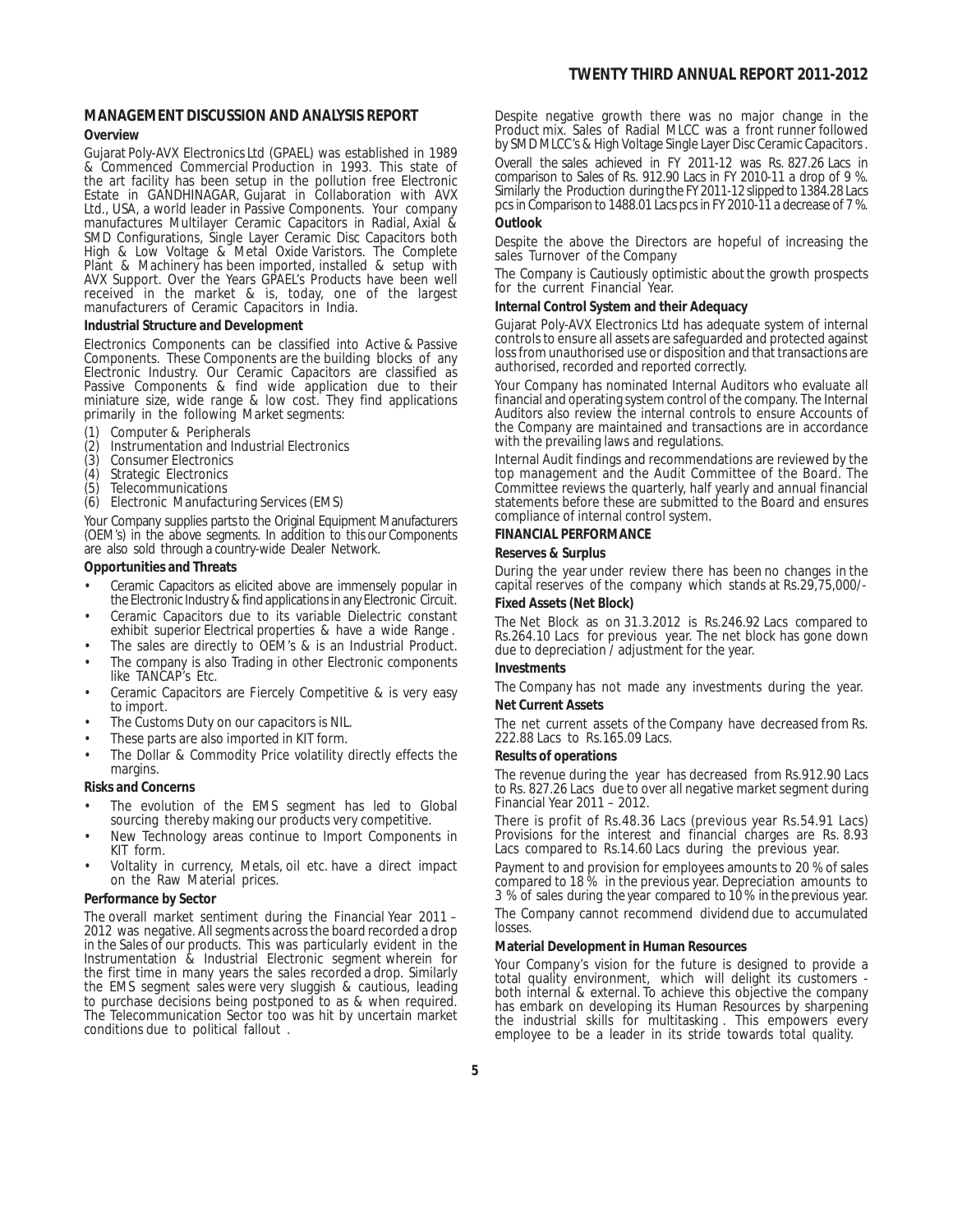

## **CORPORATE GOVERNANCE REPORT**

The Securities and Exchange Board of India (SEBI) ushered in a formal code of corporate governance (hereafter the code) through clause 49 in the listing agreement executed by the Company with a stock exchange. Clause 49 lays down several corporate governance practices which listed companies are required to adopt. The code has been periodically upgraded to ensure the adoption of best corporate governance practices by the corporates. While most of the practices laid down in clause 49 require mandatory compliance, few are recommendatory in nature. This report sets out the compliance status of the Company with the requirements of corporate governance, as set out in clause 49, for the financial year 2011-2012.

## **Company's Philosophy on Corporate Governance:**

The Philosophy on Corporate Governance aims at attainment of the highest level of transparency, accountability and equity in the functioning of the Company vis-à-vis interactions with employees, shareholders, creditors and customers. The objective of the Company is not only to meet the statutory requirements of the code but also go well beyond it by instituting such systems and procedures as are required in accordance with the latest global trend of making management completely transparent and institutionally sound.

## **1. Board of Directors**

The Company has 7 Directors including a Non-Executive Chairman. There are 6 Non-Executive Directors out of which 2 are Independent Directors. Board of Directors is responsible for management of the Company's business. The Board's role, functions, responsibility and accountability are clearly defined.

The names and categories of the Directors on the Board, their attendance at Board Meetings held during the year and the number of Directorships and Chairmanships/Memberships held by them in other companies is given below. Other directorships do not include alternate directorships, directorships of private limited companies, Section 25 companies and of companies incorporated outside India. Chairmanship/Membership of Board Committees includes only Audit and Shareholders'/Investors' Grievance Committees.

The table below provides the composition of the Board of Directors as on 31.03.2012

## **FY 2011-12 (April '11 to March '12)**

| Name of the Director            | <b>Attendance Particulars</b> |                   | <b>Board Meeting</b><br><b>Sitting Fees</b> | No. of other Directorship and<br>Committee Membership/Chairman-ship |                                                            |                                       |
|---------------------------------|-------------------------------|-------------------|---------------------------------------------|---------------------------------------------------------------------|------------------------------------------------------------|---------------------------------------|
|                                 | Category                      | Board<br>meetings | Last<br><b>AGM held</b><br>on.<br>29.07.11  | Rs.                                                                 | Other<br>Directorship<br>in Public<br>Limited<br>Companies | Committee Membership/<br>Chairmanship |
| Mr. T.R.Kilachand               | Chairman                      |                   |                                             |                                                                     |                                                            |                                       |
|                                 | <b>NED</b>                    | 4                 | Yes                                         | $12.000/-$                                                          |                                                            |                                       |
| Mr. P.T.Kilachand               | <b>NED</b>                    | 3                 | No.                                         | $9.000/-$                                                           |                                                            |                                       |
| Brig.K.Balasubramaniam          | NED(1)                        | 3                 | Yes                                         | $9.000/-$                                                           |                                                            |                                       |
| Mr.C.Khushaldas                 | NED(1)                        |                   | Yes                                         | $12.000/-$                                                          |                                                            |                                       |
| Mr. A.B. Shah (Nominee of GIIC) | <b>NED</b>                    |                   | Yes                                         | $3.000/-$                                                           | 5                                                          | 3                                     |
| Mr. R.K.Jani (Nominee of GIIC)  | <b>NED</b>                    | 3                 | No                                          | $9.000/-$                                                           |                                                            |                                       |
| Mr. A.H.Mehta                   | ED                            | 4                 | Yes                                         |                                                                     | റ                                                          |                                       |

## **Notes:**

1. NED – Non-Executive Director.<br>2. NED (I) – Non-Executive and In 2. NED (I) – Non-Executive and Independent Director.<br>3. ED – Executive Director.

3. ED – Executive Director.

4. Mr. Tanil R. Kilachand and Mr. Parthiv T. Kilachand, are related. No other directors are related.

## **Number of Board Meetings held and dates on which held.**

Four Board Meetings were held during the year and the gap between two meetings did not exceed four months. The dates on which the Board Meetings were held are as follows:

27th May, 2011, 29th July, 2011, 31st October, 2011 and 1st February, 2012.

## **2. Audit Committee:**

i. The Audit Committee of the Company is constituted in line with the provisions of Clause 49 of the Listing Agreement with the Stock Exchange read with Section 292A of the Companies Act, 1956. Terms of reference of the Audit Committee broadly include overseeing financial report processes, reviewing with the management the financial statements and adequacy of internal control systems, reviewing the adequacy of internal audit function and discussion with internal auditors on any significant findings and follow-up thereon.

ii. Minutes of meetings of the Audit Committee are circulated to members of the Committee and the Board is kept apprised.

iii. Composition and Attendance

During the year under review, Four meetings of the Audit Committee were held on the following dates and the attendance of each member of the Committee is given below:

27th May, 2011, 29th July, 2011, 31st October, 2011 and 1st February, 2012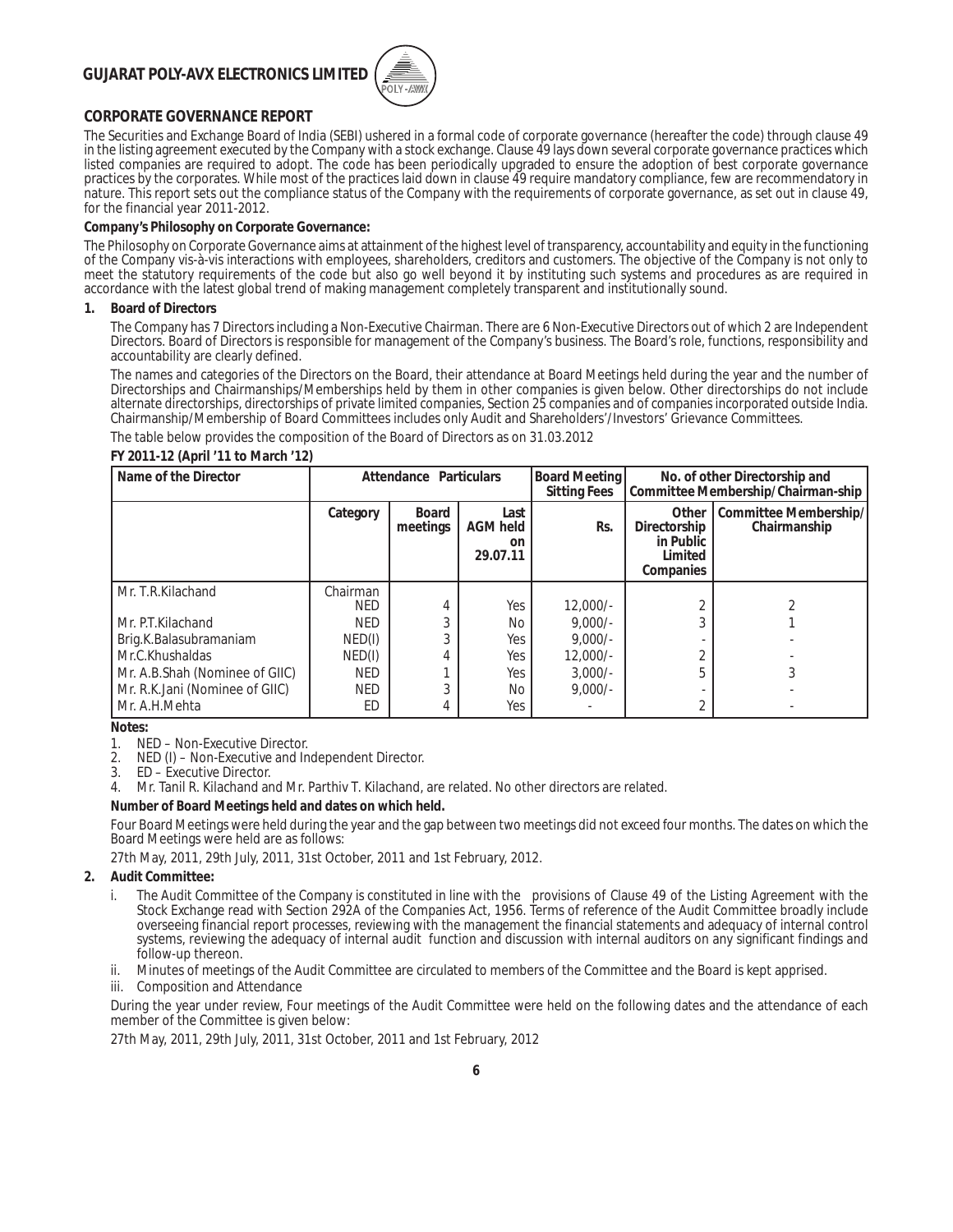| Name of the Director      | <b>Designation</b> | Category                           | <b>Committee Meetings</b>     |          |
|---------------------------|--------------------|------------------------------------|-------------------------------|----------|
|                           |                    |                                    | <b>Held during the tenure</b> | Attended |
| Mr Chandrakant Khushaldas | Chairman-          | Non Executive Independent Director |                               |          |
| Brig. K.Balasubramaniam   | Member             | Non Executive Independent Director |                               |          |
| Mr T.R. Kilachand         | Member             | Non-Executive                      |                               |          |

The majority of the members of the Audit Committee are independent and have knowledge of finance, accounts, company law and telecom industry as a whole. The quorum for audit committee meeting is minimum of two members. The Company Secretary acts as the Secretary to the Committee.

## **Details of Number of shares and Convertible Instruments held by Non-Executive Directors.**

Except Mr. T.R.Kilachand and Mr. P.T.Kilachand who hold 49,602 and 17,682 Equity shares of Rs.10/- each of the Company respectively, no other Non-Executive Director holds any shares or Convertible Instruments of the Company.

## **3. Adoption of non-mandatory requirement of clause 49**

The Company complies with the following non-mandatory requirements stipulated under clause 49.

## **Remuneration Committee:**

Terms of Reference:

The Terms of Reference of Remuneration Committee include recommending to the Board of Directors specific remuneration packages for Executive Director and management staff.

## The Composition of the Remuneration Committee as on 31st March, 2012was as under:

| Sr. No   | Name of the Director       | Designation |
|----------|----------------------------|-------------|
|          | Mr. Chandrakant Khushaldas | Chairman    |
| <u>.</u> | Brig. K.Balasubramaniam    | Member      |
| J.       | Mr. T.R. Kilachand         | Member      |

All the above Directors are Non-Executive and the Chairman is an Independent Director.

One Remuneration Committee meeting was held on 27.05.2011, during the year 1.04.2011 to 31.03.2012.

## **4. Shareholders' / Investors' Grievance Committee**

The following directors are the members of the said Committee:-

| Sr. No.  | Name of the Director                       | No. of Meeting(s) |          |
|----------|--------------------------------------------|-------------------|----------|
|          |                                            | Held              | Attended |
| . .      | Mr T.R.Kilachand – Chairman                | 1 Q               |          |
| <u>.</u> | Mr. P.T.Kilachand - Non-Executive Director | 19                |          |
|          | Mr. A.H.Mehta - Executive Director         | 19                |          |

The Committee would look into the redressal of the shareholders' complaints in respect of all matters including transfer or credit of shares to demat accounts, non-receipt of Notices/Annual Reports, non-receipt of Share Certificates etc.

Share Transfer formalities are attended to at least once a fortnight.

Mr. J.M.Shah, Company Secretary provided secretarial support to the Committee and was also the designated Compliance Officer of the Company.

Five complaints were received during the year and were solved. There are no complaints from the shareholders pending as on 31.3.2012. **5. CEO/CFO Certification**

Mr. A.H.Mehta, Executive Director (Finance & Legal) and Mr. Harshad H. Jani, Assistant General Manager (Accounts and Finance) of the Company have certified to the Board that:

- (a) They have reviewed financial statements and the cash flow statement for the year and that to the best of their knowledge and belief:-
	- 1. These statements do not contain any materially untrue statements or omit any material fact or contains statements that might be misleading.
	- 2. These statements together present a true and fair view of the Company's affairs and are in compliance with existing accounting standards, applicable laws and regulations.
- (b) There are, to the best of their knowledge and belief, no transactions entered into by the Company during the year ended 31st March, 2012 which are fraudulent, illegal or violative of the Company's code of conduct.
- (c) They accept responsibility for establishing and maintaining internal controls for financial reportings and that they have evaluated the effectiveness of the internal control systems of the Company pertaining to financial reporting and they have disclosed to the auditors and the Audit Committee those deficiencies of which they are aware, in the design or operation of such internal control and that they have taken the required steps to rectify these deficiencies.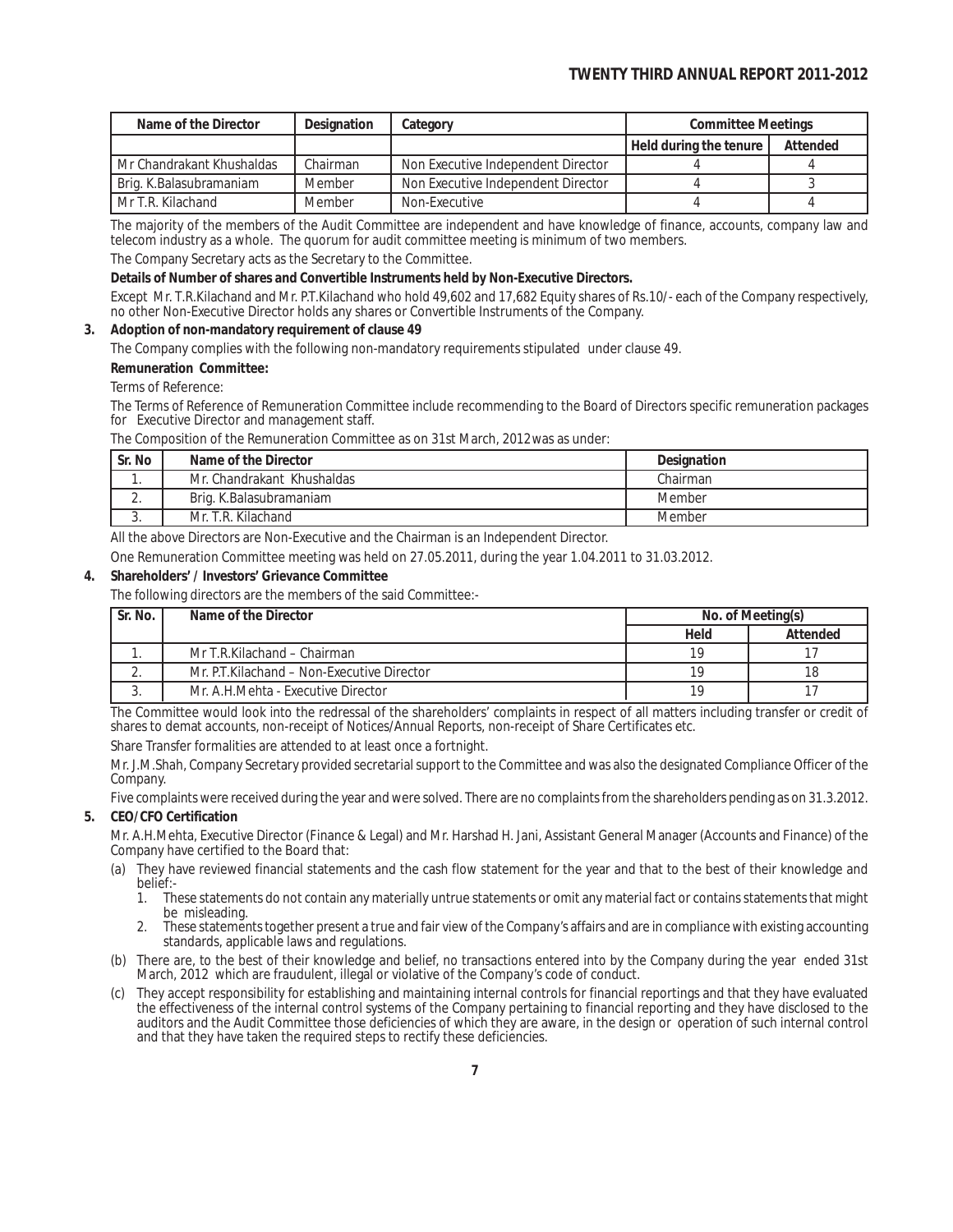

- (d) They further certify that they have indicated to the auditors and Audit Committee
	- (i) there have been no significant changes in internal control over financial reporting during the year.<br>(ii) there have been no significant changes in accounting policies during the year and that the same l
	- there have been no significant changes in accounting policies during the year and that the same have been disclosed in the notesto the financial statements.
	- there have been no instances of significant fraud of which they have become aware and the involvement therein, of management or an employee having significant role in the Company's internal control system over financial reporting.

## **6. Code of Conduct**

The Company has framed and adopted a Code of Conduct, which is applicable to all the directors and members of the senior management in terms of Clause 49 V of the Listing Agreement. The said code, which came into effect from January 1, 2006, lays the general principles designed to guide all directors and members of the senior management in making ethical decisions.

All Directors and members of the senior management have confirmed their adherence to the provisions of the said code.

## **Declaration**

As provided under Clause 49 of the Listing Agreement with the Stock Exchange, we confirm that the Board Members and Senior Management of the Company have confirmed compliance with the Code for the year ended 31.03.2012.

> For Gujarat Poly-AVX Electronics Limited **A.H.Mehta** Executive Director Finance & Legal

## **7. Remuneration to Directors**

The Company pays Fees to all Directors excluding the Executive Director of the Company for attendance during the meeting. The Executive Director is paid remuneration of Rs.11,92,691/- during the year.

## **8. Means of Communications**

The annual, half-yearly and quarterly results, as required under clause 41 of the listing agreement are published in two newspapers at Ahmedabad. The Management discussion and Analysis (MD&A) is part of the Annual Report.

## **9. Disclosure**

Mr. V.K.Puniani, Senior General Manager (Plant) constitutes 'management' and has no personal interest in any transaction that may have a potential conflict with the interest of the company at large.

## **10. Related Party Transactions**

The Company has not entered into any transaction of material nature withthe promoters, the Directors or the management, their subsidiaries or relatives etc. that may have any potential conflict with the interests of the Company.

There were no instances of non-compliance and no strictures or penalties imposed on the Company either by SEBI, Stock Exchange or any statutory authorities on any matter related to capital markets during the last three years.

## **11. General Shareholder Information**

| ochciai Jilai Choluci Thiomation                             |                                                                                                                                                                                                                                                                                                         |
|--------------------------------------------------------------|---------------------------------------------------------------------------------------------------------------------------------------------------------------------------------------------------------------------------------------------------------------------------------------------------------|
| AGM: Date<br>Time                                            | Friday, 3rd August, 2012                                                                                                                                                                                                                                                                                |
| Venue                                                        | 1.00 p.m.<br>At: B-17/18, Gandhinagar Electronic Estate, Gandhinagar, Gujarat.                                                                                                                                                                                                                          |
| <b>Financial Year</b>                                        | April 2011 to March 2012                                                                                                                                                                                                                                                                                |
| Dates of Book Closure                                        | Tuesday, 19.06.2012 to Tuesday, 26.06.2012                                                                                                                                                                                                                                                              |
| Dividend Payment Date                                        | N. A.                                                                                                                                                                                                                                                                                                   |
| Listing on Stock Exchange                                    | Bombay Stock Exchange Ltd.                                                                                                                                                                                                                                                                              |
| <b>Stock Code</b>                                            | 517288 - Bombay Stock Exchange Ltd.                                                                                                                                                                                                                                                                     |
| Demat ISIN Number in NSDL &<br><b>CDSL for Equity Shares</b> | NSDL)<br>INE541F01022<br>CDSL)                                                                                                                                                                                                                                                                          |
| Market Price Data: High,                                     |                                                                                                                                                                                                                                                                                                         |
| Low during each month in the                                 |                                                                                                                                                                                                                                                                                                         |
| financial year 2011-2012.                                    | See Table No.1 below                                                                                                                                                                                                                                                                                    |
| Registrar and Share Transfer Agents                          | M/s. Sharepro Services (India) Pvt.Ltd.<br>13 AB, Samhita Warehousing Complex, 2nd Floor, Sakinaka Telephone Exchange Lane,<br>Off Andheri Kurla Road, Sakinaka, Andheri (East), Mumbai 400 072.<br>Telephone: 022 67720300, 022 67720400 · fax: 022 28591568,<br>e mail: sharepro@shareproservices.com |
| Share Transfer System                                        | The Shares are traded compulsorily in the Demat form effective 6.12.2002. Shares<br>sent for transfer are registered and returned within 30 days from the date of receipt,<br>if the documents are clear in all respects.                                                                               |
| Distribution of shareholding &<br>Category-wise distribution | See Table No. 2 & 3                                                                                                                                                                                                                                                                                     |
| Dematerialisation of shares                                  | See Table No. 4.                                                                                                                                                                                                                                                                                        |
| <b>Plant Location</b>                                        | B-17/18, Gandhinagar Electronic Estate, Gandhinagar-382024 (Gujarat)<br>Telephone: 079-23287162 / 63    Fax: 079-23287161<br>Email: vkp@polyavx.com, Web-site: www.polyavx.com                                                                                                                          |

Listing Fees as applicable have been paid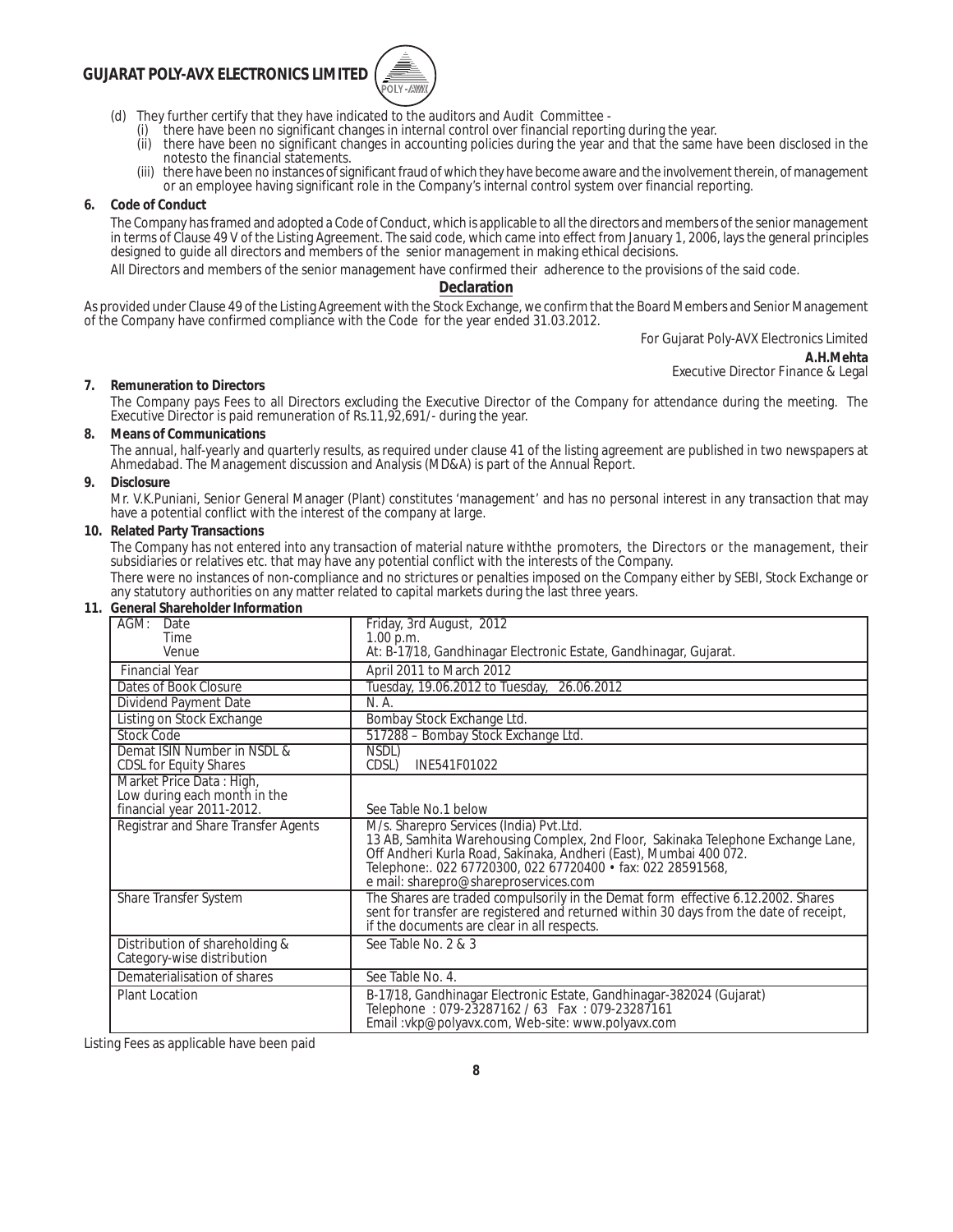## **Table 1 – Market Price Data**

High, Low (based on closing prices) and number of shares traded during each month in the last financial year on The Bombay Stock Exchange Ltd., are summarized as herein below.

|                                                                                                                                                                                                                                                                                        |                                                                                                 | <b>Bombay Stock Exchange Limited</b>                                                         |                                                                                                                 |                                                             |  |  |
|----------------------------------------------------------------------------------------------------------------------------------------------------------------------------------------------------------------------------------------------------------------------------------------|-------------------------------------------------------------------------------------------------|----------------------------------------------------------------------------------------------|-----------------------------------------------------------------------------------------------------------------|-------------------------------------------------------------|--|--|
| Month                                                                                                                                                                                                                                                                                  | High (Rs.)                                                                                      | Low (Rs.)                                                                                    |                                                                                                                 | <b>Total Number of Shares traded</b>                        |  |  |
| 2011<br>April<br>2011<br>May<br>2011<br>June<br>2011<br>July<br>2011<br>August<br>September<br>2011<br>October<br>2011<br>November<br>$-2011$<br>$-2011$<br>December<br>$-2012$<br>January<br>$-2012$<br>February<br>March<br>$-2012$                                                  | 7.34<br>6.79<br>6.00<br>5.59<br>5.00<br>4.41<br>4.27<br>5.20<br>5.04<br>3.94<br>3.58<br>4.54    | 5.78<br>5.28<br>4.38<br>4.63<br>3.37<br>3.50<br>3.42<br>3.40<br>2.93<br>2.95<br>3.00<br>3.28 | 16,431<br>10,420<br>19,647<br>18,392<br>11,040<br>6,882<br>6,956<br>4,744<br>12,449<br>3,651<br>14,126<br>7,906 |                                                             |  |  |
| Table 2 - Distribution of Shareholding as on 31.03.2012.                                                                                                                                                                                                                               |                                                                                                 |                                                                                              |                                                                                                                 |                                                             |  |  |
| No. of Equity Shares.                                                                                                                                                                                                                                                                  | No. of Shares held                                                                              | % of total shares                                                                            | No. of Shareholders                                                                                             | % of total Shareholders                                     |  |  |
| 1 to 100<br>101 to 500<br>501 to 1000<br>1001 to 5000<br>5001 to 10000<br>10001 to 100000<br>100001 and above<br>Total                                                                                                                                                                 | 11,90,079<br>5,99,367<br>2,72,872<br>4,59,549<br>2,02,125<br>4,73,742<br>53,52,266<br>85,50,000 | 13.92<br>7.01<br>3.19<br>5.38<br>2.36<br>5.54<br>62.60<br>100.00                             | 19,883<br>84.89<br>2,918<br>12.46<br>358<br>1.53<br>215<br>0.92<br>27<br>0.11<br>0.07<br>16<br>0.02<br>4        |                                                             |  |  |
|                                                                                                                                                                                                                                                                                        |                                                                                                 |                                                                                              | 23,421                                                                                                          | 100.00                                                      |  |  |
| Table 3 - Category-wise distribution of shareholding as on 31.03.2012<br>Sr. No.                                                                                                                                                                                                       |                                                                                                 |                                                                                              |                                                                                                                 |                                                             |  |  |
| Category<br>1.<br>Promoters<br>$\overline{2}$ .<br><b>Public Financial Institutions &amp; Banks</b><br>3.<br><b>Mutual Funds</b><br>4.<br><b>Bodies Corporate</b><br>5.<br>Resident Individuals<br>FII & OCBs<br>6.<br>Non-Resident Individuals<br>7.<br>8.<br><b>State Government</b> |                                                                                                 | No. of shareholders<br>3<br>4<br>113<br>23,279<br>22                                         | No. of shares held<br>51,13,255<br>3,27,259<br>1,55,709<br>29,16,786<br>36,991                                  | % of total shares<br>59.80<br>3.83<br>1.82<br>34.12<br>0.43 |  |  |
| Total                                                                                                                                                                                                                                                                                  |                                                                                                 | 23,421                                                                                       | 85,50,000                                                                                                       | 100.00                                                      |  |  |
| Mode                                                                                                                                                                                                                                                                                   | Table 4 - Break-up of shares in physical & electronic mode as on 31.03.2012.                    |                                                                                              |                                                                                                                 |                                                             |  |  |
| Physical<br>Electronic<br><b>Total</b><br>12. Details of Directors appointed and re-appointed during the year:<br>During the year Mr. P. T. Kilachand, Brig. K.Balasubramaniam and Mr. A.H.Mehta retired by rotation and were re-appointed at the last                                 | No. of shareholders<br>19,378<br>4,043<br>23,421                                                | % of total shareholders<br>82.74<br>17.26<br>100.00                                          | No. of shares<br>32,95,785<br>52,54,215<br>85,50,000                                                            | % of total shares<br>38.55<br>61.45<br>100.00               |  |  |
| Annual General Meeting.                                                                                                                                                                                                                                                                | .                                                                                               | .                                                                                            |                                                                                                                 |                                                             |  |  |

The details of other Directors being appointed and re-appointed in the ensuing Annual General Meeting have been given in the "Notice calling the Twenty Third Annual General Meeting of the Company".

## **13. General Body Meetings:**

The particulars of Annual General Meetings of the Company held in the last 3 years are as under. The shareholders passed all the resolutions set out in the respective notices.

| Financial<br>Year | AGM | Location                                            | Date       | Time        | No. of Special<br>Resolutions passed |
|-------------------|-----|-----------------------------------------------------|------------|-------------|--------------------------------------|
| 2008 - 09         | AGM | Gandhinagar Electronic Estate, Gandhinagar, Gujarat | 03.08.2009 | $1.00$ p.m. |                                      |
| 2009 - 10         | AGM | Gandhinagar Electronic Estate, Gandhinagar, Gujarat | 31.07.2010 | 1.00 p.m    |                                      |
| 2010 - 11         | AGM | Gandhinagar Electronic Estate, Gandhinagar, Gujarat | 29.07.2011 | 1.00 p.m    |                                      |

No Extra Ordinary General Meetings (EGM) held during the last 3 years.

The Company has not passed any shareholders' resolution through postal ballot during the year under reference.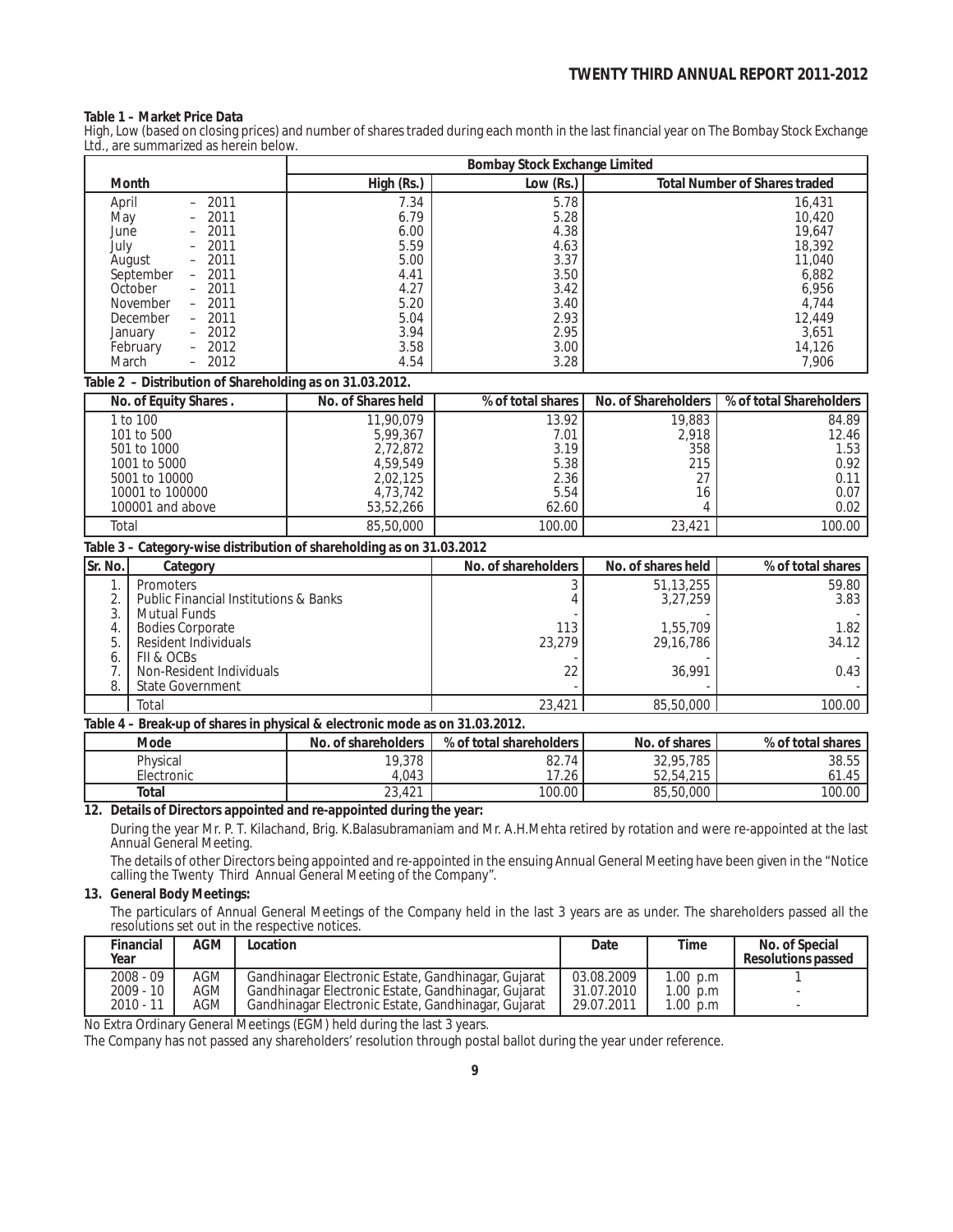

**DLY-/AW** 

We have examined the compliance of conditions of Corporate Governance by **Gujarat Poly-AVX Electronics Limited**, for the year ended on 31st March, 2012, as stipulated in clause 49 of the Listing Agreement of the said Company with Stock Exchange.

The compliance of conditions of Corporate Governance is the responsibility of the Management. Our examination was limited to procedures and implementation thereof, adopted by the Company for ensuring the compliance of the conditions of the Corporate Governance. It is neither an audit nor an expression of an opinion on the financial statements of the company.

In our opinion and to the best of our information and according to the explanations given to us, and based on the representations made by the Directors and the Management, we certify that the Company has complied with the conditions of the Corporate Governance as stipulated in above mentioned Listing Agreement.

We state that such compliance is neither an assurance as to the future viability of the Company nor the efficiency or effectiveness with which the Management has conducted the affairs of the Company.

> **For C.C.Chokshi & Co.,** Chartered Accountants (Registration No. 101876W)

> > **H.P.Shah**

Ahmedabad, *Partner* Dated: 30th May, 2012 (Membership No. 33331)

## **AUDITORS' REPORT TO THE MEMBERS OF GUJARAT POLY-AVX ELECTRONICS LIMITED**

- 1. We have audited the attached Balance Sheet of **Gujarat Poly-AVX Electronics Limited** ("the Company") as at 31st March, 2012, the Statement of Profit and Loss and the Cash Flow Statement of the Company for the year ended on that date, both annexed thereto. These financial statements are the responsibility of the Company's Management. Our responsibility is to express an opinion on these financial statements based on our audit.
- We conducted our audit in accordance with the auditing standards generally accepted in India. Those Standards require that we plan and perform the audit to obtain reasonable assurance about whether the financial statements are free of material misstatements. An audit includes examining, on a test basis, evidence supporting the amounts and the disclosures in the financial statements. An audit also includes assessing the accounting principles used and the significant estimates made by the Management, as well as evaluating the overall financial statement presentation. We believe that our audit provides a reasonable basis for our opinion.
- 3. As required by the Companies (Auditor's Report) Order, 2003 (CARO) issued by the Central Government in terms of Section 227(4A) of the Companies Act, 1956, we enclose in the Annexure a statement on the matters specified in paragraphs 4 and 5 of the said Order.
- 4. Further to our comments in the Annexure referred to in paragraph 3 above, we report as follows:
	- (a) we have obtained all the information and explanations which to the best of our knowledge and belief were necessary for the purposes of our audit;
	- (b) in our opinion, proper books of account as required by law have been kept by the Company so far as it appears from our examination of those books;
	- (c) the Balance Sheet, the Statement of Profit and Loss and the Cash Flow Statement dealt with by this report are in agreement with the books of account;

- (d) in our opinion, the Balance Sheet, the Statement of Profit and Loss and the Cash Flow Statement dealt with by this report are in compliance with the Accounting Standards referred to in Section 211(3C) of the Companies Act, 1956;
- (e) **Attention is invited to Note 26 regarding accounts of the Company prepared on a going concern basis as explained in the note.**
- (f) In our opinion and to the best of our information and according to the explanations given to us, the said accounts give the information required by the Companies Act, 1956 in the manner so required and give a true and fair view in conformity with the accounting principles generally accepted in India:
	- (i) in the case of the Balance Sheet, of the state of affairs of the Company as at 31st March, 2012;
	- in the case of Statement of Profit and Loss, of the loss of the Company for the year ended on that date and
	- (iii) in the case of the Cash Flow Statement, of the cash flows of the Company for the year ended on that date.
- 5. On the basis of the written representations received from the Directors as on 31st March, 2012 taken on record by the Board of Directors, none of the Directors is disqualified as on 31st March, 2012 from being appointed as a director in terms of Section 274(1) (g) of the Companies Act, 1956.

**For C. C. Chokshi & Co.** Chartered Accountants (Registration No. 101876W)

**H.P. Shah** *Partner* (Membership No. 33331)

Ahmedabad, Dated: 30th May, 2012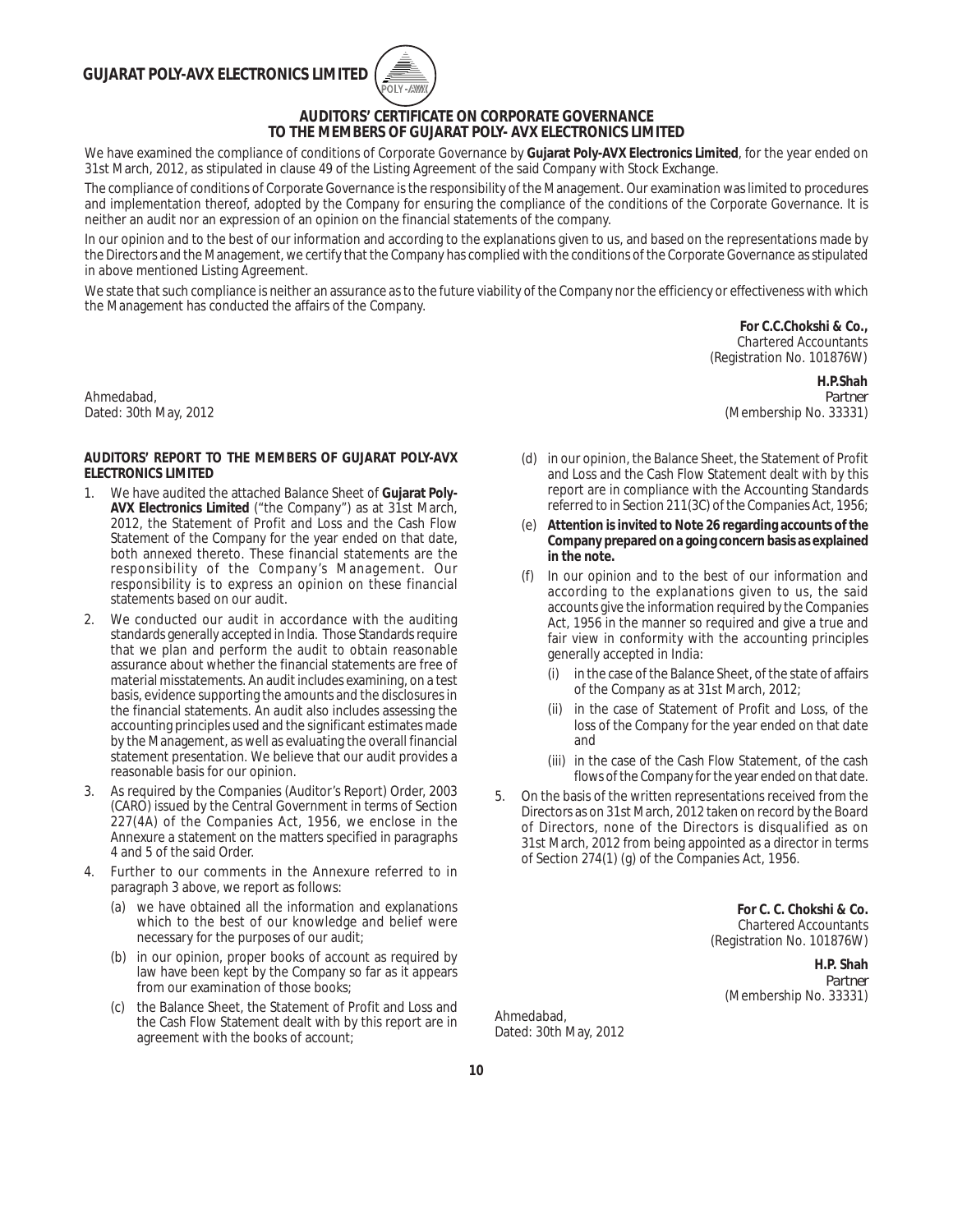## **ANNEXURE TO THE AUDITORS' REPORT**

(Referred to in paragraph 3 of our report of even date)

- (i) Having regard to the nature of the Company's business/activities/result, clauses (xiii) and (xiv) of CARO are not applicable.
- (ii) In respect of its fixed assets:
	- (a) The Company has maintained proper records showing full particulars, including quantitative details and situation of the fixed assets.
	- The fixed assets were physically verified during the year by the Management in accordance with a regular programme of verification which, in our opinion, provides for physical verification of all the fixed assets at reasonable intervals. According to the information and explanations given to us, no material discrepancies were noticed on such verification.
	- (c) There was no substantial disposal of fixed assets during the year.
- (iii) In respect of its inventory:
	- (a) As explained to us, the inventories were physically verified during the year by the Management at reasonable intervals.
	- (b) In our opinion and according to the information and explanations given to us, the procedures of physical verification of inventories followed by the Management were reasonable and adequate in relation to the size of the Company and the nature of its business.
	- (c) In our opinion and according to the information and explanations given to us, the Company has maintained proper records of its inventories and no material discrepancies were noticed on physical verification.
- (iv) The Company has not granted any loans, secured or unsecured to companies, firms or other parties covered in the register maintained under section 301 of the Companies Act, 1956.

In respect of loans, secured or unsecured, taken by the Company from companies, firms or other parties covered in the Register maintained under Section 301 of the Companies Act, 1956, according to the information and explanations given to us:

- (a) The Company has taken unsecured loan from one party covered in the Register maintained under section 301 of the Companies Act, 1956. The maximum amount involved during the year and the year-end balance of such loan aggregates to Rs. 51, 47,131 and Rs. Nil respectively.
- (b) The rate of interest and other terms and conditions of this loan is, in our opinion, prima facie not prejudicial to the interests of the Company.
- (c) In respect of aforesaid loan, the terms of repayment have not been stipulated.
- (v) In our opinion and according to the information and explanations given to us, having regard to the explanations that some of the items purchased are of special nature and suitable alternative sources are not readily available for obtaining comparable quotations, there is an adequate internal control system commensurate with the size of the Company and the nature of its business with regard to purchases of inventory and fixed assets and the sale of goods and services. During the course of our audit, we have not observed any continuing failure to correct major weakness in internal control system of the Company.
- (vi) In respect of contracts or arrangements entered in the Register maintained in pursuance of Section 301 of the Companies Act, 1956, to the best of our knowledge and belief and according to the information and explanations given to us:
	- (a) The particulars of contracts or arrangements referred to Section 301 that needed to be entered in the Register maintained under the said Section have been so entered.
	- (b) There are no transactions made in pursuance of contracts or arrangements entered in the register maintained under section 301 of the Companies Act, 1956 exceeding the value of rupees five lacs in respect of any party during the year.
- (vii) According to the information and explanations given to us, the Company has not accepted any deposit from the public during the year.
- (viii) In our opinion, the internal audit functions carried out during the year by a firm of Chartered Accountants appointed by the Management have been commensurate with the size of the Company and the nature of its business.
- (ix) We have broadly reviewed the cost records maintained by the Company pursuant to the Companies (Cost Accounting Records) Rules, 2011 prescribed by the Central Government under Section 209(1)(d) of the Companies Act, 1956 and are of the opinion that prima facie the prescribed cost records have been maintained. We have, however, not made a detailed examination of the cost records with a view to determine whether they are accurate or complete.
- According to the information and explanations given to us in respect of statutory dues:
	- (a) The Company has been regular in depositing undisputed dues, including Provident Fund, Investor Education and Protection Fund, Employees' State Insurance, Income-tax, Sales Tax, Wealth Tax, Service Tax, Custom Duty, Excise Duty, Cess and other material statutory dues applicable to it with the appropriate authorities.
	- (b) There were no undisputed amounts payable in respect of Incometax, Wealth Tax, Custom Duty, Excise Duty, Cess and other material statutory dues in arrears as at 31st March, 2012 for a period of more than six months from the date they became payable.
	- There are no dues of Income-tax, Sales Tax, Wealth Tax, Service Tax, Custom Duty, Excise Duty and Cess which have not been deposited as on 31st March, 2012 on account of any disputes.
- (xi) The accumulated losses of the Company at the end of the financial year are more than fifty percent of its net worth. The Company has incurred cash losses in the current financial year and not in the immediately preceding financial year.
- (xii) In our opinion and according to the information and explanations given to us, the Company has been generally regular in the repayment of dues to banks and financial institutions.
- (xiii) According to the information and explanations given to us, the Company has not given any loans and advances on the basis of security by way of pledge of shares, debentures and other securities.
- (xiv) In our opinion and according to the information and explanations given to us, the Company has not given any guarantee for loans taken by others from banks or financial institutions.
- (xv) In our opinion and according to the information and explanations given to us, the term loans have been applied for the purposes for which they were obtained.
- (xvi) In our opinion and according to the information and explanations given to us and on an overall examination of the Balance Sheet, we report that funds raised on short-term basis have not been used during the year for long- term investment.
- (xvii) According to the information and explanations given to us, the Company has not made preferential allotment of shares to parties and companies covered in the register maintained under section 301 of the Companies Act, 1956.
- (xviii)The Company has not issued any secured debentures during the year.
- (xix) The Company has not raised any money by public issue during the year.
- (xx) To the best of our knowledge and according to the information and explanations given to us, no fraud by the Company and no fraud on the Company has been noticed or reported during the year.

**For C. C. CHOKSHI & CO.** Chartered Accountants (Registration No. 101876W)

**H.P. SHAH** *Partner* Ahmedabad, (Membership No. 33331)

Dated: 30th May, 2012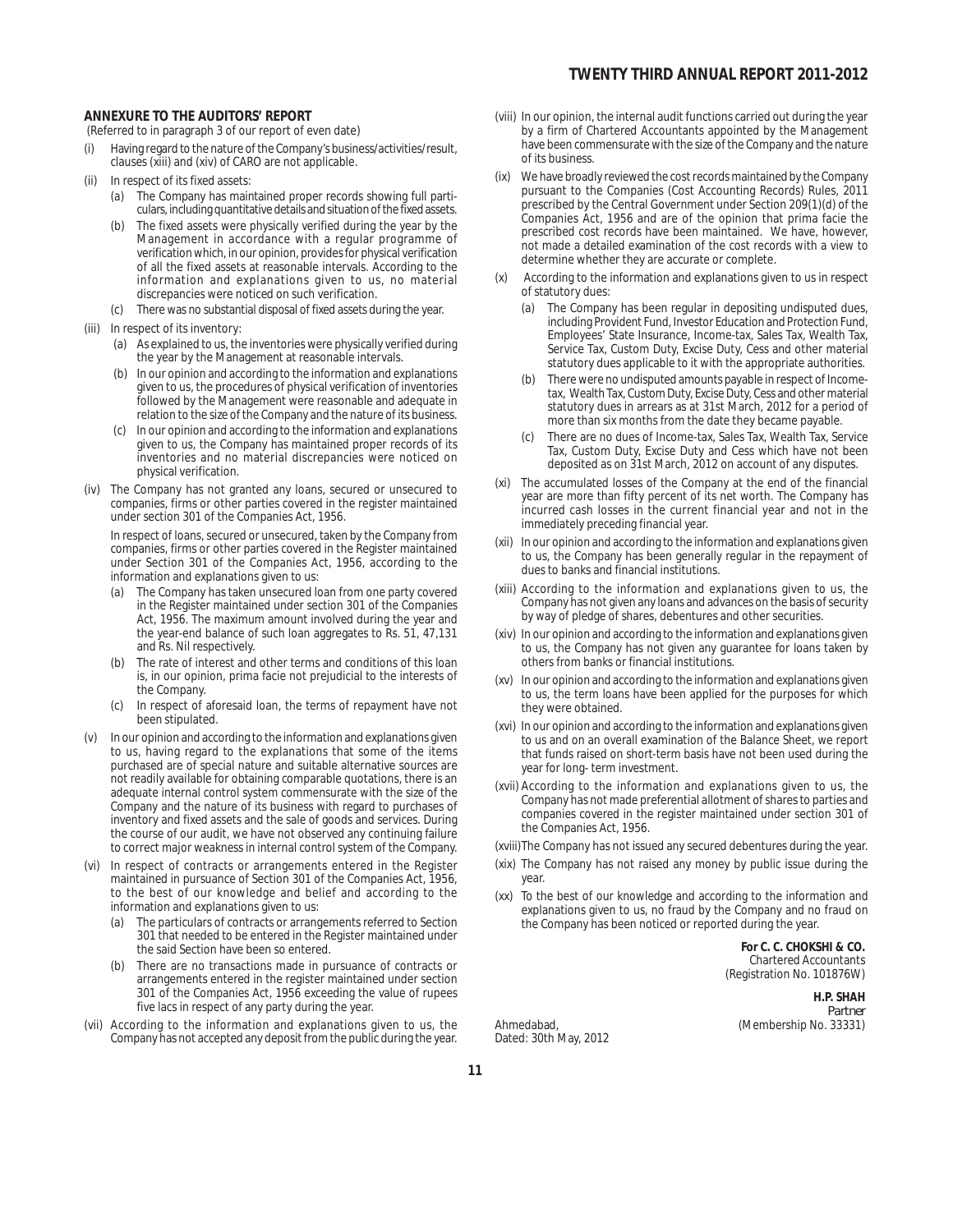

## **BALANCE SHEET AS AT 31ST MARCH, 2012**

|    |                                                                          |                |                          | (In Rupees)              |
|----|--------------------------------------------------------------------------|----------------|--------------------------|--------------------------|
|    | <b>Particulars</b>                                                       | <b>Note</b>    | As at<br>31st Mar 2012   | As at<br>31st Mar 2011   |
| I. | <b>EQUITY AND LIABILITIES</b>                                            |                |                          |                          |
|    | (1) Shareholders' Funds                                                  |                |                          |                          |
|    | (a) Share Capital                                                        | 2              | 18,36,50,000             | 18,36,50,000             |
|    | (b) Reserves and Surplus                                                 | 3              | (14, 36, 94, 247)        | (13,61,89,936)           |
|    |                                                                          |                | 3,99,55,753              | 4,74,60,064              |
|    | Non - Current Liabilities<br>(2)                                         |                |                          |                          |
|    | (a) Long Term Borrowings                                                 | 4              | 3,09,322                 |                          |
|    | (b) Deferred Tax Liabilities (Refer Note 30)<br>(d) Long Term Provisions | 5              | 15,35,501                | 18,74,305                |
|    |                                                                          |                |                          |                          |
|    | <b>Current Liabilities</b>                                               |                | 18,44,823                | 18,74,305                |
|    | (3)<br>(a) Short Term Borrowings                                         | 6              | 74,65,470                | 59,72,865                |
|    | <b>Trade Payables</b><br>(b)                                             | $\overline{7}$ | 1,23,46,798              | 79,44,867                |
|    | <b>Other Current Liabilities</b><br>(c)                                  | 8              | 1,76,13,468              | 2,08,53,189              |
|    | Short Term Provisions<br>(d)                                             | 9              | 3,88,994                 | 3,84,923                 |
|    |                                                                          |                | 3,78,14,730              | 3,51,55,844              |
|    | <b>TOTAL</b>                                                             |                | 7,96,15,306              | 8,44,90,213              |
|    | II. ASSETS                                                               |                |                          |                          |
|    | (1) Non-Current Assets                                                   |                |                          |                          |
|    | <b>Fixed Assets</b><br>(a)                                               | 10             |                          |                          |
|    | (i)<br><b>Tangible Assets</b>                                            |                | 2,41,00,253              | 2,55,43,343              |
|    | Intangible Assets<br>(ii)                                                |                | 5,92,172                 | 8,67,048                 |
|    |                                                                          |                | 2,46,92,425              | 2,64,10,391              |
|    | (b) Long Term Loans and Advances                                         | 11             | 5,99,206                 | 6,35,760                 |
|    |                                                                          |                | 2,52,91,631              | 2,70,46,151              |
|    | <b>Current Assets</b><br>(2)                                             |                |                          |                          |
|    | Inventories<br>(a)                                                       | 12             | 2,74,03,705              | 2,89,38,070              |
|    | (b) Trade receivables<br>Cash and Cash Equivalent<br>(c)                 | 13<br>14       | 2,40,48,783<br>22,40,557 | 2,53,30,832<br>24,85,495 |
|    | Short Term Loans and Advances<br>(d)                                     | 15             | 6,19,380                 | 6,78,415                 |
|    | <b>Other Current Assets</b><br>(e)                                       | 16             | 11,250                   | 11,250                   |
|    |                                                                          |                | 5,43,23,675              | 5,74,44,062              |
|    | <b>TOTAL</b>                                                             |                | 7,96,15,306              | 8,44,90,213              |
|    | Summary of Significant Accounting Policies                               |                |                          |                          |
|    | The accompanying notes are an integral part of the financial statements  |                |                          |                          |
|    |                                                                          |                |                          |                          |

As per our attached report of even date. For and on behalf of the Board

Chartered Accountants

**H.P.Shah A. H. Mehta** (Membership No. 33331) Place : Ahmedabad **J. M. Shah**<br>
Date : 30th May, 2012 **J. M. Shah** Company Secretary

**For C. C. Chokshi & Co. For C. C. Chokshi & Co. Chokshi & Co. Chokshi & Co. Chandrakant Khushaldas**<br>Chairman Chairman Chairman Director Director

Executive Director - Finance & Legal

Mumbai, 30th May, 2012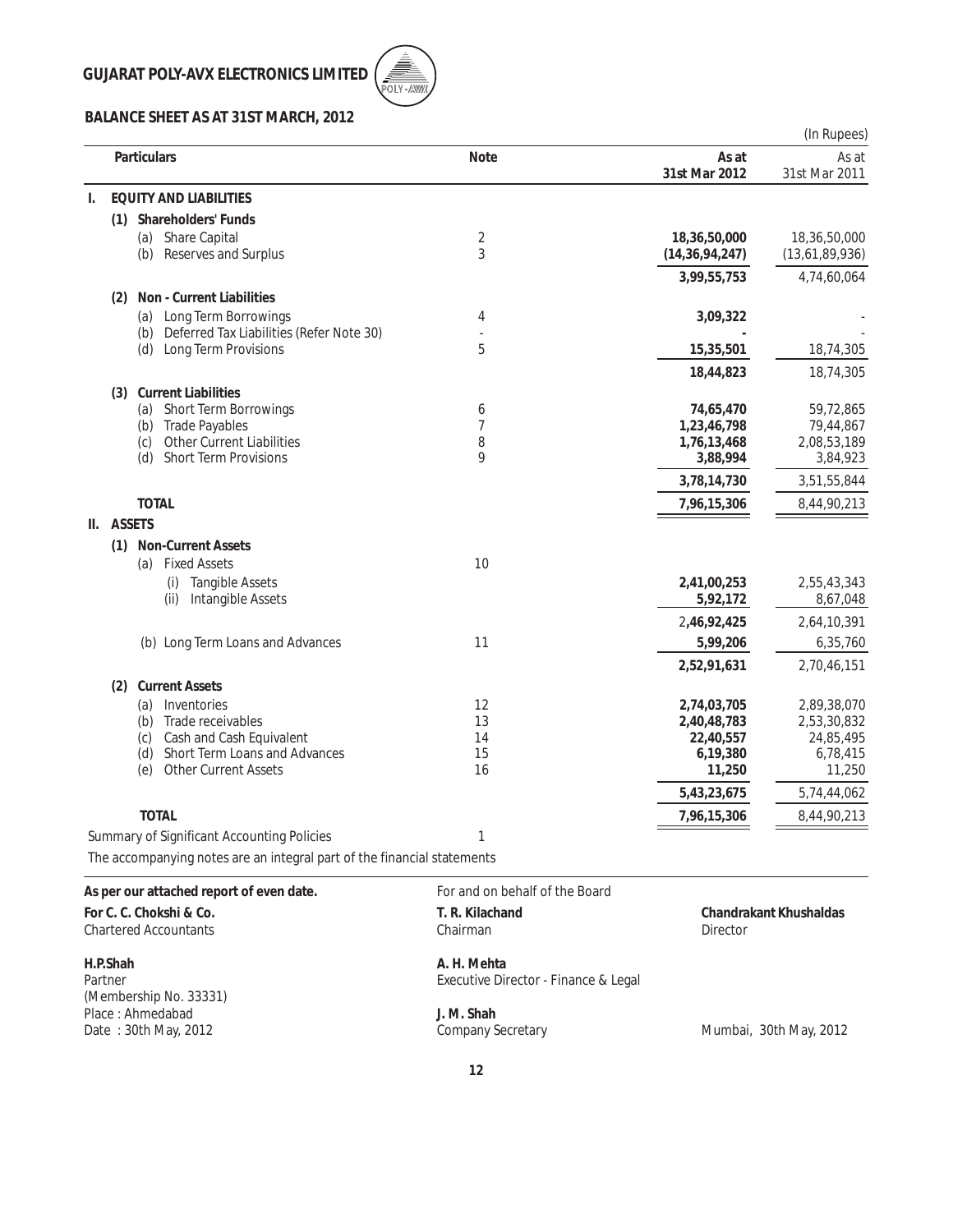## **STATEMENT OF PROFIT AND LOSS FOR THE YEAR ENDED 31ST MARCH, 2012**

|      |                                                                                               |      |                                | (In Rupees)                    |
|------|-----------------------------------------------------------------------------------------------|------|--------------------------------|--------------------------------|
|      | <b>Particulars</b>                                                                            | Note | Year Ended on<br>31st Mar 2012 | Year Ended on<br>31st Mar 2011 |
|      | <b>CONTINUING OPERATIONS</b>                                                                  |      |                                |                                |
| I.   | Revenue from Operations (Gross)<br>Less: Cenvat Duty recovered on Sales                       | 17   | 9,10,97,625<br>76,62,744       | 10,06,15,027<br>83,61,033      |
|      | Revenue from Operations (Net)                                                                 |      | 8,34,34,881                    | 9,22,53,994                    |
| Ш.   | Other Income                                                                                  | 18   | 38, 36, 725                    | 6,92,306                       |
| III. | Total Revenue (I + II)                                                                        |      | 8,72,71,606                    | 9,29,46,300                    |
| IV.  | <b>Expenses:</b>                                                                              |      |                                |                                |
|      | Cost of Raw Materials Consumed<br>a.<br>(Increase)/Decrease in Stock of Finished Goods,<br>b. | 19   | 3,72,65,529                    | 3,97,80,412                    |
|      | Process Stock and Stock-in-Trade                                                              | 20   | 27,21,226                      | (27, 13, 958)                  |
|      | Purchase of Stock-in-Trade<br>C.                                                              | 21   | 77,56,648                      | 78,10,657                      |
|      | <b>Manufacturing Expenses</b><br>d.                                                           | 22   | 38,11,204                      | 67,95,128                      |
|      | <b>Employee Benefits Expenses</b><br>е.                                                       | 23   | 1,68,38,010                    | 1,66,24,347                    |
|      | f.<br><b>Finance Charges</b>                                                                  | 24   | 8,92,946                       | 14,60,262                      |
|      | Depreciation & Amortization<br>g.                                                             |      | 26, 15, 717                    | 95,81,508                      |
|      | Other Expenses<br>h.                                                                          | 25   | 1,05,34,637                    | 81, 17, 337                    |
|      | <b>Total Expenses</b>                                                                         |      | 8,24,35,917                    | 8,74,55,693                    |
| V.   | Profit before Exceptional and Extraordinary<br>Items and Tax (III-IV)                         |      | 48,35,689                      | 54,90,607                      |
|      | VI. Exceptional Items (Refer Note 26)                                                         |      | 1,23,40,000                    |                                |
|      | VII. Profit before Extraordinary Items and Tax (V-VI)                                         |      | (75, 04, 311)                  | 54,90,607                      |
|      | <b>VIII. Extraordinary Items</b>                                                              |      |                                |                                |
|      | IX. Profit before Tax (VII-VIII)                                                              |      | (75, 04, 311)                  | 54,90,607                      |
| х.   | Tax Expense:                                                                                  |      |                                |                                |
|      | (1) Current Tax (Refer Note 29)                                                               |      |                                |                                |
|      | Deferred Tax (Refer Note 30)<br>(2)                                                           |      |                                |                                |
|      | Short/(Excess) Provision of Taxation of Earlier Years<br>(3)                                  |      |                                | 20,064                         |
|      | XI. Profit for the period (IX-X)                                                              |      | (75, 04, 311)                  | 54,70,543                      |
|      | VIII. Earnings per equity share: (Refer Note 35)                                              |      |                                |                                |
|      | (1) Basic                                                                                     |      | (0.88)                         | 0.64                           |
|      | Diluted<br>(2)                                                                                |      | (0.88)                         | 0.64                           |
|      | Face Value per Share (Rs.)                                                                    |      | 10.00                          | 10.00                          |
|      | Summary of Significant Accounting Policies                                                    | 1    |                                |                                |

The accompanying notes are an integral part of the Financial Statement.

| As per our attached report of even date. | For and on behalf of the Board       |                        |
|------------------------------------------|--------------------------------------|------------------------|
| For C. C. Chokshi & Co.                  | T. R. Kilachand                      | Chandrakant Khushaldas |
| <b>Chartered Accountants</b>             | Chairman                             | Director               |
| H.P.Shah                                 | A. H. Mehta                          |                        |
| Partner                                  | Executive Director - Finance & Legal |                        |
| (Membership No. 33331)                   |                                      |                        |
| Place: Ahmedabad                         | J. M. Shah                           |                        |
| Date: 30th May, 2012                     | Company Secretary                    | Mumbai, 30th May, 2012 |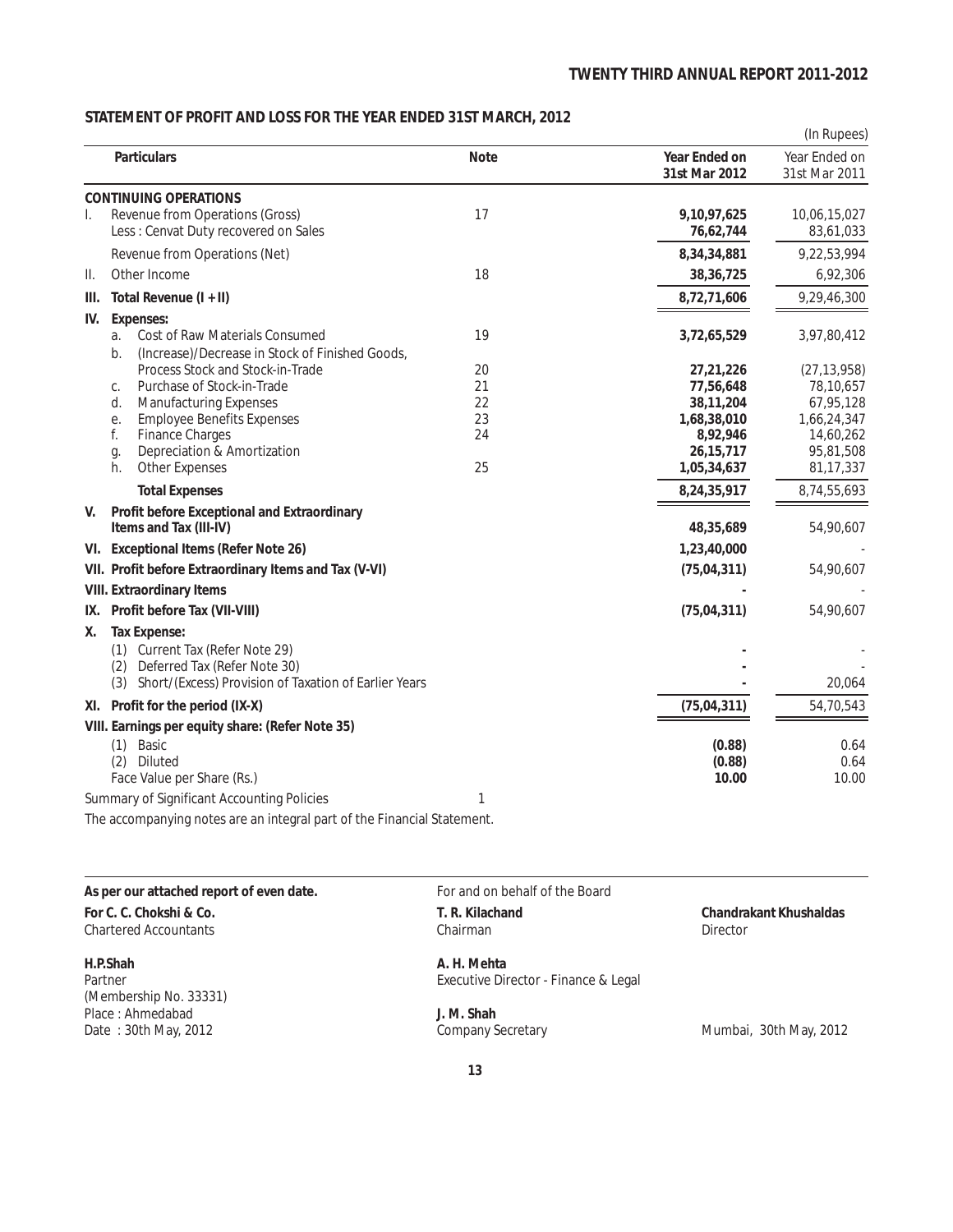

## **CASH FLOW STATEMENT FOR THE YEAR ENDED 31ST MARCH, 2012**

|            |                                                                                                                                                                 |                                        | (In Rupees)                 |
|------------|-----------------------------------------------------------------------------------------------------------------------------------------------------------------|----------------------------------------|-----------------------------|
|            | <b>Particulars</b>                                                                                                                                              | Year ended<br>31st Mar 2012            | Year ended<br>31st Mar 2011 |
| (A)        | CASH FLOW FROM OPERATING ACTIVITIES                                                                                                                             |                                        |                             |
|            | Net Profit / (Loss) before Extraordinary items and Tax<br>1.                                                                                                    | (75, 04, 311)                          | 54,90,607                   |
|            | 2.<br>Adjustments for:<br>Depreciation and Amortisation<br>a)<br>b)<br>Finance Cost Expenses                                                                    | 26, 15, 717<br>1,32,32,946             | 95,81,508<br>14,60,262      |
|            | d)<br>Interest written back<br>f)<br>Provision for expensewritten back<br>Sundry credit balances written back                                                   | (33,50,000)<br>(22, 898)<br>(4,04,439) | (33, 387)                   |
|            | $\begin{matrix} 9 \\ h \end{matrix}$<br>Provision for doubtful debts<br>i)<br>Loss/(Profit) on Sales of Assets<br>j)<br>Unrealised Foreign Exchange Fluctuation | 31,211<br>(26, 353)<br>(13, 202)       | 2,18,553<br>44,332          |
|            |                                                                                                                                                                 | 1,20,62,983                            | 1, 12, 71, 268              |
|            | Operating Profit Before Working Capital Changes $(1+2)$                                                                                                         | 45,58,672                              | 1,67,61,875                 |
|            | Adjustments for Working Capital changes:<br>3.                                                                                                                  |                                        |                             |
|            | (Increase) / decrease in Operating Assets<br>(i)<br>Trade Receivables<br>a)<br>b)<br>Long Term Loans and Advances                                               | 12,82,049                              | (19, 32, 199)               |
|            | Short Term Loans and Advances<br>$\mathcal{C}$ )                                                                                                                | 59,035                                 | (4,58,214)                  |
|            | <b>Other Current Assets</b><br>d)<br>Increase (decrease) in Operating Liabilities<br>(ii)                                                                       |                                        |                             |
|            | Trade Payables<br>a)                                                                                                                                            | 44.01.931                              | (10, 29, 526)               |
|            | Long Term Provisions<br>b)<br><b>Short Term Provisions</b><br>C)                                                                                                | (3, 38, 804)<br>4,071                  | 7,57,227                    |
|            | <b>Other Current Liabilities</b><br>d)                                                                                                                          | 3.63.876                               |                             |
|            | (iii) (Increase) / decrease in Inventories<br>Cash Generated From Operations                                                                                    | 15,34,365<br>1,18,65,195               | (6, 74, 092)<br>1,34,25,070 |
|            | Less: Direct Taxes Paid/(Refund) (Net)                                                                                                                          | (37, 744)                              | (94, 225)                   |
|            | Net Cash From Operating Activities (A)                                                                                                                          | 1,19,02,939                            | 1,35,19,295                 |
| (B)        | <b>CASH FLOW FROM INVESTING ACTIVITIES</b><br><b>Purchase of Fixed Assets</b><br>a)<br>Sale of Fixed Assets<br>b)                                               | (9,68,648)<br>97,250                   | (2, 23, 200)<br>1,94,000    |
|            | Net Cash From Investing Activities (B)                                                                                                                          | (8, 71, 398)                           | (29, 200)                   |
| (C)        | CASH FLOW FROM FINANCING ACTIVITIES                                                                                                                             |                                        |                             |
|            | Proceeds from Short Term Borrowings (Net)<br>a)                                                                                                                 | 14,92,605                              | (16, 54, 295)               |
|            | b)<br><b>Interest Paid</b><br>Repayment of Long Term Borrowings<br>C)                                                                                           | (1, 32, 29, 247)                       | (8, 22, 928)<br>(97,00,000) |
|            | Proceeds from Long Term Borrowings (Net)<br>d)                                                                                                                  | 4,60,164                               |                             |
|            | Net Cash From Financing Activities (C)                                                                                                                          | (1, 12, 76, 478)                       | (1, 21, 77, 223)            |
| (D)        | Net Increase/(Decrease) In Cash & Cash Equivalents (A+B+C)                                                                                                      | (2, 44, 938)                           | 13,12,872                   |
| (E)        | Cash & Cash Equivalents at the beginning of the year                                                                                                            | 24,85,495                              | 11,72,623                   |
| (F)        | Cash & Cash Equivalents at the end of the year                                                                                                                  | 22,40,557                              | 24,85,495                   |
|            |                                                                                                                                                                 | As at                                  | As at                       |
| Note:<br>1 | Components of Cash & Cash Equivalents                                                                                                                           | 31st March, 2012                       | 31st March, 2011            |
|            | Cash on Hand                                                                                                                                                    | 1,21,895                               | 1,18,856                    |
|            | <b>Balances with Schedule Banks</b><br>In Current Accounts                                                                                                      | 21,18,662                              | 23,66,639                   |
|            |                                                                                                                                                                 | 22,40,557                              | 24,85,495                   |
|            |                                                                                                                                                                 |                                        |                             |

2 The above Cash Flow Statement has been prepared under the "Indirect Method" as set out in the Accounting Standard - 3 on Cash Flow Statement issued by the Institute of Chartered Accountants of India.

As per our attached report of even date. For and on behalf of the Board **For C. C. Chokshi & Co. For C. C. Chokshi & Co. Chokshi & Co. Chokshi & Co. Chandrakant Khushaldas**<br>Chartered Accountants **Channel Chairman** Chairman Chairman Chairman Director Chartered Accountants

**H.P.Shah A. H. Mehta** (Membership No. 33331) Place : Ahmedabad **J. M. Shah**<br>Date : 30th May, 2012 **Company S** 

Executive Director - Finance & Legal

Company Secretary **Mumbai**, 30th May, 2012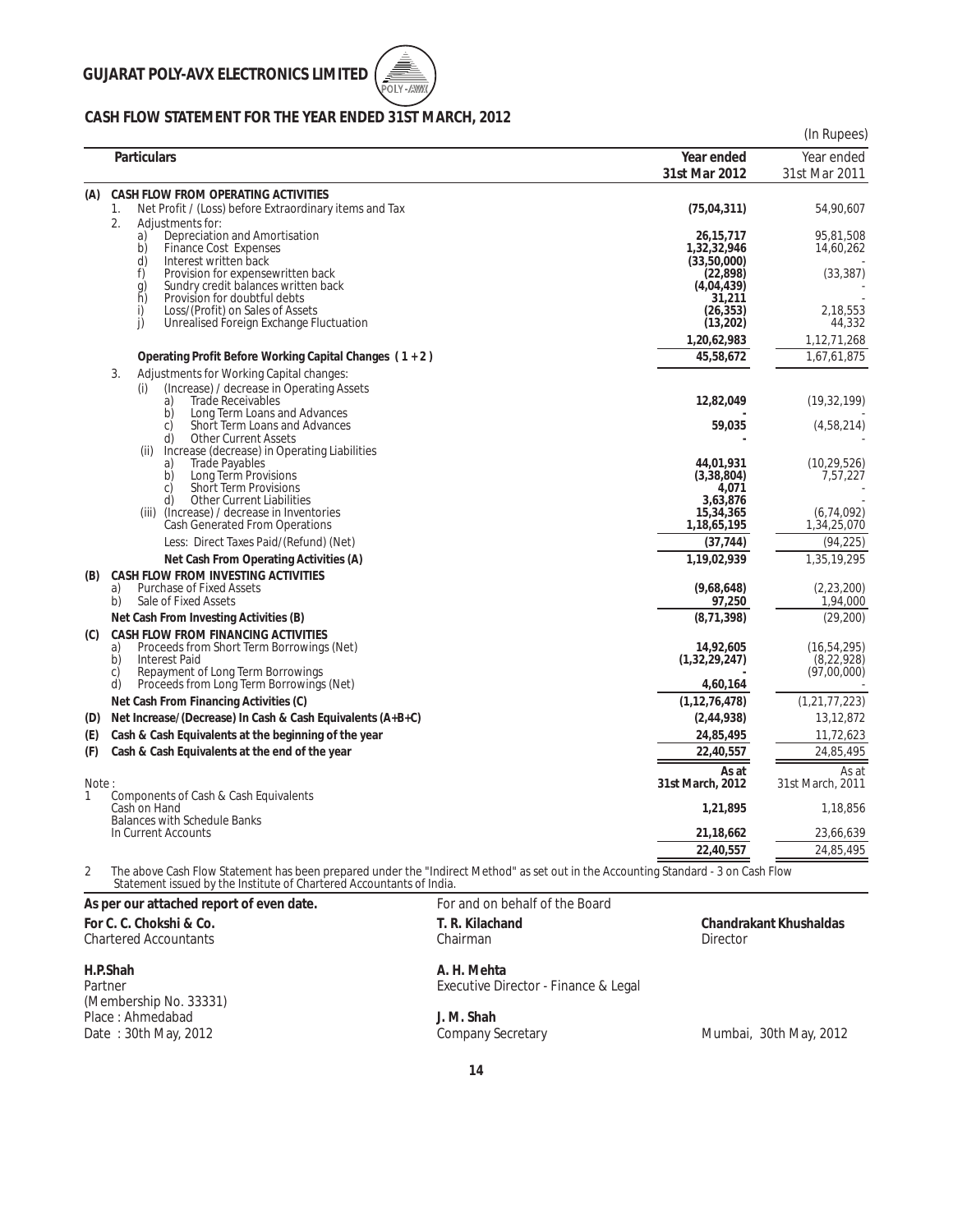(In Nos.)

## **NOTES TO FINANCIAL STATEMENTS FOR THE YEAR ENDED 31ST MARCH, 2012**

|         |                                                                                                                                                                                                       |                            | (In Rupees)                |
|---------|-------------------------------------------------------------------------------------------------------------------------------------------------------------------------------------------------------|----------------------------|----------------------------|
|         |                                                                                                                                                                                                       | As at<br>31st Mar 2012     | As at<br>31st Mar 2011     |
| $2^{2}$ | <b>SHARE CAPITAL</b><br><b>Authorised Share Capital</b>                                                                                                                                               |                            |                            |
|         | 1,20,00,000 Equity Shares of Rs. 10/- each<br>10,00,000 1/2 % Non-cumulative Redeemable                                                                                                               | 12,00,00,000               | 12,00,00,000               |
|         | Preference shares of Rs. 100/- each                                                                                                                                                                   | 10,00,00,000               | 10,00,00,000               |
|         |                                                                                                                                                                                                       | 22,00,00,000               | 22,00,00,000               |
|         | Issued, Subscribed and Paid Up<br>85,50,000 (Previous Year 85,50,000) Equity Shares of Rs. 10/- each fully paid up<br>9,81,500 1/2 % Non-cumulative Redeemable<br>Preference shares of Rs. 100/- each | 8,55,00,000<br>9,81,50,000 | 8,55,00,000<br>9.81.50.000 |
|         | <b>TOTAL</b>                                                                                                                                                                                          | 18,36,50,000               | 18,36,50,000               |

### Notes:

Out of above equity shares:

(a) 7,50,000 Shares of Rs. 10 each have been allotted as fully paid-up to Term Lenders and Bank as per AAIFR order.

(b) 8,00,000 Shares of Rs. 10 each have been allotted as fully paid-up against unsecured loan as per AAIFR order.

|            |    |                                                                                                                                                                                                                                                             |                                | As at<br>31st Mar 2012 | As at<br>31st Mar 2011 |
|------------|----|-------------------------------------------------------------------------------------------------------------------------------------------------------------------------------------------------------------------------------------------------------------|--------------------------------|------------------------|------------------------|
| (i)        | a. | Reconciliation of the number of Equity Shares outstanding at the<br>beginning and at the end of the reporting period:                                                                                                                                       |                                |                        |                        |
|            |    | At the Beginning of the Period<br>Issued during the period                                                                                                                                                                                                  |                                | 85,50,000              | 85,50,000              |
|            |    | Outstanding at the end of Period                                                                                                                                                                                                                            |                                | 85,50,000              | 85,50,000              |
|            | b. | Reconciliation of the number of 1/2% Non-cumulative Redeemable Preference<br>Shares outstanding at the beginning and at the end of the reporting period :<br>At the Beginning of the Period<br>Issued during the period<br>Outstanding at the end of Period |                                | 9,81,500<br>9,81,500   | 9,81,500<br>9,81,500   |
| (ii)       | a  | Details of Shareholders holding more than 5 percent of Equity Shares:                                                                                                                                                                                       |                                |                        |                        |
|            |    | Polychem Limited                                                                                                                                                                                                                                            | Nos.<br>% Holding              | 28,66,154<br>33.52%    | 28,66,154<br>33.52%    |
|            |    | <b>AVX Corporation</b>                                                                                                                                                                                                                                      | Nos.                           | 17,49,998              | 17,49,998              |
|            |    | GIIC                                                                                                                                                                                                                                                        | % Holding<br>Nos.              | 20.47%<br>4,97,103     | 20.47%<br>4,97,103     |
|            |    |                                                                                                                                                                                                                                                             | % Holding                      | 5.81%                  | 5.81%                  |
|            | b. | Details of Shareholders holding more than 5 percent of 1/2% Non-cumulative Preference Shares:                                                                                                                                                               |                                |                        |                        |
|            |    | <b>IDBI</b>                                                                                                                                                                                                                                                 | Nos.<br>% Holding              | 3,38,410<br>34.48%     | 3,38,410<br>34.48%     |
|            |    | 3A Capital Limited                                                                                                                                                                                                                                          | Nos.<br>% Holding              | 3,13,220<br>31.91%     | 3,13,220<br>31.91%     |
|            |    | Polychem Limited                                                                                                                                                                                                                                            | Nos.                           | 2,09,000               |                        |
|            |    |                                                                                                                                                                                                                                                             | % Holding                      | 21.29%                 |                        |
|            |    | <b>IFCI</b>                                                                                                                                                                                                                                                 | Nos.                           |                        | 2,09,000<br>21.29%     |
|            |    | Bank of Baroda                                                                                                                                                                                                                                              | % Holding<br>Nos.<br>% Holding | 1,20,870<br>12.32%     | 1,20,870<br>12.32%     |
| $\sqrt{2}$ |    | Diabte of Lautty Charabolders                                                                                                                                                                                                                               |                                |                        |                        |

(iii) a. Rights of Equity Shareholders:

The company has one class of equity shares having a par value of Rs.10 per share. Each shareholder is eligible for one vote per share held. In the event of liquidation,the equity share holders are eligible to receive the remaining assets of the Company after distribution of all preferential amounts, in proportion to their shareholding.

b. Rights of 1/2% Non-cumulative Redeemable Preference Shareholders: The company has one class of preference shares having a par value of Rs.100 per share. Preference shareholders doesn't have any right to vote.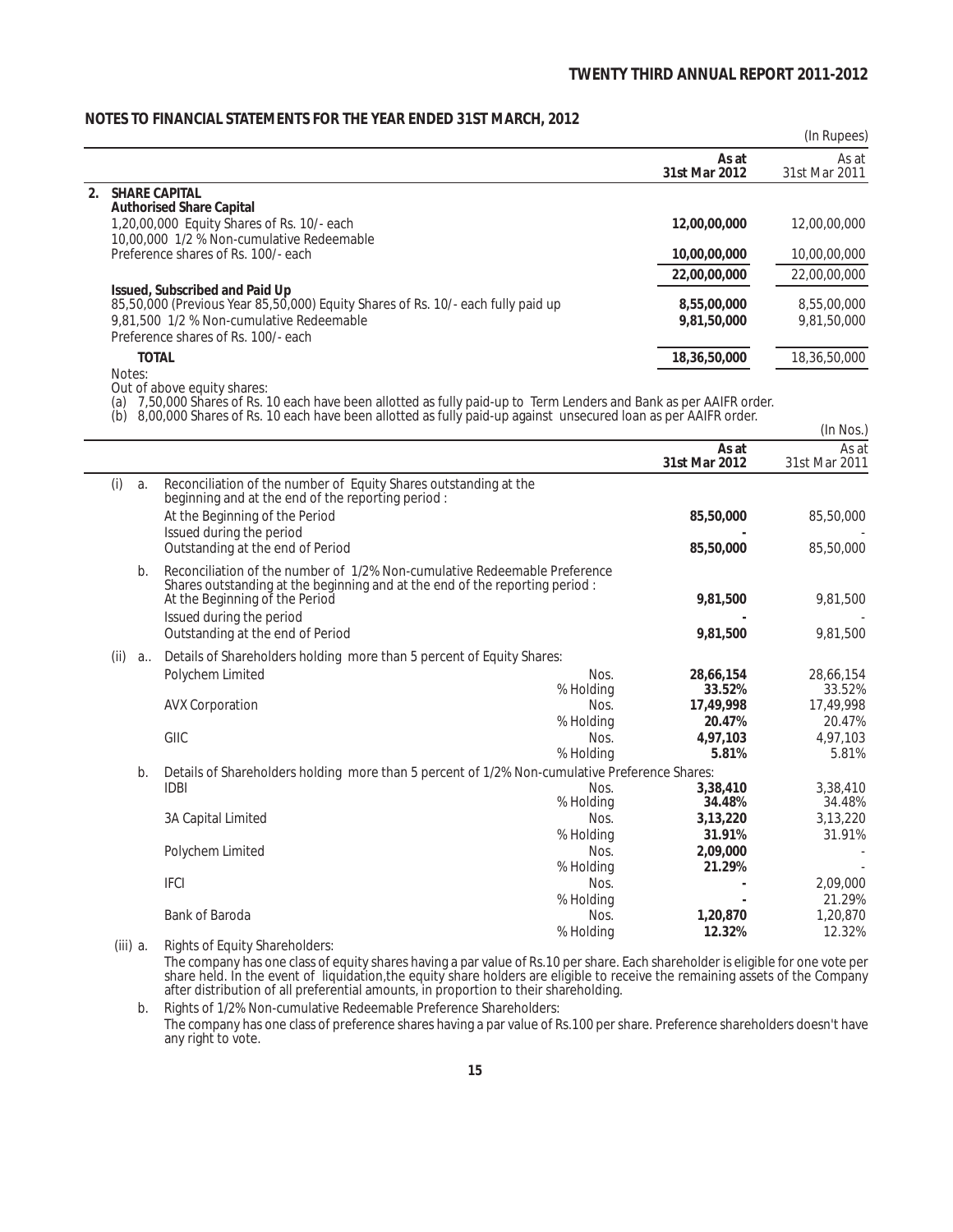

(In Rupees)

**31st Mar 2012** 31st Mar 2011

## **7. TRADE PAYABLES**

Sundry Creditors :

|  |  | a) Micro & Small Enterprises (Refer Note below) |  |  |
|--|--|-------------------------------------------------|--|--|
|--|--|-------------------------------------------------|--|--|

|    | Others<br>b)                                                                                                                                                                                                                                                                            | 1,23,46,798 | 79,44,867   |
|----|-----------------------------------------------------------------------------------------------------------------------------------------------------------------------------------------------------------------------------------------------------------------------------------------|-------------|-------------|
|    | <b>TOTAL</b>                                                                                                                                                                                                                                                                            | 1,23,46,798 | 79,44,867   |
|    | Note: Based on information available with the company the balance due to Micro & Small<br>Enterprises as defined under MSMED Act, 2006 as at 31st March 2011 and 2012 is<br>NIL. No interest during the year and previous year has been paid under the terms of<br>the MSMED Act, 2006. |             |             |
| 8. | OTHER CURRENT LIABILITIES                                                                                                                                                                                                                                                               |             |             |
|    | Current maturities of long-term debt (Refer Note 4)<br>(a)                                                                                                                                                                                                                              | 1,50,842    |             |
|    | Interest accrued but not due on borrowings<br>(b)                                                                                                                                                                                                                                       | 3.697       | 79,66,500   |
|    | Interest accrued and due on borrowings (Refer Note below)<br>(c)                                                                                                                                                                                                                        | 1,68,79,409 | 1,24,41,011 |
|    | <b>Other Payables</b><br>(d)                                                                                                                                                                                                                                                            | 5,79,520    | 4,45,678    |
|    | <b>TOTAL</b>                                                                                                                                                                                                                                                                            | 1,76,13,468 | 2,08,53,189 |
|    | Note: The above Interest accrued and due on borrowings is Secured by hypothecation of                                                                                                                                                                                                   |             |             |

stocks of Raw Material, Stock-in-process, Finished Goods, Stores, Spares and assignment of Book Debts and by way of hypothecation charge on Fixed Assets subject to a first hypothecation charge to financial institution.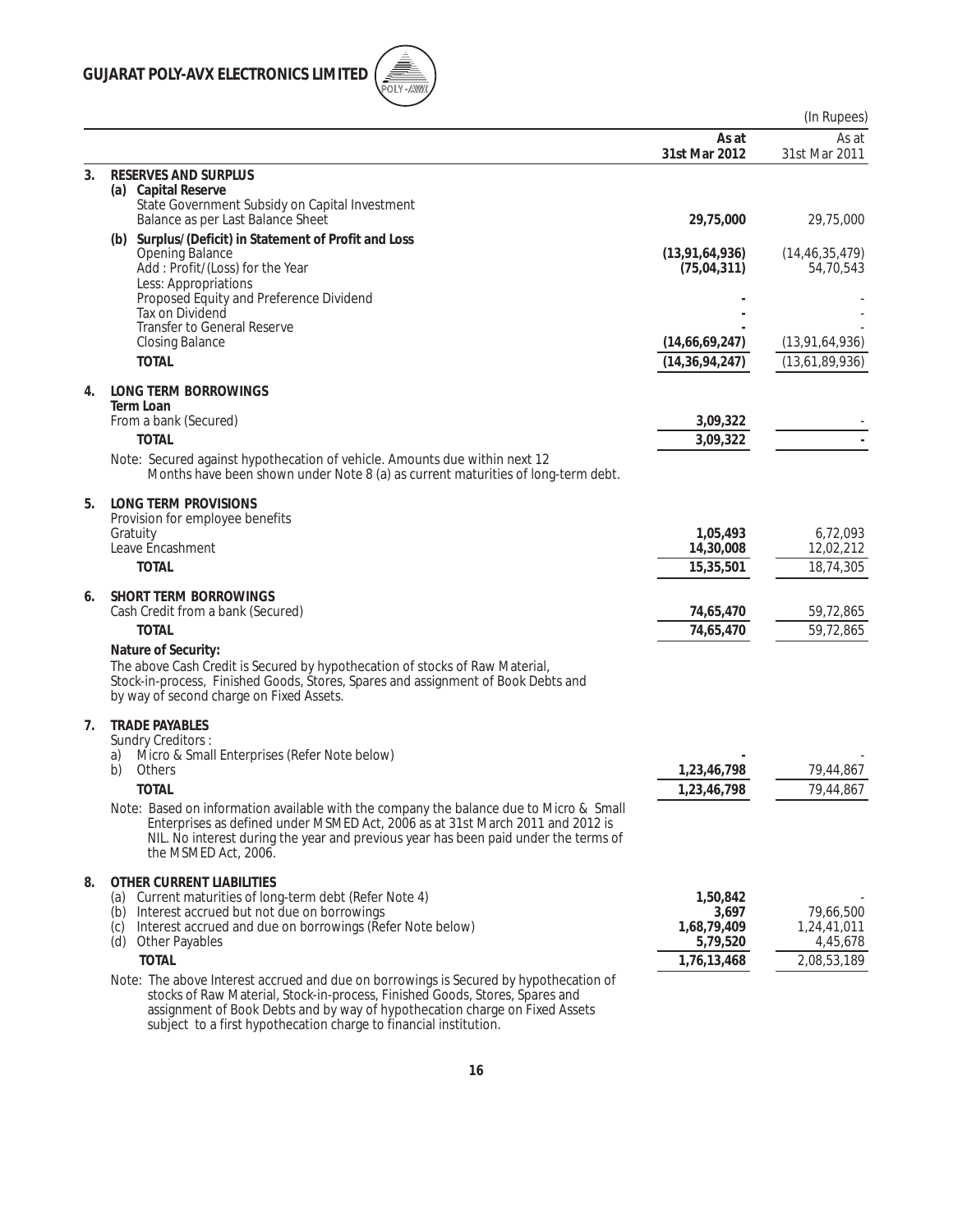|    |                                       |                        | (In Rupees)            |
|----|---------------------------------------|------------------------|------------------------|
|    |                                       | As at<br>31st Mar 2012 | As at<br>31st Mar 2011 |
| 9. | <b>SHORT TERM PROVISIONS</b>          |                        |                        |
|    | Provision for Bonus<br>(a)            | 2,04,795               | 2.05.919               |
|    | Provision for Leave Encashment<br>(b) | 1,84,199               | 1,79,004               |
|    | <b>TOTAL</b>                          | 3,88,994               | 3.84.923               |

## **10. FIXED ASSETS**

(In Rupees)

| <b>PARTICULARS</b><br>GROSS<br>BLOCK (At Cost)<br>DEPRECIATION/AMORTISATION |                         |                     |                | <b>NET BLOCK</b>         |                     |                     |                 |                 |                           |             |                                |
|-----------------------------------------------------------------------------|-------------------------|---------------------|----------------|--------------------------|---------------------|---------------------|-----------------|-----------------|---------------------------|-------------|--------------------------------|
|                                                                             |                         | AS AT<br>01-04-2011 | Addi-<br>tions | Deduc-<br>tions          | AS AT<br>31-03-2012 | AS AT<br>01-04-2011 | For the<br>Year | Deduc-<br>tions | <b>UPTO</b><br>31-03-2012 | AS AT       | AS AT<br>31-03-2012 31-03-2011 |
| A)                                                                          | Tangible Assets:        |                     |                |                          |                     |                     |                 |                 |                           |             |                                |
|                                                                             | Land (Lease Hold)       | 32,89,596           |                | ٠                        | 32,89,596           | 6,45,929            | 34,212          |                 | 6,80,141                  | 26,09,455   | 26,43,667                      |
|                                                                             | Building - Factory      | 1,94,00,091         |                | $\overline{\phantom{a}}$ | 1,94,00,091         | 1,15,66,388         | 6,47,964        |                 | 1,22,14,352               | 71,85,739   | 78,33,703                      |
|                                                                             | Plant & Machinery       | 19,74,06,755        |                |                          | 19,74,06,755        | 18,48,58,611        | 9,84,624        |                 | 18,58,43,235              | 1,15,63,520 | ,25,48,144                     |
|                                                                             | Electrical Installation | 58,91,698           | 1,810          | ×.                       | 58,93,508           | 55,34,745           | 64,178          |                 | 55,98,923                 | 2,94,585    | 3,56,953                       |
|                                                                             | Furniture & Fixtures    | 12,14,158           | 1,16,196       |                          | 13,30,354           | 11,05,772           | 1,07,683        |                 | 12,13,455                 | 1,16,899    | 1,08,386                       |
|                                                                             | Office Equipment        | 12,13,467           | 76,926         | 2,850                    | 12,87,543           | 8,80,418            | 64,832          | 2,850           | 9,42,400                  | 3,45,143    | 3,33,049                       |
|                                                                             | Vehicles                | 6,19,590            | 6,01,282       | 2,86,252                 | 9,34,620            | 2,99,536            | 66,494          | 2,15,355        | 1,50,675                  | 7,83,945    | 3,20,054                       |
|                                                                             | Computer & Peripherals  | 16,45,749           | 1,72,434       |                          | 18,18,183           | 12,82,311           | 89,886          |                 | 13,72,197                 | 4,45,986    | 3,63,438                       |
|                                                                             | Air Conditioning Plant  | 59,15,110           |                |                          | 59,15,110           | 48,79,161           | 2,80,968        |                 | 51,60,129                 | 7,54,981    | 10,35,949                      |
|                                                                             | Total (A)               | 23,65,96,214        | 9,68,648       | 2,89,102                 | 23,72,75,760        | 21, 10, 52, 871     | 23,40,841       | 2,18,205        | 21,31,75,507              | 2,41,00,253 | 2,55,43,343                    |
| B)                                                                          | Intangible Assets:      |                     |                |                          |                     |                     |                 |                 |                           |             |                                |
|                                                                             | Technical Know-How      | 1,18,43,456         |                | $\overline{\phantom{a}}$ | 1,18,43,456         | 1,09,76,408         | 2,74,876        |                 | 1,12,51,284               | 5,92,172    | 8,67,048                       |
|                                                                             | Total (B)               | 1, 18, 43, 456      |                | $\blacksquare$           | 1,18,43,456         | 1,09,76,408         | 2,74,876        |                 | 1,12,51,284               | 5,92,172    | 8,67,048                       |
|                                                                             | Grand Total (A+B)       | 24,84,39,670        | 9,68,648       | 2,89,102                 | 24,91,19,216        | 22,20,29,279        | 26, 15, 717     | 2,18,205        | 22,44,26,791              | 2,46,92,425 | 2,64,10,391                    |
|                                                                             | Previous year           | 24,94,12,826        | 2,23,200       | 11,96,356                | 24,84,39,670        | 21,32,31,574        | 95,81,508       | 7,83,803        | 22, 20, 29, 279           | 2,64,10,391 | 3,61,81,252                    |

|                                                                 |                        | (In Rupees)            |
|-----------------------------------------------------------------|------------------------|------------------------|
|                                                                 | As at<br>31st Mar 2012 | As at<br>31st Mar 2011 |
| LONG TERM LOANS & ADVANCES<br>11.<br>Unsecured, Considered Good |                        |                        |
| Advance Tax & Tax deducted at source<br>(a)                     | 39.256                 | 75,810                 |
| Electricity & Other Deposits<br>(b)                             | 5,59,950               | 5,59,950               |
| <b>TOTAL</b>                                                    | 5,99,206               | 6,35,760               |
| <b>INVENTORIES</b><br>12.                                       |                        |                        |
| Raw Materials<br>(a)                                            | 1,01,87,810            | 91,01,925              |
| <b>Finished Goods</b><br>(b)                                    | 98,41,975              | 1,31,53,974            |
| (c)<br><b>Process Stock</b>                                     | 11,12,558              | 8,94,356               |
| (d)<br><b>Trading Goods</b>                                     | 8,30,571               | 4,58,000               |
| <b>Packing Materials</b><br>(e)                                 | 66,799                 | 65,350                 |
| (f)<br>Stores & Spares                                          | 53,63,992              | 52,64,465              |
| <b>TOTAL</b>                                                    | 2,74,03,705            | 2.89.38.070            |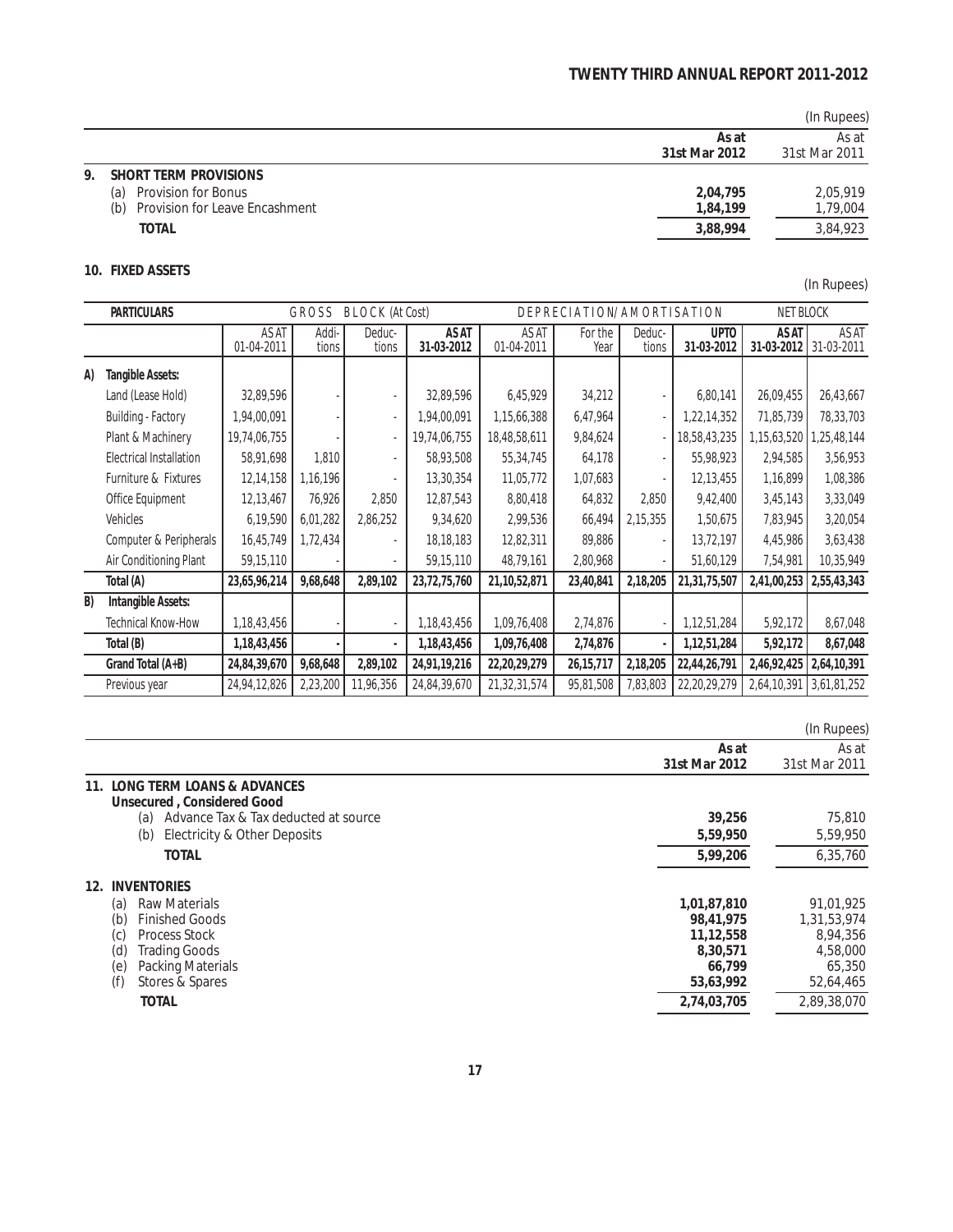

|                                                                                  |                        | (In Rupees)                |
|----------------------------------------------------------------------------------|------------------------|----------------------------|
|                                                                                  | As at<br>31st Mar 2012 | As at<br>31st Mar 2011     |
| 13. TRADE RECEIVABLES                                                            |                        |                            |
| Trade receivables outstanding for a period more than six months from<br>(a)      |                        |                            |
| the date they became due                                                         |                        |                            |
| Unsecured, considered good<br>(i)<br>Unsecured, considered doubtful<br>(ii)      | 12,77,125<br>5,78,321  | 9,83,351<br>5,52,729       |
|                                                                                  | 18,55,446              | 15,36,080                  |
| Less: Provision for Doubtful Debts                                               | 5,78,321               | 5,52,729                   |
|                                                                                  | 12,77,125              | 9,83,351                   |
| (b) Others                                                                       |                        |                            |
| Unsecured, considered good<br><b>TOTAL</b>                                       | 2,27,71,658            | 2,43,47,481<br>2,53,30,832 |
|                                                                                  | 2,40,48,783            |                            |
| <b>14. CASH AND CASH EQUIVALENTS</b>                                             |                        |                            |
| (a) Balances with Banks                                                          |                        |                            |
| In Current Accounts                                                              | 21,18,662              | 23,66,639                  |
| (b) Cash On Hand                                                                 | 1,21,895               | 1,18,856                   |
| <b>TOTAL</b>                                                                     | 22,40,557              | 24,85,495                  |
| 15. SHORT TERM LOANS AND ADVANCES                                                |                        |                            |
| Loans and advances to Others                                                     |                        |                            |
| Unsecured, considered good                                                       |                        |                            |
| (a) Advances to Suppliers<br>(b) Prepaid Expenses                                | 18,857<br>1,73,883     | 1,88,188                   |
| (c) Employee Advances                                                            | 2,04,140               | 2,65,025                   |
| Deposits and balances with government and other authorities<br>(d)               | 2,11,377               | 1,83,858                   |
| (e)<br>Others                                                                    | 11,123                 | 41,344                     |
| <b>TOTAL</b>                                                                     | 6,19,380               | 6,78,415                   |
| <b>16. OTHER CURRENT ASSETS</b>                                                  |                        |                            |
| Interest Receivable                                                              | 11,250                 | 11,250                     |
| <b>TOTAL</b>                                                                     | 11,250                 | 11,250                     |
|                                                                                  |                        |                            |
|                                                                                  |                        | (In Rupees)                |
|                                                                                  | Year Ended on          | Year Ended on              |
|                                                                                  | 31st Mar 2012          | 31st Mar 2011              |
| 17. REVENUE FROM OPERATIONS                                                      |                        |                            |
| Sale of Goods (Gross)<br>(a)<br>i) Manufactured Goods                            | 8,10,86,037            | 8,93,81,906                |
| <b>Trading Goods</b><br>ii)                                                      | 93,02,274              | 1,02,68,732                |
| (b) Other Operating Income                                                       | 7,09,314               | 9,64,389                   |
| <b>TOTAL</b>                                                                     | 9,10,97,625            | 10,06,15,027               |
|                                                                                  |                        |                            |
| 18. OTHER INCOME<br>(a) Interest Received From Others                            | 14,189                 | 21,757                     |
| (b) Sundry credit balances written back                                          | 4,04,439               | 4,31,080                   |
| (c) Provision for expenses written back                                          | 33,72,898              | 33,387                     |
| (d) Profit on sale of Fixed Asset                                                | 26,353                 |                            |
| Gain on foreign exchange fluctuation<br>(e)<br>Other Non-operating Income<br>(f) | 18,846                 | 1,89,302<br>16,780         |
| <b>TOTAL</b>                                                                     | 38, 36, 725            | 6,92,306                   |
|                                                                                  |                        |                            |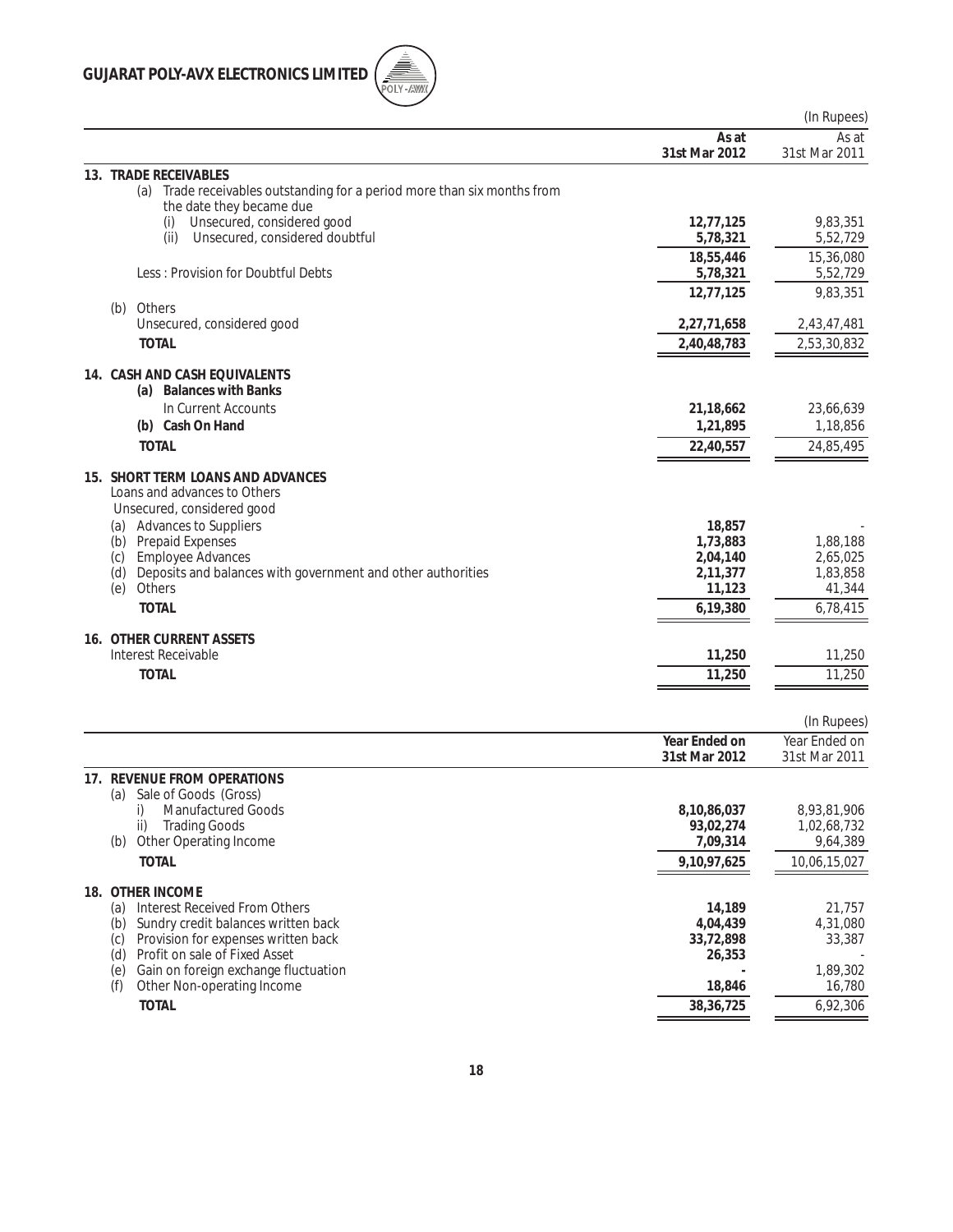|     |          |                                                                                     |                     |                                | (In Rupees)                    |
|-----|----------|-------------------------------------------------------------------------------------|---------------------|--------------------------------|--------------------------------|
|     |          |                                                                                     |                     | Year Ended on<br>31st Mar 2012 | Year Ended on<br>31st Mar 2011 |
|     |          | 19. COST OF MATERIALS CONSUMED                                                      |                     |                                |                                |
|     |          | <b>Raw Materials Consumed</b>                                                       |                     | 3,72,65,529                    | 3,97,80,412                    |
|     | a.       | Raw Materials Consumed in broad heads:<br>i)<br>Chips                               |                     | 2,84,28,821                    | 3,20,49,701                    |
|     |          | ii)<br>Copper wire & Epoxy                                                          |                     | 52,62,262                      | 45,59,516                      |
|     |          | iii)<br>Others                                                                      |                     | 35,74,446                      | 31,71,195                      |
|     |          | <b>TOTAL</b>                                                                        |                     | 3,72,65,529                    | 3,97,80,412                    |
|     | b.       | Value of Indigenous and Imported Raw Materials Consumed during the year:            |                     |                                |                                |
|     |          | Imported                                                                            | Value               | 2,98,63,985                    | 3, 17, 12, 695                 |
|     |          |                                                                                     | Percentage          | 80.14%                         | 79.72%                         |
|     |          | Indigenous                                                                          | Value<br>Percentage | 74,01,544<br>19.86%            | 80,67,717<br>20.28%            |
| 20. |          | (INCREASE)/DECREASE IN STOCK OF FINISHED GOODS AND PROCESS STOCK                    |                     |                                |                                |
|     |          | (a) Closing Stock                                                                   |                     |                                |                                |
|     |          | <b>Finished Goods</b><br>Work-in-progress                                           |                     | 98,41,975<br>11,12,558         | 1,31,53,974<br>8,94,356        |
|     |          | <b>Trading Goods</b>                                                                |                     | 8,30,571                       | 4,58,000                       |
|     |          |                                                                                     |                     | 1,17,85,104                    | 1,45,06,330                    |
|     |          | (b) Less: Opening Stock                                                             |                     |                                |                                |
|     |          | <b>Finished Goods</b>                                                               |                     | 1,31,53,974                    | 1,05,15,041                    |
|     |          | Work-in-progress<br><b>Trading Goods</b>                                            |                     | 8,94,356<br>4,58,000           | 9,28,507<br>3,48,824           |
|     |          |                                                                                     |                     | 1,45,06,330                    | 1, 17, 92, 372                 |
|     |          | <b>TOTAL</b>                                                                        |                     | 27,21,226                      | (27, 13, 958)                  |
|     |          |                                                                                     |                     |                                |                                |
|     |          | 21. PURCHASE OF STOCK-IN-TRADE                                                      |                     |                                |                                |
|     |          | Purchase of stock-in-trade in broad heads:                                          |                     |                                |                                |
|     | a.<br>b. | Tantalum capacitor<br>Others                                                        |                     | 74,44,035<br>3,12,613          | 77,61,150<br>49,507            |
|     |          | <b>TOTAL</b>                                                                        |                     | 77,56,648                      | 78,10,657                      |
|     |          |                                                                                     |                     |                                |                                |
|     |          | 22. MANUFACTURING EXPENSES                                                          |                     |                                |                                |
|     | (a)      | Power & Fuel                                                                        |                     | 17,85,686                      | 17,25,991                      |
|     | (b)      | Repairs<br>Plant and Machinery                                                      |                     | 2,01,973                       | 2,17,431                       |
|     | (C)      | Stores, Spares and Tools Consumed                                                   |                     | 1,26,341                       | 27,27,495                      |
|     | (d)      | Packing Material Consumed                                                           |                     | 1,37,986                       | 1,34,911                       |
|     | (e)      | Wages & Labour Charges                                                              |                     | 18,27,938                      | 16,66,811                      |
|     | (f)      | Cenvat Duty provided on stock (Refer Note 28)                                       |                     | (2,68,720)                     | 3,22,489                       |
|     |          | <b>TOTAL</b>                                                                        |                     | 38,11,204                      | 67,95,128                      |
|     | а.       | Value of Indigenous and Imported Stores, Tools and Spares Consumed during the year: |                     |                                |                                |
|     |          | Imported                                                                            | Value               | 1,26,341                       | 27,27,495                      |
|     |          |                                                                                     | Percentage          | 100.00%                        | 100.00%                        |
|     |          | Indigenous                                                                          | Value<br>Percentage |                                |                                |
|     |          |                                                                                     |                     |                                |                                |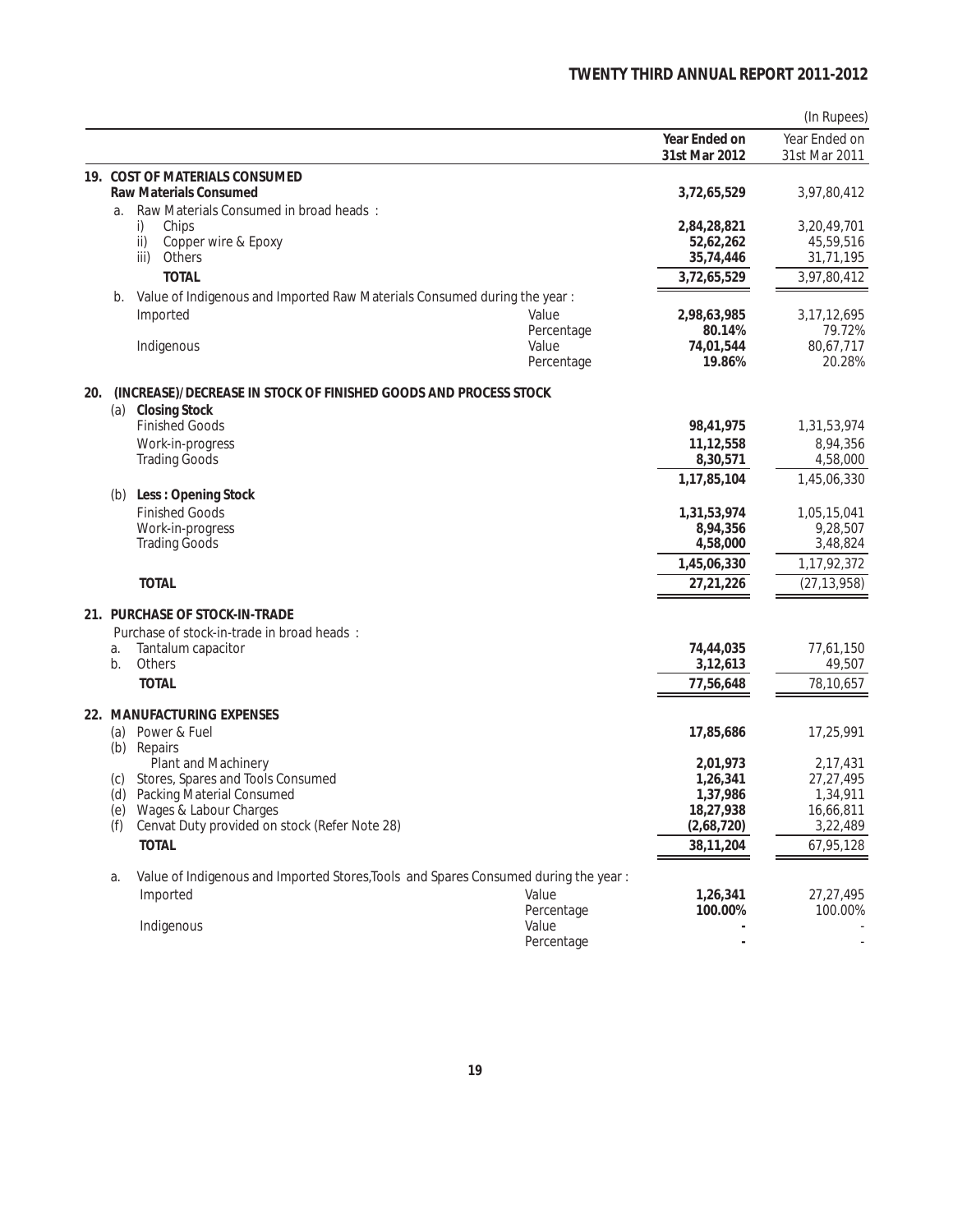

|                                                                                                                                                                                                                                                                                                                                                                                                                                                                                                                                                                                                                                                                                                        |                                                                                                                                                                                                            | (In Rupees)                                                                                                                                                                                              |
|--------------------------------------------------------------------------------------------------------------------------------------------------------------------------------------------------------------------------------------------------------------------------------------------------------------------------------------------------------------------------------------------------------------------------------------------------------------------------------------------------------------------------------------------------------------------------------------------------------------------------------------------------------------------------------------------------------|------------------------------------------------------------------------------------------------------------------------------------------------------------------------------------------------------------|----------------------------------------------------------------------------------------------------------------------------------------------------------------------------------------------------------|
|                                                                                                                                                                                                                                                                                                                                                                                                                                                                                                                                                                                                                                                                                                        | Year Ended on<br>31st Mar 2012                                                                                                                                                                             | Year Ended on<br>31st Mar 2011                                                                                                                                                                           |
| 23. EMPLOYEE BENEFITS EXPENSES<br>Salaries, Bonus etc.<br>(a)<br>Contribution to Provident, Gratuity and other funds<br>(b)<br>Employee welfare expenses<br>(c)<br><b>TOTAL</b>                                                                                                                                                                                                                                                                                                                                                                                                                                                                                                                        | 1,46,02,059<br>15, 15, 575<br>7,20,376<br>1,68,38,010                                                                                                                                                      | 1,39,18,130<br>19,90,164<br>7,16,053<br>1,66,24,347                                                                                                                                                      |
| 24. FINANCE COST<br><b>Interest Expenses</b><br><b>TOTAL</b>                                                                                                                                                                                                                                                                                                                                                                                                                                                                                                                                                                                                                                           | 8,92,946<br>8,92,946                                                                                                                                                                                       | 14,60,262<br>14,60,262                                                                                                                                                                                   |
| 25. OTHER EXPENSES<br><b>Selling Expenses</b><br>(a)<br><b>Advertisement Expenses</b><br>(b)<br>Stationary, Printing, Postage and Telephone Expenses<br>(c)<br>Repairs and Maintenance Office & Other<br>(d)<br>(e) Insurance<br>(f)<br>Rent<br>Rates, Duties and taxes<br>(g)<br><b>Bank charges</b><br>(h)<br>Travelling Expenses & Conveyance<br>(i)<br><b>Directors Sitting Fees</b><br>(j)<br>Legal & Professional Charges<br>(k)<br>Audit Fees (Refer Note 1 below)<br>(1)<br>(m) Security Service Charges<br>(n) Loss on Sale of Fixed Assets<br><b>Factory Expenses</b><br>(0)<br>Loss on foreign exchange fluctuation (Net)<br>(p)<br>Miscellaneous Expenses<br>(q)<br><b>TOTAL</b><br>Note:1 | 2,29,855<br>72,787<br>8,25,154<br>7,43,405<br>1,95,441<br>6,97,161<br>2,60,692<br>59,815<br>13,76,321<br>87,000<br>24,55,859<br>3,57,034<br>5, 14, 513<br>3,43,053<br>3,62,586<br>19,53,961<br>1,05,34,637 | 2,11,384<br>94,222<br>8,66,940<br>8,83,547<br>2,09,746<br>6,18,792<br>2,78,379<br>31,940<br>11,66,961<br>89,000<br>10,26,831<br>3,23,361<br>4,64,791<br>2,18,553<br>3,02,227<br>13,30,663<br>81, 17, 337 |
| As auditors - statutory audit<br>Tax audit<br>For other services<br>Reimbursement of Expenses<br><b>TOTAL</b>                                                                                                                                                                                                                                                                                                                                                                                                                                                                                                                                                                                          | Payments to the auditors comprises (net of service tax input credit, where applicable):<br>1,75,000<br>45,000<br>1,35,000<br>2,034<br>3,57,034                                                             | 1,50,000<br>40,000<br>1,30,500<br>2,861<br>3,23,361                                                                                                                                                      |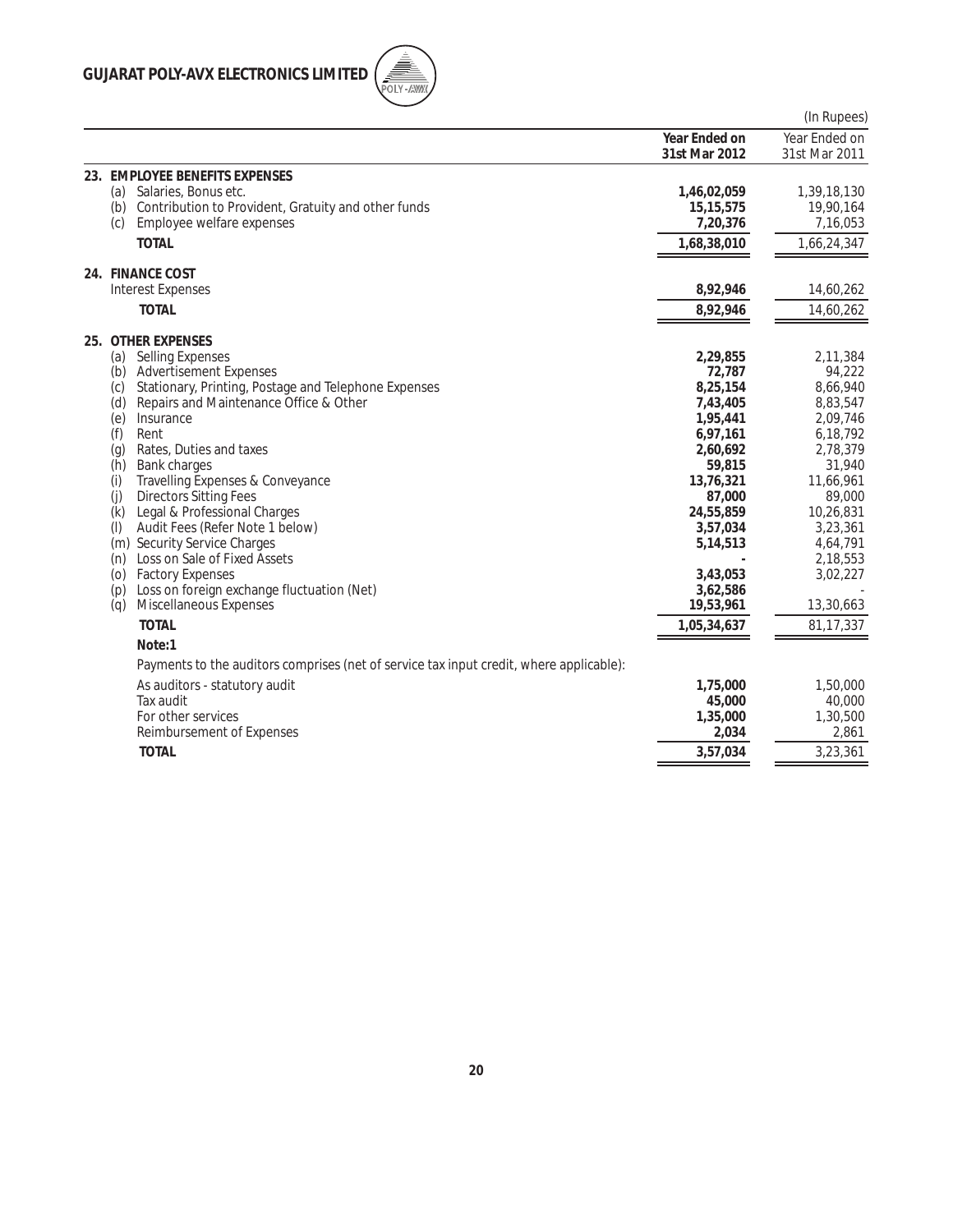## **(I) SIGNIFICANT ACCOUNTING POLICIES**

## **1) Accounting Convention:**

The financial statements are prepared under the historical cost convention on accrual basis in accordance with the requirements of the Companies Act, 1956, including the accounting standards notified by the Central Government of India under Section 211(3C) of the Companies Act, 1956.

## **2) Use of Estimates:**

The preparation of financial statements requires estimates and assumptions to be made that affect the reported amount of assets and liabilities as on the date of the financial statements and the reported amount of revenues and expenses during the reporting period. Difference between the actual results and estimates are recognized in the period in which the results are known/materialized.

## **3) Fixed Assets:**

- (a) Fixed assets are stated at historical cost net of CENVAT, less accumulated depreciation.
- (b) Intangible assets: Certain technical know how costs are capitalised and recognised as Intangible assets in terms of Accounting Standard – 26 " Intangible Assets" based on materiality, accounting prudence and significant economic benefits expected to flow there from for a period longer than one year.

## **4) Impairment of Assets**

The Company evaluates impairment losses on the fixed assets whenever events or changes in circumstances indicate that their carrying amounts may not be recoverable. If such assets are considered to be impaired, the impairment loss is then recognized for the amount by which the carrying amount of the assets exceeds its recoverable amount, which is the higher of an asset's net selling price and value in use. For the purpose of assessing impairment, assets are grouped at the smallest levels for which there are separately identifiable cash flows.

## **5) Depreciation and Amortisation:**

- (i) Depreciation on all Fixed assets except furniture and fixtures is calculated on straight line basis under section 205(2)(a) of the Companies Act,1956 at the rates and in the manner as specified in schedule XIV of the said Act.
- (ii) Depreciation on furniture & fixtures is calculated on written down value basis under section 205(2)(a) of the Companies Act,1956 at the rates and in the manner as specified in schedule XIV of the Companies Act,1956.
- (iii) Cost of leasehold land is written off over the period of lease.
- (iv) Intangible asset like Technical Knowhow in respect of Technical Documentation Information and process technology and exclusive license used to manufacture products is amortised over the useful life of seventeen years like the life of plant and machinery for which it is used.

## **6) Leases:**

Operating lease payments are recognized as an expense in the Profit & Loss account on a straight line basis over the lease term.

## **7) Inventories:**

Inventories are valued as under:

| Darramıza maaammiklamı              |                                                                          |
|-------------------------------------|--------------------------------------------------------------------------|
| d. – Process Stock-                 | $\therefore$ At material cost.                                           |
|                                     | using absorption costing method.                                         |
| c Finished Goods                    | : At cost or net realizable value whichever is lower. Cost is calculated |
| b. Raw Material & Packing Materials | : At cost (FIFO Basis)                                                   |
| a. Stores                           | : At cost (FIFO Basis)                                                   |

## **8) Revenue recognition:**

Revenue from sale of products is recognized on dispatch of goods to the customers.

## **9) Sales:**

Sales are stated net of discount and inclusive of excise duty and do not include other recoveries such as handling charges, transport, octroi etc.

## **10) Foreign Currency Transactions:**

Transactions denominated in foreign currency are recorded at the exchange rates prevailing at the time of the transaction. Monetary items denominated in foreign currencies at the year end are restated at the year end rates. Non monetary foreign currency items are carried at cost. Any income or expenses on account of exchange difference either on settlement or on translation is recognized in the Profit and Loss Account.

## **11) Employees Benefits:**

## **Defined contribution plans**

Company's contributions under defined contribution schemes such as Provident Funds, Superannuation Fund and Employee State Insurance etc. are determined under the relevant schemes and/or statute and charged to the Profit and Loss Account as incurred.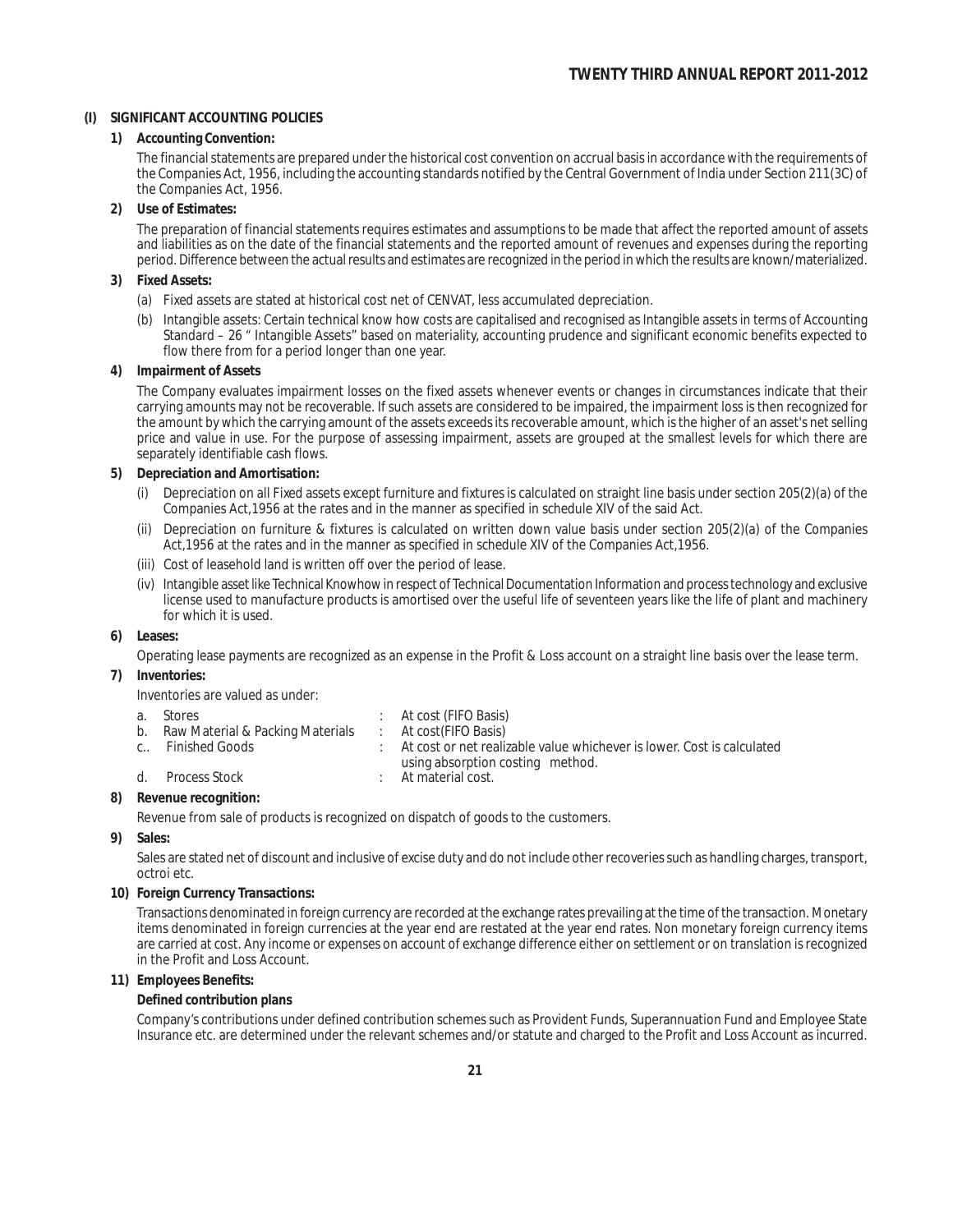

## **Defined benefit plans and compensated absences**

Company's liability towards gratuity and compensated absences are actuarially determined and provided for at each balance sheet date using the projected unit credit method. Actuarial gains and losses are recognized immediately in the Profit and Loss Account as income or expenses.

## **12) Taxation:**

**Current Tax:** Provision for current tax is made in accordance with the Income Tax laws prevailing for the relevant assessment year. **Deferred Tax:** Deferred tax resulting from "timing differences" between book and taxable profit is accounted for using the tax rates and laws that have been enacted or substantively enacted as on the balance sheet date. Deferred tax assets in respect of unabsorbed depreciation and carry forward of losses are recognized if there is virtual certainty that there will be sufficient future taxable income available to realize such losses.

## **13) Government Subsidy:**

Subsidy in the nature of Capital Investment is treated as capital reserve.

## **14) Provisions, Contingent Liabilities and Contingent Assets:**

Provisions involving substantial degree of estimation in measurement are recognized when there is a present obligation as a result of past events and it is probable that there will be an outflow of resources. Contingent liabilities are not recognized but are disclosed in the notes. Contingent Assets are neither recognized nor disclosed in the financial statements.

26. The Board for Industrial and Financial Reconstruction (BIFR) declared the Company a Sick Industrial Undertaking within the meaning of section 3(1)(o) of the Sick Industrial Companies (Special Provisions) Act, 1985. The Scheme of rehabilitation of the Company was sanctioned by the Appellate Authority for Industrial and Financial Reconstruction (AAIFR) by its Order dated 27th March, 2002 which became effective from 1st April, 2002. The scheme envisaged financial restructuring, One Time Settlement (OTS) of the balance dues of term lenders and reschedulement of the working capital finance.

In terms of the rehabilitation scheme sanctioned by the AAIFR, the Company fully paid due loans payable in cash, interest on loans and interest on interest in the financial year 2009-10. Accordingly, the gain in the form of remission of past interest on term loans had been recognized in the accounts of the year 2009-10.

As per sanctioned scheme of AAIFR, Company had allotted equity shares of Rs.75 lacs and ½% Non-Cumulative redeemable preference shares of Rs.981.50 lacs, redeemable on 31st March, 2008 and 31st March, 2009, to term lenders. Preference shares were not redeemed on due date due to non-availability of divisible profits and financial inability of the Company to redeem the shares. The term lenders have been insisting on redemption of the said Preference Shares. The Board for Industrial & Financial Reconstruction (BIFR) at its hearing held on 28th April, 2009 passed an Order directing to redeem the said Preference Shares. Against the said Order of BIFR, the Company had filed an Appeal to AAIFR. AAIFR vide its Order dated 22nd February, 2011 upheld the said Order of BIFR. Against the Order of AAIFR, Company has filed the writ petition in the High Court, Gujarat, Ahmedabad.

The operation of the Order dated 22nd February, 2011 passed by the AAIFR, has been stayed by the Order on 21st June, 2011 by the High Court, Gujarat.

In the meanwhile, IFCI & IDBI have revoked the OTS on account of alleged default in redeeming the said preference shares. The Company suitably replied to IFCI and IDBI and has not acknowledged any liability on account of said revocation of OTS as in its opinion the same is not lawful. Company has now arrived at an OTS with IFCI and has paid Rs.123.40 lacs in full and final settlement of all their claims including their claims towards principal amounts, interest, penal interest and all other charges, costs, expenses etc. The said payment has been treated as an Exceptional item. IFCI has issued a No Dues Certificate. Company is also negotiating with IDBI for OTS.

Company will take all other necessary steps as may be legally advised. Accordingly, Company has prepared the accounts on a going concern basis.

- 27. Amount due to/from banks and some parties are subject to adjustment, if any required on receipt of balance confirmation or settlement of account.
- 28. Excise Duty shown as deduction from sales represents the amount of excise duty collected on sales. Excise duty expenses under Note-22(f), "Manufacturing Expenses", represents the difference between excise duty element in amounts of closing stocks and opening stocks.
- 29. In view of unabsorbed losses/depreciation and in the absence of taxable income under the provisions of the Income Tax Act, 1961 the Company has not provided for tax in the current year. Further, in view of brought forward loss/unabsorbed depreciation as per books of accounts, the Company also does not have tax liability under section 115JB of the Income tax Act, 1961. Accordingly no provision for income tax has been made in the accounts under Income Tax Act, 1961.
- 30. The Company has unabsorbed depreciation/carry forward of losses of the earlier years under Income Tax laws. In absence of virtual certainty of sufficient future taxable income, Deferred Tax Asset has not been recognized by way of prudence in accordance with AS-22 Accounting for Taxes on Income issued by The Institute of Chartered Accountants of India.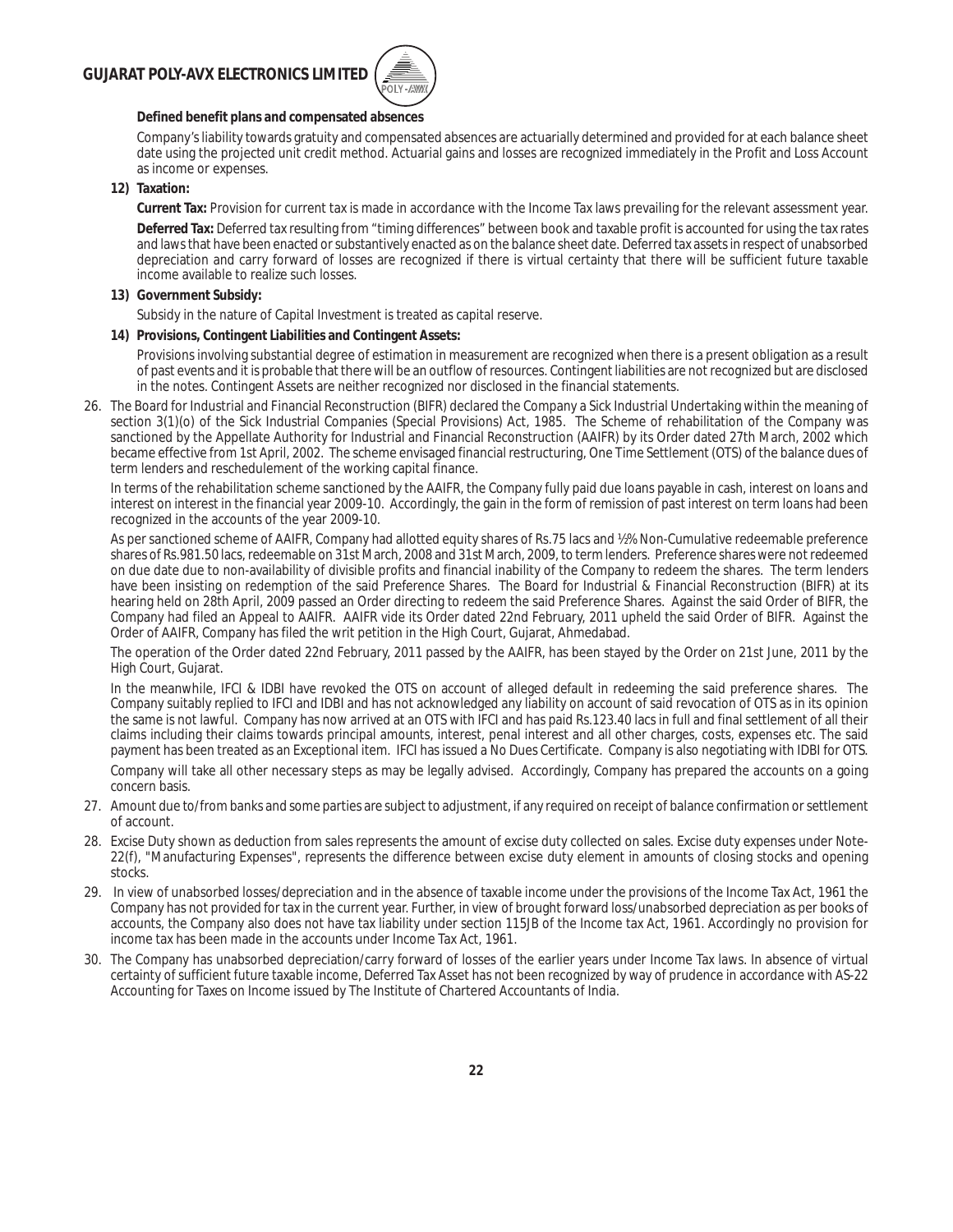## **31. Employee benefits:**

The accruing liability on account of gratuity and leave encashment is accounted as per Accounting Standard 15 (revised 2005) "Employee Benefits". The Company has defined benefit plans for gratuity to eligible employees. The Company also provides leave encashment to the employees. The details of these defined benefit plans recognised in the financial statements are as under:

|    |                                                                                                                                                                                                                                 |                                                                       |                                                                    |                                                                             | Amount (Rs.)                                                  |
|----|---------------------------------------------------------------------------------------------------------------------------------------------------------------------------------------------------------------------------------|-----------------------------------------------------------------------|--------------------------------------------------------------------|-----------------------------------------------------------------------------|---------------------------------------------------------------|
|    | <b>Particulars</b>                                                                                                                                                                                                              |                                                                       | Gratuity                                                           |                                                                             | Leave Encashment                                              |
|    |                                                                                                                                                                                                                                 | 2011-12                                                               | 2010-11                                                            | 2011-12                                                                     | 2010-11                                                       |
| a. | Reconciliation of opening and closing balance of the present<br>value defined benefit obligation                                                                                                                                |                                                                       |                                                                    |                                                                             |                                                               |
|    | Obligation at the beginning of the year<br><b>Current Service Cost</b><br><b>Interest Cost</b><br>Actuarial (Gain) / Loss<br><b>Benefits Paid</b>                                                                               | 25,10,521<br>1,16,394<br>2,00,842<br>1,55,647<br>(1, 25, 204)         | 17,51,149<br>1,16,394<br>1,40,092<br>6,01,851<br>(98, 965)         | 13,81,217<br>1,00,738<br>1,13,950<br>57,252<br>(38, 949)                    | 11,52,444<br>84,648<br>96.805<br>76,092<br>(28, 773)          |
|    | Obligation at the end of the year                                                                                                                                                                                               | 28,58,200                                                             | 25,10,521                                                          | 16,14,208                                                                   | 13,81,216                                                     |
| b. | Reconciliation of opening and closing balances of fair value of<br>plan assets                                                                                                                                                  |                                                                       |                                                                    |                                                                             |                                                               |
|    | Plan assets at the beginning of the year, at fair value<br>Expected return on plan assets<br>Actuarial Gain / (Loss) on plan Assets<br>Contribution<br><b>Benefits Paid</b><br>Plan Assets at the end of the year at fair value | 18,38,428<br>2,28,715<br>NIL<br>8,10,768<br>(1, 25, 204)<br>27,52,707 | 16,07,511<br>1,48,718<br>NIL<br>1,81,164<br>(98, 965)<br>18,38,428 | <b>NIL</b><br><b>NIL</b><br><b>NIL</b><br>38,949<br>(38, 949)<br><b>NIL</b> | <b>NIL</b><br>NIL<br><b>NIL</b><br>28,773<br>(28, 773)<br>NIL |
| c. | Net Liability recognised in Balance Sheet                                                                                                                                                                                       |                                                                       |                                                                    |                                                                             |                                                               |
|    | Obligation at the end of the year<br>Less: Plan assets at the end of the year at fair value<br>Liability recognised in Balance Sheet as at year end                                                                             | 28,58,200<br>27,52,707<br>1,05,493                                    | 25,10,521<br>18,38,428<br>6,72,093                                 | 16,14,208<br><b>NIL</b><br>16,14,208                                        | 13,81,216<br>NIL<br>13,81,216                                 |
| d. | Components of employer expenses for the year                                                                                                                                                                                    |                                                                       |                                                                    |                                                                             |                                                               |
|    | Current service cost<br>Interest cost<br>Expected return on plan assets<br>Net Actuarial (gain) / loss<br><b>Net Cost</b>                                                                                                       | 1,16,394<br>2,00,842<br>(2, 28, 715)<br>1,55,647<br>2,44,168          | 1,16,394<br>1,40,092<br>(1, 48, 718)<br>6,01,851<br>7,09,619       | 1,00,738<br>1,13,950<br>NIL<br>57,252<br>2,71,940                           | 84,648<br>96,805<br>NIL<br>76,092<br>2,57,545                 |
| е. | Major categories of plan assets as a percentage of total plan assets:                                                                                                                                                           |                                                                       |                                                                    |                                                                             |                                                               |
|    | Description                                                                                                                                                                                                                     |                                                                       |                                                                    | 2011-2012                                                                   | Percentage Investment<br>2010-2011                            |
|    | Qualifying insurance policy with Life Insurance Corporation of India                                                                                                                                                            |                                                                       |                                                                    | 100%                                                                        | 100%                                                          |
| f. | <b>Assumptions</b>                                                                                                                                                                                                              |                                                                       | Gratuity                                                           |                                                                             | Leave Encashment                                              |
|    |                                                                                                                                                                                                                                 | 2011-12                                                               | 2010-11                                                            | 2011-12                                                                     | 2010-11                                                       |
|    | Discount Rate (p.a)<br>Expected rate of return on op plan assets (p.a)<br>Expected rate of increase in compensation levels (p.a)                                                                                                | 8.0%<br>$0.0\%$<br>4.0%                                               | 8.0%<br>$0.0\%$<br>4.0%                                            | 8.75%<br>$0.0\%$<br>6.0%                                                    | 8.4%<br>0.0%<br>6.0%                                          |
| g. | Past three years data for defined benefit obligation and fair value of<br>plan assets are as under                                                                                                                              |                                                                       |                                                                    |                                                                             |                                                               |
|    | <b>Particulars</b><br>Present value of defined benefit obligations at the end of the year<br>Fair value of plan assets at the end of the year                                                                                   |                                                                       | 2008-09<br>23,77,795<br>15,54,266                                  | 2009-10<br>29,03,593<br>16,07,511                                           | 2010-11<br>38,91,737<br>18,38,428                             |
| h. | <b>Defined Contributions Plans</b>                                                                                                                                                                                              |                                                                       |                                                                    | 2011-2012                                                                   | 2010-2011                                                     |
|    | Amount recognized as an expenses and included in Note 23(b) of<br>Statement of Profit and Loss                                                                                                                                  |                                                                       |                                                                    | 12,71,407                                                                   | 12,80,545                                                     |

Notes:

a) The estimate of future salary increase considered in actuarial valuation takes account of inflation, seniority, promotion and other relevant factors such as supply and demand in employment market.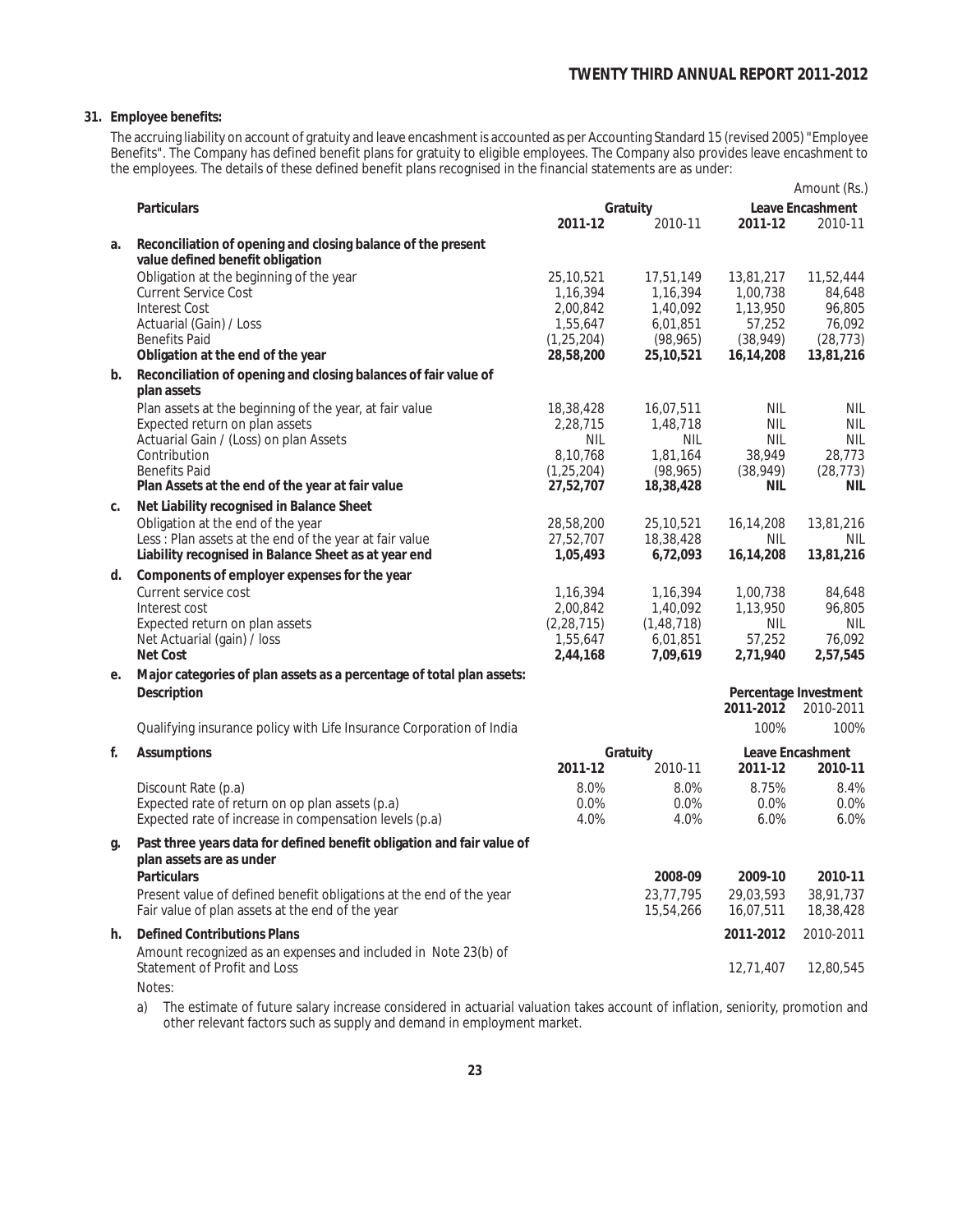

## **32. Assets taken on operating lease:**

Amount of lease rental recognized in the Profit & Loss Account in respect of cancellable operating lease Rs.6,28,041/- (Previous year Rs.5,49,720/-)

**33.** As the Company's business activity fall within single business segment viz. Capacitor, comprising mainly manufacture of Ceramic Capacitor and all the sales are made in India, the disclosure requirements of Accounting Standard (AS)-17 Segment Reporting, issued by The Institute of Chartered Accountants of India are not applicable.

## **34. Particulars of un-hedged Foreign Currency Exposure as at balance sheet date:**

| <b>Particulars</b> | As on 31.03.12            | As on 31.03.11          |
|--------------------|---------------------------|-------------------------|
| Import Creditors   | Rs.59,27,011/-            | Rs.20,26,038/-          |
|                    | (US\$ 1,16,490@ Rs.50.88) | (US\$ 45,376@ Rs.44.65) |

## **35. The basic and diluted earning per share are:**

**2011-2012 2010-2011** Net (loss)/profit after tax as per profit and loss account (75,04,311) 54,70,543 Number of Equity shares 85,50,000 85,50,000 85,50,000 85,50,000 85,50,000 85,50,000 85,50,000 85,50,000 85,50 Basic and diluted EPS 0.64 Nominal value of equity share 10 10

## **36. Related party transactions:**

## **(a) Names of related parties and description of relationship:**

| Sr. No. | Nature of relationship                                                                                       | Name of the related party |
|---------|--------------------------------------------------------------------------------------------------------------|---------------------------|
|         | Enterprise which is able to exercise significant influence                                                   | Polychem Ltd.             |
|         | Enterprise over which management personnel and their<br>relatives are able to exercise significant influence | Ginners & Pressers Ltd.   |
|         | Key management personnel                                                                                     | Mr A H Mehta              |

## **(b) Details of transactions with related parties during the year/ previous year:**

|                             |                                                                  |          |         |                                                                                                                                 |           |                                    |           | Amount (Rs.) |
|-----------------------------|------------------------------------------------------------------|----------|---------|---------------------------------------------------------------------------------------------------------------------------------|-----------|------------------------------------|-----------|--------------|
| <b>Particulars</b>          | Enterprise which is<br>able to exercise<br>significant influence |          |         | <b>Enterprise over</b><br>which management<br>personnel and<br>their relatives are<br>able to exercise<br>significant influence |           | <b>Key Management</b><br>personnel | Total     |              |
|                             | 2011-12                                                          | 2010-11  | 2011-12 | 2010-11                                                                                                                         | 2011-12   | 2010-11                            | 2011-12   | 2010-11      |
| <b>Expenses Payable</b>     | 30,981                                                           | 29,621   | 83,029  | 48,383                                                                                                                          |           | $\overline{\phantom{a}}$           | 1,14,010  | 78,004       |
| Expense Recoverable         | 1,88,415                                                         | 1,83,240 |         |                                                                                                                                 |           | $\overline{\phantom{a}}$           | 1,88,415  | 1,83,240     |
| Loan Received               | 50,00,000                                                        |          |         |                                                                                                                                 |           | $\overline{\phantom{a}}$           | 50,00,000 |              |
| Loan Repaid                 | 50,00,000                                                        |          |         |                                                                                                                                 |           | $\overline{\phantom{a}}$           | 50,00,000 |              |
| Interest paid               | 1,47,131                                                         |          |         |                                                                                                                                 |           |                                    | 1,47,131  |              |
| Managerial Remuneration     |                                                                  |          |         | ä,                                                                                                                              | 11,92,691 | 10,71,153                          | 11,92,691 | 10,71,153    |
| <b>Outstanding Balances</b> |                                                                  |          |         |                                                                                                                                 |           |                                    |           |              |
| Payable / (Receivable)      |                                                                  |          |         |                                                                                                                                 |           |                                    |           |              |

Amount (Rs)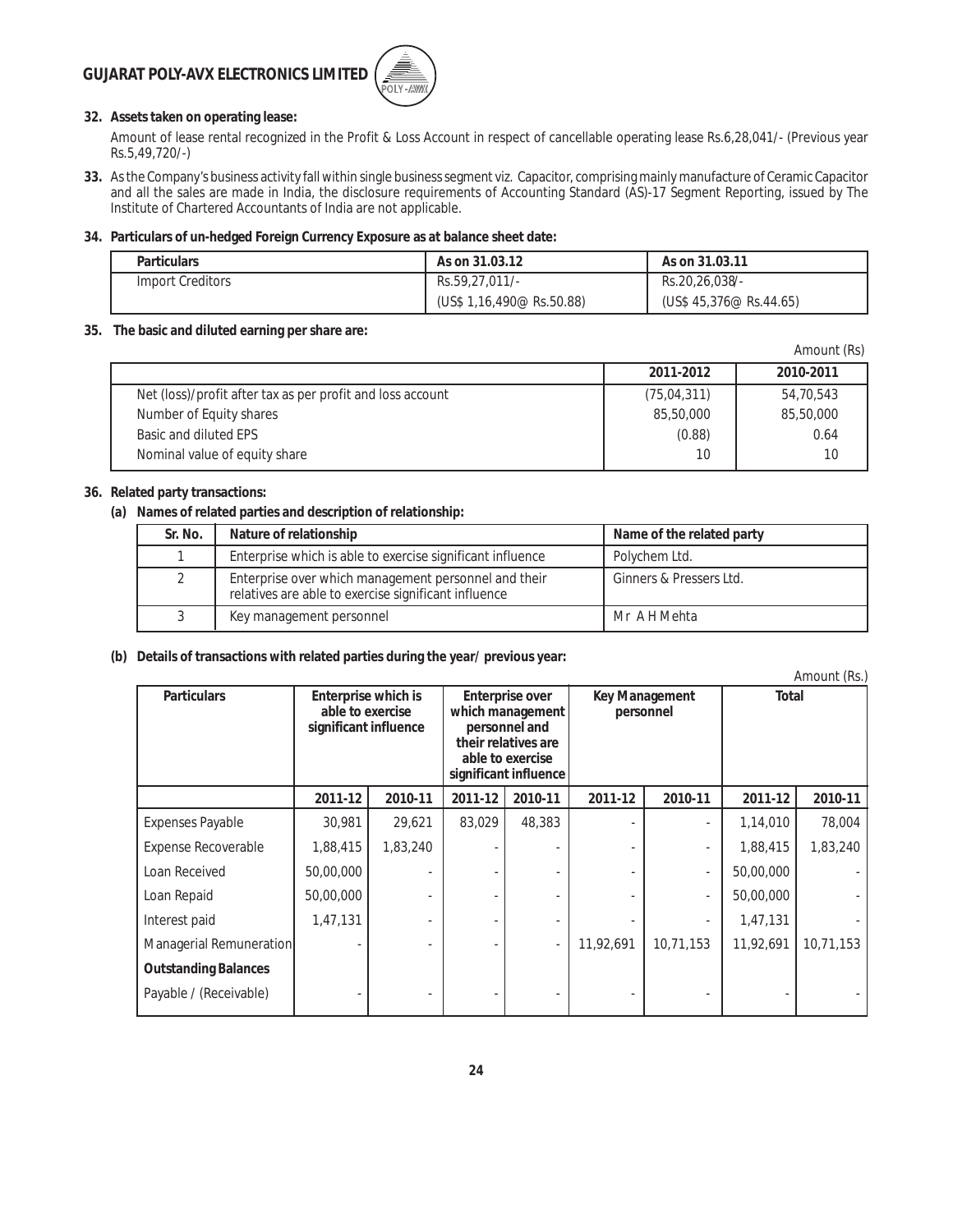## **37. CIF Value of Imports:**

|               | 2011-2012<br>Rs. | 2010-2011<br>Rs. |
|---------------|------------------|------------------|
| Raw Materials | 3.05.37.944      | 3,18,96,165      |

**38.** The Revised Schedule VI has become effective from 1st April, 2011 for the preparation of financial statements. This has significantly impacted the disclosure and presentation made in the financial statements. Previous year's figures have been regrouped / reclassified wherever necessary to correspond with the current year's classification / disclosure.

Signature to Note 1 to 38

As per our attached report of even date.<br>
For and on behalf of the Board

(Membership No. 33331) Place : Ahmedabad **J. M. Shah**

**For C. C. Chokshi & Co. T. R. Kilachand Chandrakant Khushaldas** Chartered Accountants Chairman Director

**H.P.Shah A. H. Mehta** Partner **Executive Director - Finance & Legal** 

Mumbai, 30th May, 2012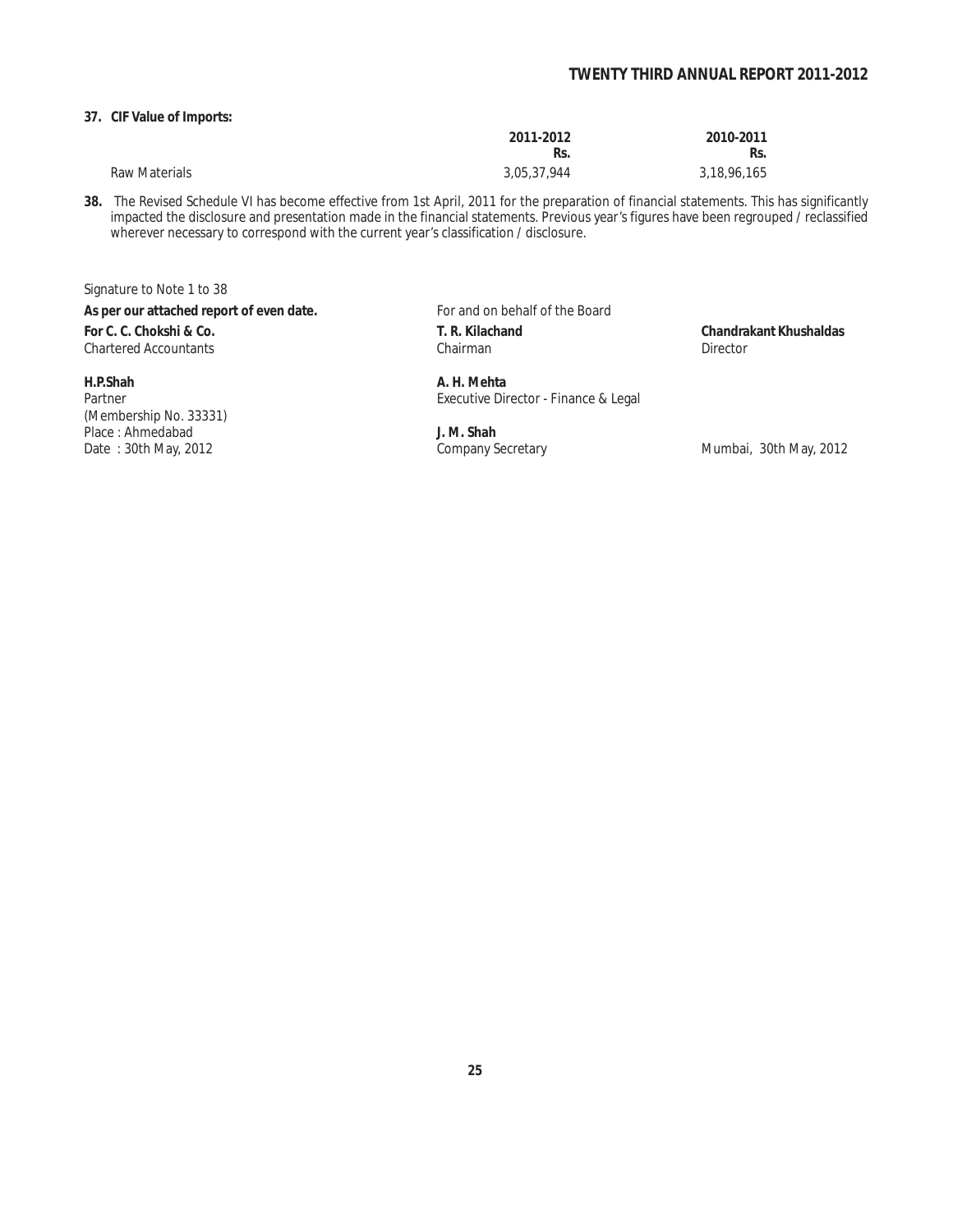

**NOTES**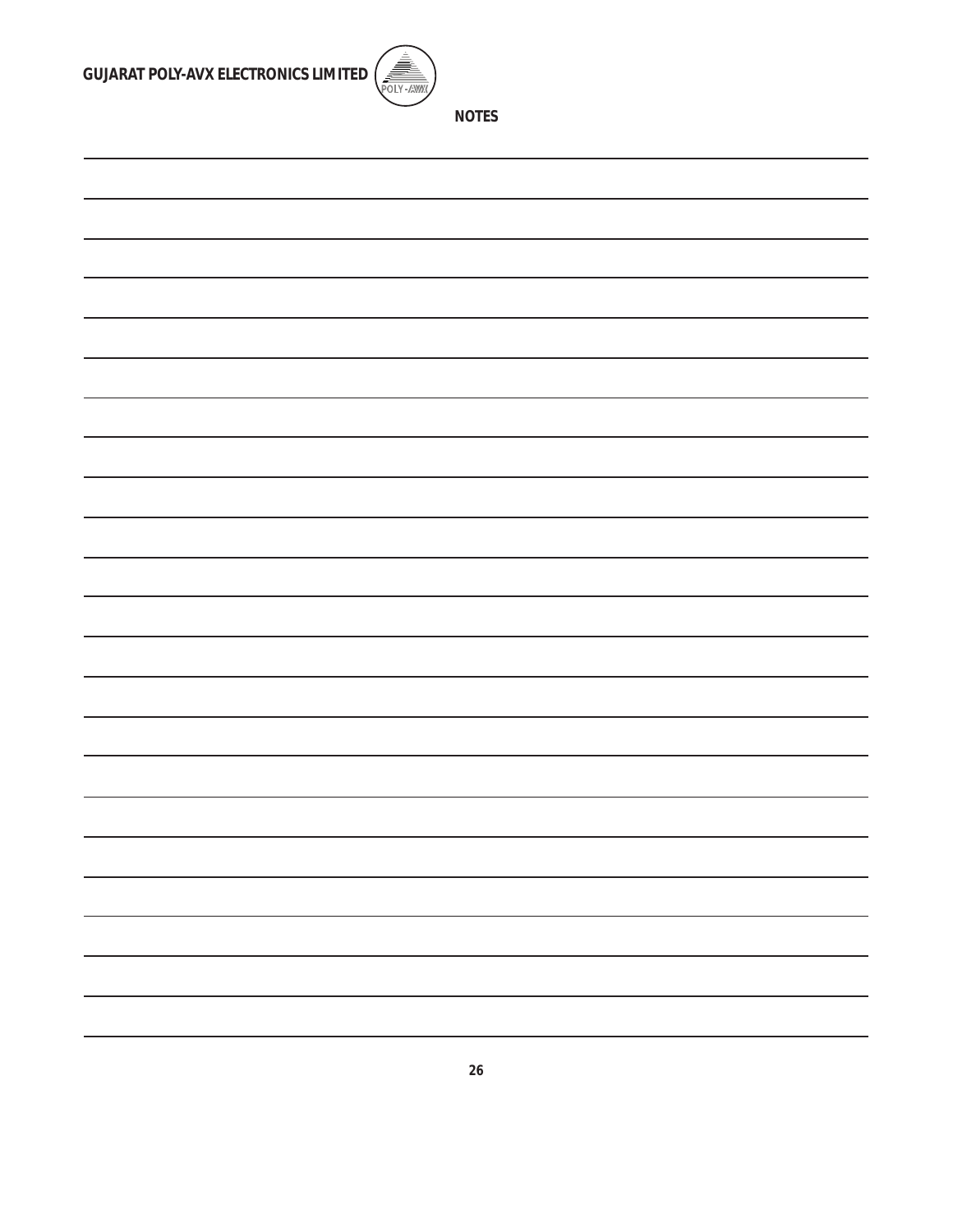|                                        |                                                                                                                                                                                                                                 | <b>TWENTY THIRD ANNUAL REPORT 2011-2012</b> |
|----------------------------------------|---------------------------------------------------------------------------------------------------------------------------------------------------------------------------------------------------------------------------------|---------------------------------------------|
|                                        | <b>GUJARAT POLY-AVX ELECTRONICS LIMITED</b>                                                                                                                                                                                     |                                             |
|                                        | <b>ATTENDANCE SLIP</b>                                                                                                                                                                                                          |                                             |
|                                        | TO BE HANDED OVER AT THE ENTRANCE OF THE MEETING HALL                                                                                                                                                                           |                                             |
| Full Name of the                       | member attending to account of the contract of the contract of the contract of the contract of the contract of                                                                                                                  |                                             |
| Full name of the<br>first joint-holder | e d'ar a de la deu de la deu de la deu de la deu de la deu de la deu de la deu de la deu de la deu de la deu d<br>(to be filled in if first named joint-holder does not attend the meeting)                                     |                                             |
| Name of Proxy                          | (to be filled in if Proxy Form has been duly deposited with the Company)                                                                                                                                                        |                                             |
|                                        | I hereby record my presence at the 23RD ANNUAL GENERAL MEETING of the Company held at B-17/18, Gandhinagar Electronic Estate,<br>Gandhinagar 382 024. Gujarat at 1.00 p.m. on Friday, the 3rd August, 2012.                     |                                             |
| Client ID No.                          | $\ddot{a}$ , and a set of the set of the set of the set of the set of the set of the set of the set of the set of the set of the set of the set of the set of the set of the set of the set of the set of the set of the set of |                                             |
| DP ID No.                              |                                                                                                                                                                                                                                 | Member's / Proxy's Signature                |
|                                        |                                                                                                                                                                                                                                 |                                             |
|                                        |                                                                                                                                                                                                                                 | (to be signed at the time of                |
|                                        |                                                                                                                                                                                                                                 | handing over this slip)                     |
|                                        | No. of Shares held $\therefore$                                                                                                                                                                                                 |                                             |
|                                        | <b>GUJARAT POLY-AVX ELECTRONICS LIMITED</b>                                                                                                                                                                                     |                                             |
|                                        |                                                                                                                                                                                                                                 |                                             |
|                                        | <b>FORM OF PROXY</b>                                                                                                                                                                                                            |                                             |
|                                        | Regd. Office: B-17/18, Gandhinagar Electronic Estate, Gandhinagar 382 024, Gujarat                                                                                                                                              |                                             |
|                                        |                                                                                                                                                                                                                                 |                                             |
|                                        | received a series and the district of the district of the district of the contract of the contract of the contract of the contract of the contract of the contract of the contract of the contract of the contract of the cont  |                                             |
|                                        | member/members of the above-named Company hereby appoint contained a series of the above-named Company hereby appoint                                                                                                           |                                             |
|                                        |                                                                                                                                                                                                                                 |                                             |
|                                        |                                                                                                                                                                                                                                 | or failing                                  |
|                                        | him enterpretered in the district of the contract of the contract of the contract of the contract of the district of                                                                                                            |                                             |
|                                        | as a series of the series of the series of the series of the series of the series of the series of the series o                                                                                                                 |                                             |
|                                        | attend and vote for me/us my/our behalf at the Twenty Third Annual General Meeting of the Company to be held on Friday,                                                                                                         |                                             |
|                                        | the 3rd August, 2012 and at any adjourment thereof.                                                                                                                                                                             |                                             |
| Client ID No.                          | distribution of the common common                                                                                                                                                                                               |                                             |
| DP ID No.                              | distribution of the contract of the contract of the contract of the contract of the contract of the contract of                                                                                                                 | Re. 1                                       |
|                                        |                                                                                                                                                                                                                                 | Revenue                                     |

the Company not less than FORTY EIGHT HOURS before the time for holding the aforesaid meeting. The Proxy need not be a member of the Company.

 $-36 -$